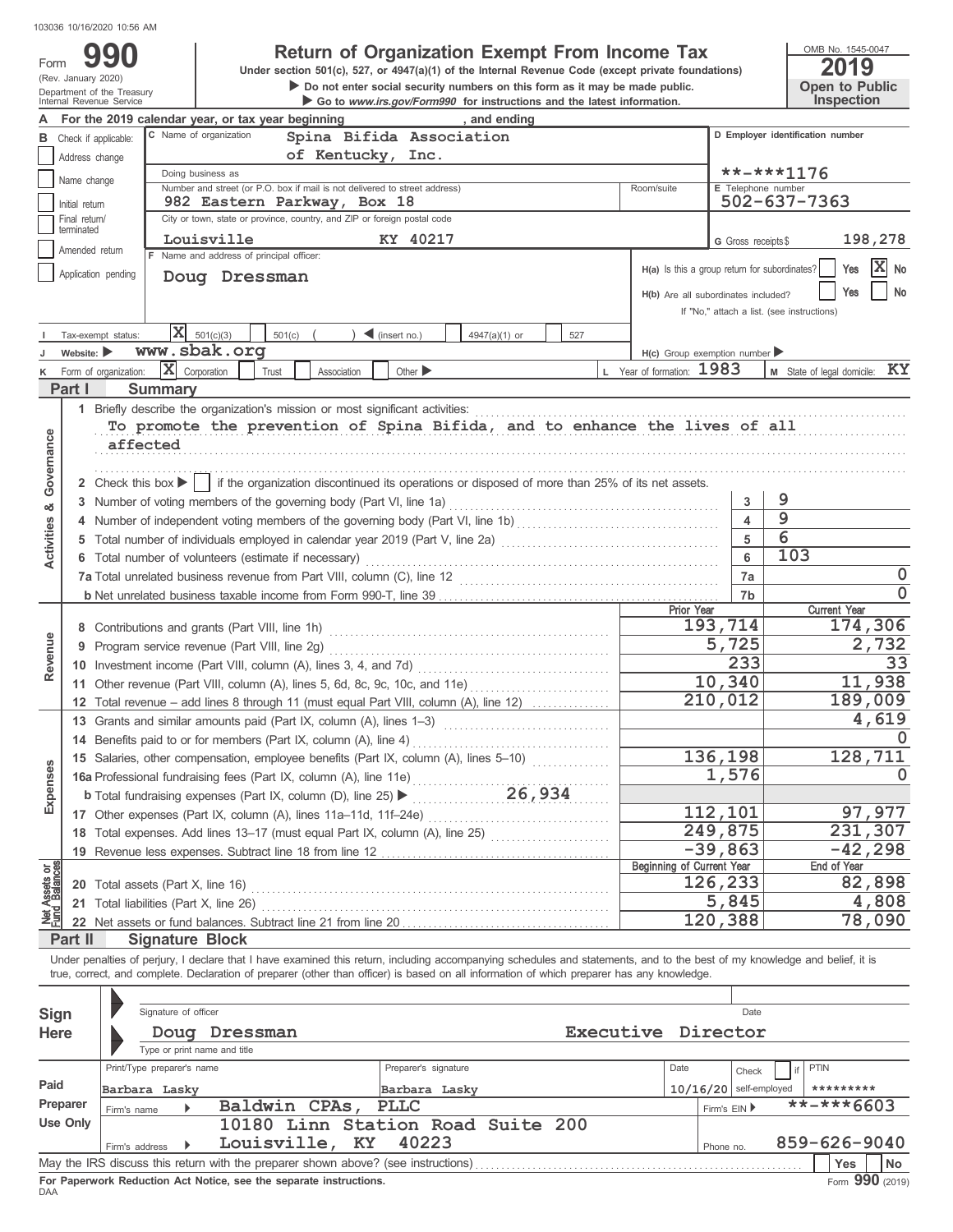|              | Form 990 (2019) Spina Bifida Association                                                                                                                                                                                                                                                                                                 |                                                                                                                                     | $***+*1176$ | Page 2                                                                                                                                                                         |
|--------------|------------------------------------------------------------------------------------------------------------------------------------------------------------------------------------------------------------------------------------------------------------------------------------------------------------------------------------------|-------------------------------------------------------------------------------------------------------------------------------------|-------------|--------------------------------------------------------------------------------------------------------------------------------------------------------------------------------|
|              | Part III                                                                                                                                                                                                                                                                                                                                 | <b>Statement of Program Service Accomplishments</b><br>Check if Schedule O contains a response or note to any line in this Part III |             |                                                                                                                                                                                |
|              | 1 Briefly describe the organization's mission:                                                                                                                                                                                                                                                                                           |                                                                                                                                     |             |                                                                                                                                                                                |
|              |                                                                                                                                                                                                                                                                                                                                          |                                                                                                                                     |             | To promote the prevention of Spina Bifida, and to enhance the lives of all                                                                                                     |
|              | affected                                                                                                                                                                                                                                                                                                                                 |                                                                                                                                     |             |                                                                                                                                                                                |
|              |                                                                                                                                                                                                                                                                                                                                          |                                                                                                                                     |             |                                                                                                                                                                                |
| $\mathbf{2}$ | Did the organization undertake any significant program services during the year which were not listed on the                                                                                                                                                                                                                             |                                                                                                                                     |             |                                                                                                                                                                                |
|              | prior Form 990 or 990-EZ?                                                                                                                                                                                                                                                                                                                |                                                                                                                                     |             | Yes $X$ No                                                                                                                                                                     |
| 3.           | If "Yes," describe these new services on Schedule O.<br>Did the organization cease conducting, or make significant changes in how it conducts, any program                                                                                                                                                                               |                                                                                                                                     |             |                                                                                                                                                                                |
|              | services?                                                                                                                                                                                                                                                                                                                                |                                                                                                                                     |             | Yes $X$ No                                                                                                                                                                     |
|              | If "Yes," describe these changes on Schedule O.                                                                                                                                                                                                                                                                                          |                                                                                                                                     |             |                                                                                                                                                                                |
| 4            | Describe the organization's program service accomplishments for each of its three largest program services, as measured by                                                                                                                                                                                                               |                                                                                                                                     |             |                                                                                                                                                                                |
|              | expenses. Section 501(c)(3) and 501(c)(4) organizations are required to report the amount of grants and allocations to others,                                                                                                                                                                                                           |                                                                                                                                     |             |                                                                                                                                                                                |
|              | the total expenses, and revenue, if any, for each program service reported.                                                                                                                                                                                                                                                              |                                                                                                                                     |             |                                                                                                                                                                                |
|              | 4a (Code:<br>) (Expenses \$<br>Financial Assistance Fund is available to individuals affected by<br>has helped with medical and therapy bills, purchases of durable medical<br>equipment, modifications to homes, wheelchair lifts for vehicles, and<br>and Southern Indiana. SBAK seeks donations for all our programs and<br>services. | 31, 947 including grants of \$                                                                                                      |             | 4,619 ) (Revenue \$<br>Spina Bifida when there is a vital need and a financial hardship. This fund<br>cycles, and much more. The Fund is available to families across Kentucky |
|              | Washington DC and the Louisville Regional Spina Bifida Conference                                                                                                                                                                                                                                                                        |                                                                                                                                     |             | Financial Aid Fund provided funds to families to attend Teal on the Hill in                                                                                                    |
|              | 4b (Code:<br>) (Expenses \$<br>value in meeting with others who are experiencing the same issues,<br>challenges, and success stories.                                                                                                                                                                                                    | $\overline{65,289}$ including grants of \$                                                                                          |             | ) (Revenue \$<br>Childrens programs are our most successful because families find so much                                                                                      |
|              | Sent 31 families to a Center for Courageous Kids weekend retreat                                                                                                                                                                                                                                                                         |                                                                                                                                     |             |                                                                                                                                                                                |
|              |                                                                                                                                                                                                                                                                                                                                          |                                                                                                                                     |             |                                                                                                                                                                                |
|              | 4c (Code:<br>) (Expenses \$<br>SBAK offers a variety of resources, classes, webinars and services to<br>help parents and indiiduals be the best advocates possible. A wide<br>variety of topics are covered in our education classes and at our<br>conference.                                                                           | 77, 443 including grants of \$                                                                                                      |             | 2,732<br>) (Revenue \$                                                                                                                                                         |
|              |                                                                                                                                                                                                                                                                                                                                          |                                                                                                                                     |             | Hosted the bi-annual Regional Spina Bifida Assn conference in Louisville                                                                                                       |
|              |                                                                                                                                                                                                                                                                                                                                          |                                                                                                                                     |             |                                                                                                                                                                                |
|              |                                                                                                                                                                                                                                                                                                                                          |                                                                                                                                     |             |                                                                                                                                                                                |
|              |                                                                                                                                                                                                                                                                                                                                          |                                                                                                                                     |             |                                                                                                                                                                                |
|              |                                                                                                                                                                                                                                                                                                                                          |                                                                                                                                     |             |                                                                                                                                                                                |
|              |                                                                                                                                                                                                                                                                                                                                          |                                                                                                                                     |             |                                                                                                                                                                                |
|              | 4d Other program services (Describe on Schedule O.)                                                                                                                                                                                                                                                                                      |                                                                                                                                     |             |                                                                                                                                                                                |
|              | (Expenses \$<br>4e Total program service expenses                                                                                                                                                                                                                                                                                        | including grants of \$<br>174,679                                                                                                   | (Revenue \$ |                                                                                                                                                                                |
|              |                                                                                                                                                                                                                                                                                                                                          |                                                                                                                                     |             |                                                                                                                                                                                |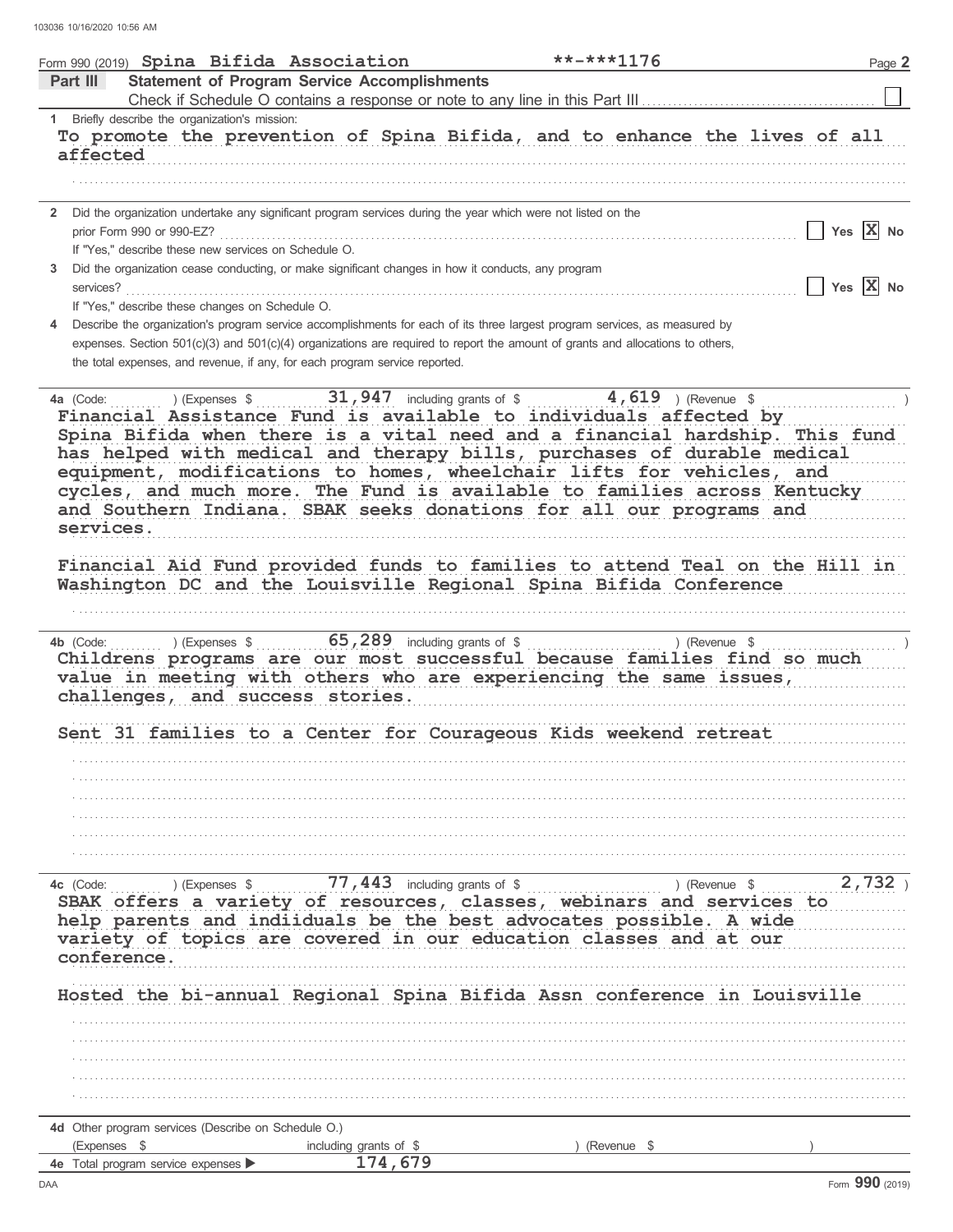|  | Form 990 (2019) Spina Bifida Association       | **-***1176 | Page $3$ |
|--|------------------------------------------------|------------|----------|
|  | <b>Part IV</b> Checklist of Required Schedules |            |          |

|     |                                                                                                                                               |                 | Yes         | No           |
|-----|-----------------------------------------------------------------------------------------------------------------------------------------------|-----------------|-------------|--------------|
| 1   | Is the organization described in section $501(c)(3)$ or $4947(a)(1)$ (other than a private foundation)? If "Yes,"                             |                 |             |              |
|     | complete Schedule A                                                                                                                           | 1               | X           |              |
| 2   |                                                                                                                                               | $\overline{2}$  | $\mathbf X$ |              |
| 3   | Did the organization engage in direct or indirect political campaign activities on behalf of or in opposition to                              |                 |             |              |
|     | candidates for public office? If "Yes," complete Schedule C, Part I                                                                           | 3               |             | X            |
| 4   | Section 501(c)(3) organizations. Did the organization engage in lobbying activities, or have a section 501(h)                                 |                 |             |              |
|     |                                                                                                                                               | 4               |             | X            |
| 5   | Is the organization a section $501(c)(4)$ , $501(c)(5)$ , or $501(c)(6)$ organization that receives membership dues,                          |                 |             |              |
|     | assessments, or similar amounts as defined in Revenue Procedure 98-19? If "Yes," complete Schedule C, Part III                                | 5               |             | X            |
| 6   | Did the organization maintain any donor advised funds or any similar funds or accounts for which donors                                       |                 |             |              |
|     | have the right to provide advice on the distribution or investment of amounts in such funds or accounts? If                                   |                 |             |              |
|     | "Yes," complete Schedule D, Part I                                                                                                            | 6               |             | X            |
| 7   | Did the organization receive or hold a conservation easement, including easements to preserve open space,                                     |                 |             |              |
|     | the environment, historic land areas, or historic structures? If "Yes," complete Schedule D, Part II                                          | $\overline{7}$  |             | X            |
| 8   | Did the organization maintain collections of works of art, historical treasures, or other similar assets? If "Yes,"                           |                 |             |              |
|     | complete Schedule D, Part III                                                                                                                 | 8               |             | $\mathbf{x}$ |
| 9   | Did the organization report an amount in Part X, line 21, for escrow or custodial account liability, serve as a                               |                 |             |              |
|     | custodian for amounts not listed in Part X; or provide credit counseling, debt management, credit repair, or                                  |                 |             |              |
|     | debt negotiation services? If "Yes," complete Schedule D, Part IV                                                                             | 9               |             | X            |
| 10  | Did the organization, directly or through a related organization, hold assets in donor-restricted endowments                                  |                 |             |              |
|     | or in quasi endowments? If "Yes," complete Schedule D, Part V                                                                                 | 10              |             | X            |
| 11  | If the organization's answer to any of the following questions is "Yes," then complete Schedule D, Parts VI,                                  |                 |             |              |
|     | VII, VIII, IX, or X as applicable.                                                                                                            |                 |             |              |
| a   | Did the organization report an amount for land, buildings, and equipment in Part X, line 10? If "Yes,"                                        |                 | X           |              |
|     | complete Schedule D, Part VI<br>Did the organization report an amount for investments-other securities in Part X, line 12, that is 5% or more | 11a             |             |              |
| b   | of its total assets reported in Part X, line 16? If "Yes," complete Schedule D, Part VII                                                      | 11 <sub>b</sub> |             | X            |
|     | Did the organization report an amount for investments—program related in Part X, line 13, that is 5% or more                                  |                 |             |              |
|     | of its total assets reported in Part X, line 16? If "Yes," complete Schedule D, Part VIII [[[[[[[[[[[[[[[[[[[[                                | 11 <sub>c</sub> |             | X            |
|     | d Did the organization report an amount for other assets in Part X, line 15, that is 5% or more of its total assets                           |                 |             |              |
|     | reported in Part X, line 16? If "Yes," complete Schedule D, Part IX                                                                           | 11d             |             | X            |
|     | Did the organization report an amount for other liabilities in Part X, line 25? If "Yes," complete Schedule D, Part X                         | 11e             |             | X            |
| f.  | Did the organization's separate or consolidated financial statements for the tax year include a footnote that addresses                       |                 |             |              |
|     | the organization's liability for uncertain tax positions under FIN 48 (ASC 740)? If "Yes," complete Schedule D, Part X                        | 11f             | X           |              |
| 12a | Did the organization obtain separate, independent audited financial statements for the tax year? If "Yes," complete                           |                 |             |              |
|     |                                                                                                                                               | 12a             | X           |              |
|     | Was the organization included in consolidated, independent audited financial statements for the tax year? If                                  |                 |             |              |
|     |                                                                                                                                               | 12 <sub>b</sub> |             | X            |
| 13  |                                                                                                                                               | 13              |             | X            |
| 14a |                                                                                                                                               | 14a             |             | X            |
| b   | Did the organization have aggregate revenues or expenses of more than \$10,000 from grantmaking,                                              |                 |             |              |
|     | fundraising, business, investment, and program service activities outside the United States, or aggregate                                     |                 |             |              |
|     |                                                                                                                                               | 14 <sub>b</sub> |             | X            |
| 15  | Did the organization report on Part IX, column (A), line 3, more than \$5,000 of grants or other assistance to or                             |                 |             |              |
|     | for any foreign organization? If "Yes," complete Schedule F, Parts II and IV                                                                  | 15              |             | X            |
| 16  | Did the organization report on Part IX, column (A), line 3, more than \$5,000 of aggregate grants or other                                    |                 |             |              |
|     |                                                                                                                                               | 16              |             | X            |
| 17  | Did the organization report a total of more than \$15,000 of expenses for professional fundraising services on                                |                 |             |              |
|     |                                                                                                                                               | 17              |             | X            |
| 18  | Did the organization report more than \$15,000 total of fundraising event gross income and contributions on                                   |                 |             |              |
|     | Part VIII, lines 1c and 8a? If "Yes," complete Schedule G, Part II                                                                            | 18              | X           |              |
| 19  | Did the organization report more than \$15,000 of gross income from gaming activities on Part VIII, line 9a?                                  |                 |             |              |
|     |                                                                                                                                               | 19              |             | X            |
| 20a | Did the organization operate one or more hospital facilities? If "Yes," complete Schedule H                                                   | 20a             |             | X.           |
| b   |                                                                                                                                               | 20 <sub>b</sub> |             |              |
| 21  | Did the organization report more than \$5,000 of grants or other assistance to any domestic organization or                                   |                 |             |              |
|     |                                                                                                                                               | 21              |             | X            |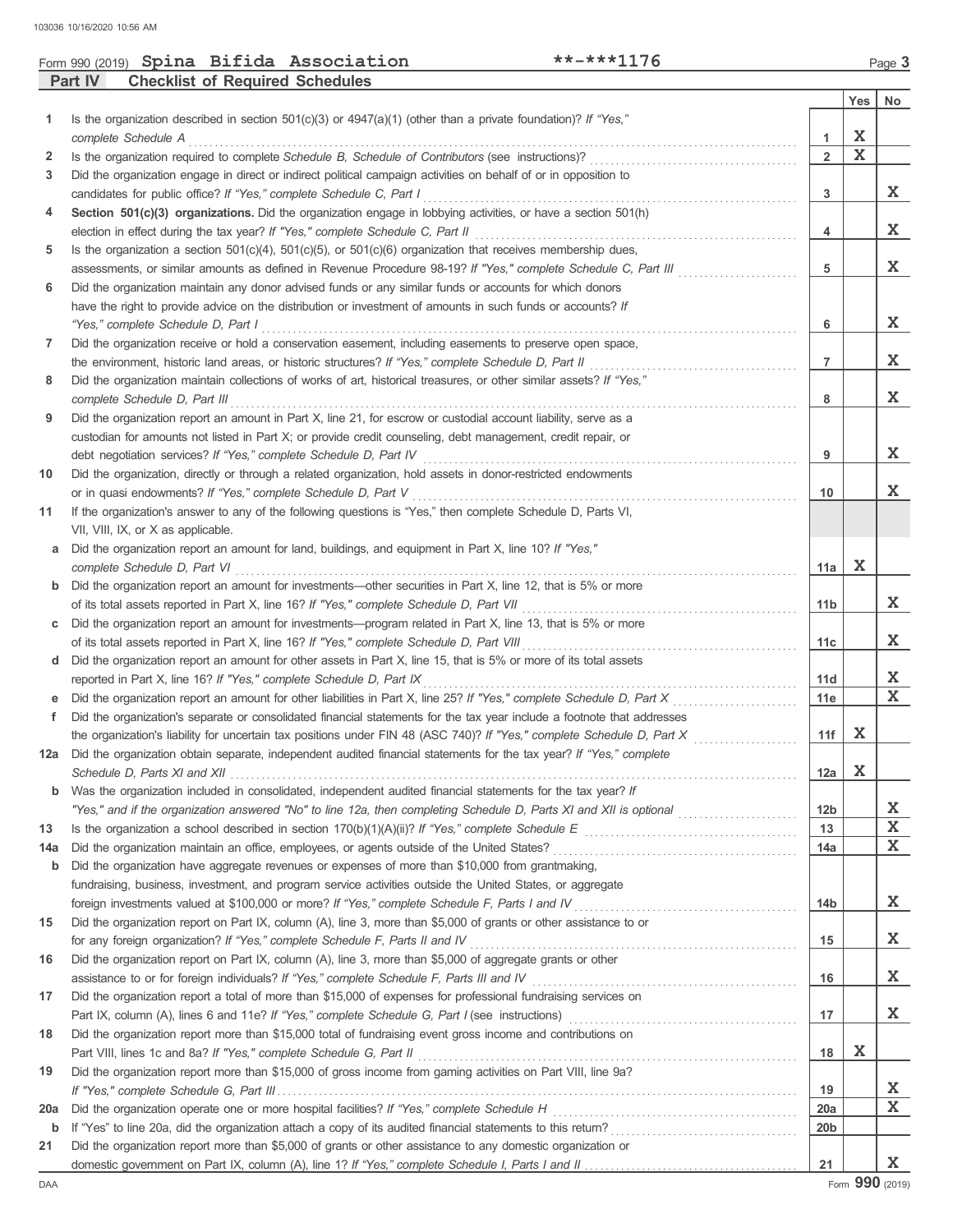**Part IV Checklist of Required Schedules** *(continued)*

|             |                                                                                                                                                                                                                                 |                        | Yes | No              |  |  |  |
|-------------|---------------------------------------------------------------------------------------------------------------------------------------------------------------------------------------------------------------------------------|------------------------|-----|-----------------|--|--|--|
| 22          | Did the organization report more than \$5,000 of grants or other assistance to or for domestic individuals on                                                                                                                   |                        |     |                 |  |  |  |
|             | Part IX, column (A), line 2? If "Yes," complete Schedule I, Parts I and III [[11]]                                                                                                                                              | 22                     |     | X               |  |  |  |
| 23          | Did the organization answer "Yes" to Part VII, Section A, line 3, 4, or 5 about compensation of the                                                                                                                             |                        |     |                 |  |  |  |
|             | organization's current and former officers, directors, trustees, key employees, and highest compensated                                                                                                                         |                        |     |                 |  |  |  |
|             | employees? If "Yes," complete Schedule J                                                                                                                                                                                        | 23                     |     | X               |  |  |  |
|             | 24a Did the organization have a tax-exempt bond issue with an outstanding principal amount of more than                                                                                                                         |                        |     |                 |  |  |  |
|             | \$100,000 as of the last day of the year, that was issued after December 31, 2002? If "Yes," answer lines 24b                                                                                                                   |                        |     | X               |  |  |  |
|             | through 24d and complete Schedule K. If "No," go to line 25a                                                                                                                                                                    | 24a<br>24 <sub>b</sub> |     |                 |  |  |  |
| c           | Did the organization maintain an escrow account other than a refunding escrow at any time during the year                                                                                                                       |                        |     |                 |  |  |  |
|             | to defease any tax-exempt bonds?                                                                                                                                                                                                | 24c                    |     |                 |  |  |  |
| d           |                                                                                                                                                                                                                                 | 24d                    |     |                 |  |  |  |
| 25a         | Section 501(c)(3), 501(c)(4), and 501(c)(29) organizations. Did the organization engage in an excess benefit                                                                                                                    |                        |     |                 |  |  |  |
|             | transaction with a disqualified person during the year? If "Yes," complete Schedule L, Part I                                                                                                                                   | 25a                    |     | X               |  |  |  |
| $\mathbf b$ | Is the organization aware that it engaged in an excess benefit transaction with a disqualified person in a prior                                                                                                                |                        |     |                 |  |  |  |
|             | year, and that the transaction has not been reported on any of the organization's prior Forms 990 or 990-EZ?                                                                                                                    |                        |     |                 |  |  |  |
|             | If "Yes." complete Schedule L, Part I                                                                                                                                                                                           | 25 <sub>b</sub>        |     | X               |  |  |  |
| 26          | Did the organization report any amount on Part X, line 5 or 22, for receivables from or payables to any current                                                                                                                 |                        |     |                 |  |  |  |
|             | or former officer, director, trustee, key employee, creator or founder, substantial contributor, or 35%                                                                                                                         |                        |     |                 |  |  |  |
|             | controlled entity or family member of any of these persons? If "Yes," complete Schedule L, Part II                                                                                                                              | 26                     |     | X               |  |  |  |
| 27          | Did the organization provide a grant or other assistance to any current or former officer, director, trustee, key                                                                                                               |                        |     |                 |  |  |  |
|             | employee, creator or founder, substantial contributor or employee thereof, a grant selection committee                                                                                                                          |                        |     |                 |  |  |  |
|             | member, or to a 35% controlled entity (including an employee thereof) or family member of any of these                                                                                                                          |                        |     |                 |  |  |  |
|             | persons? If "Yes," complete Schedule L, Part III                                                                                                                                                                                | 27                     |     | $\mathbf{X}$    |  |  |  |
| 28          | Was the organization a party to a business transaction with one of the following parties (see Schedule L, Part                                                                                                                  |                        |     |                 |  |  |  |
|             | IV instructions, for applicable filing thresholds, conditions, and exceptions):                                                                                                                                                 |                        |     |                 |  |  |  |
| a           | A current or former officer, director, trustee, key employee, creator or founder, or substantial contributor? If                                                                                                                | 28a                    |     | X               |  |  |  |
|             | "Yes," complete Schedule L, Part IV                                                                                                                                                                                             |                        |     |                 |  |  |  |
| С           | A family member of any individual described in line 28a? If "Yes," complete Schedule L, Part IV [[[[[[[[[[[[[<br>b<br>A 35% controlled entity of one or more individuals and/or organizations described in lines 28a or 28b? If |                        |     |                 |  |  |  |
|             | "Yes," complete Schedule L, Part IV                                                                                                                                                                                             | 28c                    |     | X               |  |  |  |
| 29          |                                                                                                                                                                                                                                 | 29                     |     | X               |  |  |  |
| 30          | Did the organization receive contributions of art, historical treasures, or other similar assets, or qualified                                                                                                                  |                        |     |                 |  |  |  |
|             | conservation contributions? If "Yes," complete Schedule M                                                                                                                                                                       | 30                     |     | X               |  |  |  |
| 31          | Did the organization liquidate, terminate, or dissolve and cease operations? If "Yes," complete Schedule N, Part I                                                                                                              | 31                     |     | X               |  |  |  |
| 32          | Did the organization sell, exchange, dispose of, or transfer more than 25% of its net assets? If "Yes,"                                                                                                                         |                        |     |                 |  |  |  |
|             | complete Schedule N, Part II                                                                                                                                                                                                    | 32                     |     | x               |  |  |  |
| 33          | Did the organization own 100% of an entity disregarded as separate from the organization under Regulations                                                                                                                      |                        |     |                 |  |  |  |
|             | sections 301.7701-2 and 301.7701-3? If "Yes," complete Schedule R, Part I                                                                                                                                                       | 33                     |     | X               |  |  |  |
| 34          | Was the organization related to any tax-exempt or taxable entity? If "Yes," complete Schedule R, Part II, III,                                                                                                                  |                        |     |                 |  |  |  |
|             | or IV, and Part V, line 1                                                                                                                                                                                                       | 34                     |     | X               |  |  |  |
| <b>35a</b>  |                                                                                                                                                                                                                                 | 35a                    |     | X               |  |  |  |
| b           | If "Yes" to line 35a, did the organization receive any payment from or engage in any transaction with a                                                                                                                         |                        |     |                 |  |  |  |
|             |                                                                                                                                                                                                                                 | 35 <sub>b</sub>        |     |                 |  |  |  |
| 36          | Section 501(c)(3) organizations. Did the organization make any transfers to an exempt non-charitable                                                                                                                            |                        |     |                 |  |  |  |
|             | related organization? If "Yes," complete Schedule R, Part V, line 2                                                                                                                                                             | 36                     |     | X               |  |  |  |
| 37          | Did the organization conduct more than 5% of its activities through an entity that is not a related organization                                                                                                                |                        |     |                 |  |  |  |
|             |                                                                                                                                                                                                                                 | 37                     |     | X               |  |  |  |
| 38          | Did the organization complete Schedule O and provide explanations in Schedule O for Part VI, lines 11b and<br>19? Note: All Form 990 filers are required to complete Schedule O.                                                | 38                     | X   |                 |  |  |  |
|             | Statements Regarding Other IRS Filings and Tax Compliance<br>Part V                                                                                                                                                             |                        |     |                 |  |  |  |
|             | Check if Schedule O contains a response or note to any line in this Part V                                                                                                                                                      |                        |     |                 |  |  |  |
|             |                                                                                                                                                                                                                                 |                        | Yes | No              |  |  |  |
| 1a          | $\overline{0}$<br>Enter the number reported in Box 3 of Form 1096. Enter -0- if not applicable<br>1a                                                                                                                            |                        |     |                 |  |  |  |
| b           | $\mathbf 0$<br>1 <sub>b</sub><br>Enter the number of Forms W-2G included in line 1a. Enter -0- if not applicable                                                                                                                |                        |     |                 |  |  |  |
| С           | Did the organization comply with backup withholding rules for reportable payments to vendors and                                                                                                                                |                        |     |                 |  |  |  |
|             |                                                                                                                                                                                                                                 | 1c                     |     |                 |  |  |  |
| DAA         |                                                                                                                                                                                                                                 |                        |     | Form 990 (2019) |  |  |  |
|             |                                                                                                                                                                                                                                 |                        |     |                 |  |  |  |

Form 990 (2019) Page **4 Spina Bifida Association \*\*-\*\*\*1176**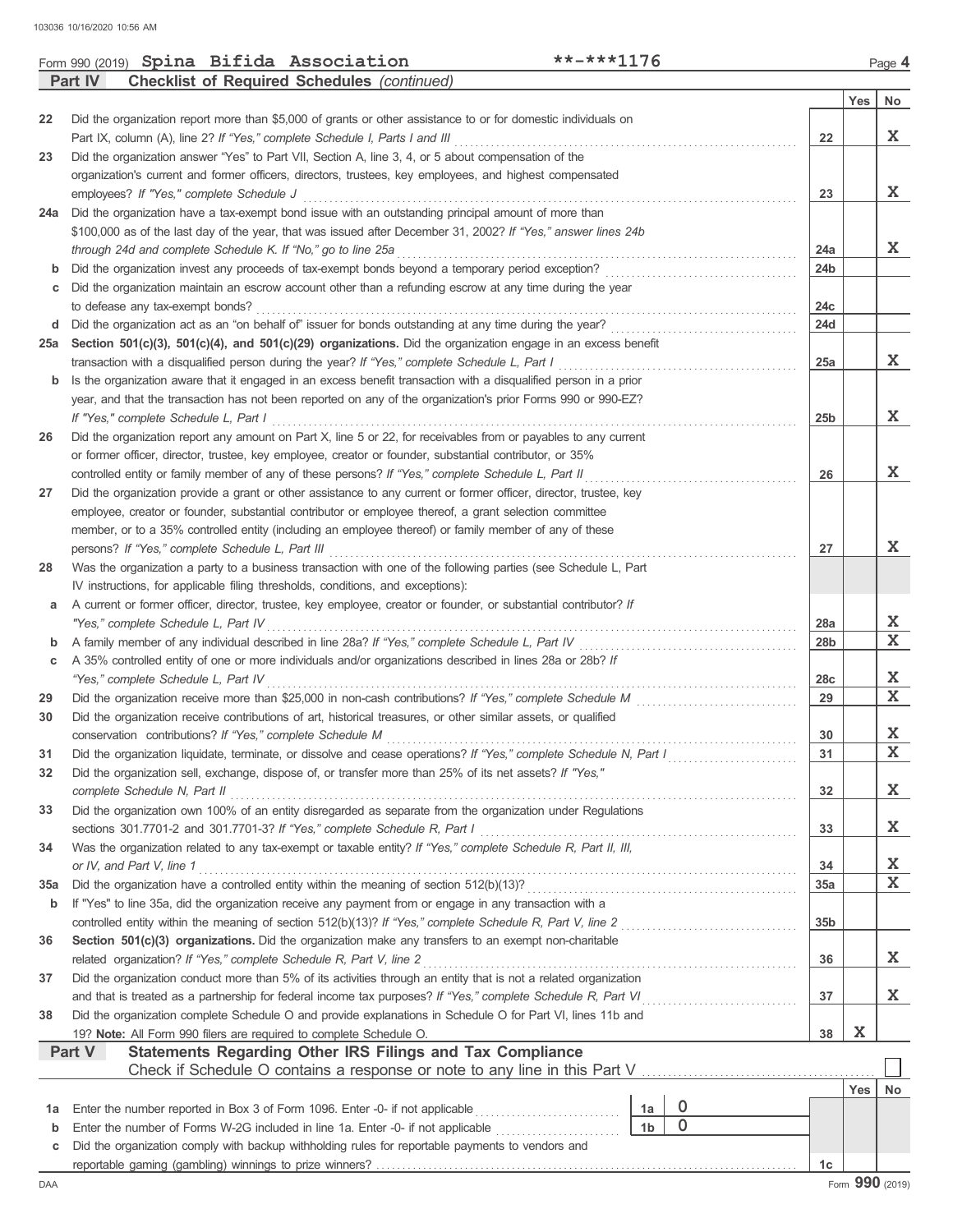|             |                                                                                                                                                                                                                                                                                                                      |                 |   |  |                      | <b>Yes</b>  | No                          |  |  |  |
|-------------|----------------------------------------------------------------------------------------------------------------------------------------------------------------------------------------------------------------------------------------------------------------------------------------------------------------------|-----------------|---|--|----------------------|-------------|-----------------------------|--|--|--|
| 2a          | Enter the number of employees reported on Form W-3, Transmittal of Wage and Tax                                                                                                                                                                                                                                      |                 |   |  |                      |             |                             |  |  |  |
|             | Statements, filed for the calendar year ending with or within the year covered by this return                                                                                                                                                                                                                        | 2a              | 6 |  |                      |             |                             |  |  |  |
| b           | If at least one is reported on line 2a, did the organization file all required federal employment tax returns?                                                                                                                                                                                                       |                 |   |  | 2 <sub>b</sub>       | $\mathbf X$ |                             |  |  |  |
|             | Note: If the sum of lines 1a and 2a is greater than 250, you may be required to e-file (see instructions)                                                                                                                                                                                                            |                 |   |  |                      |             |                             |  |  |  |
| За          | Did the organization have unrelated business gross income of \$1,000 or more during the year?                                                                                                                                                                                                                        |                 |   |  | 3a                   |             | X.                          |  |  |  |
| $\mathbf b$ | If "Yes," has it filed a Form 990-T for this year? If "No" to line 3b, provide an explanation on Schedule O                                                                                                                                                                                                          |                 |   |  | 3 <sub>b</sub>       |             |                             |  |  |  |
| 4a          | At any time during the calendar year, did the organization have an interest in, or a signature or other authority over,                                                                                                                                                                                              |                 |   |  |                      |             |                             |  |  |  |
|             | a financial account in a foreign country (such as a bank account, securities account, or other financial account)?                                                                                                                                                                                                   |                 |   |  | 4a                   |             | X                           |  |  |  |
| b           | If "Yes," enter the name of the foreign country                                                                                                                                                                                                                                                                      |                 |   |  |                      |             |                             |  |  |  |
|             | See instructions for filing requirements for FinCEN Form 114, Report of Foreign Bank and Financial Accounts (FBAR).                                                                                                                                                                                                  |                 |   |  |                      |             |                             |  |  |  |
| 5a          | Was the organization a party to a prohibited tax shelter transaction at any time during the tax year?                                                                                                                                                                                                                |                 |   |  | 5a                   |             | X                           |  |  |  |
| b           | Did any taxable party notify the organization that it was or is a party to a prohibited tax shelter transaction?                                                                                                                                                                                                     |                 |   |  | 5 <sub>b</sub>       |             | X                           |  |  |  |
| с           | If "Yes" to line 5a or 5b, did the organization file Form 8886-T?                                                                                                                                                                                                                                                    |                 |   |  | 5c                   |             |                             |  |  |  |
| 6a          | Does the organization have annual gross receipts that are normally greater than \$100,000, and did the                                                                                                                                                                                                               |                 |   |  |                      |             |                             |  |  |  |
|             | organization solicit any contributions that were not tax deductible as charitable contributions?                                                                                                                                                                                                                     |                 |   |  | 6a                   |             | X.                          |  |  |  |
| b           | If "Yes," did the organization include with every solicitation an express statement that such contributions or                                                                                                                                                                                                       |                 |   |  |                      |             |                             |  |  |  |
|             | gifts were not tax deductible?                                                                                                                                                                                                                                                                                       |                 |   |  | 6b                   |             |                             |  |  |  |
| 7           | Organizations that may receive deductible contributions under section 170(c).                                                                                                                                                                                                                                        |                 |   |  |                      |             |                             |  |  |  |
| a           | Did the organization receive a payment in excess of \$75 made partly as a contribution and partly for goods                                                                                                                                                                                                          |                 |   |  |                      |             |                             |  |  |  |
|             | and services provided to the payor?                                                                                                                                                                                                                                                                                  |                 |   |  | 7a                   | $\mathbf X$ |                             |  |  |  |
| b           | If "Yes," did the organization notify the donor of the value of the goods or services provided?                                                                                                                                                                                                                      |                 |   |  | 7 <sub>b</sub>       | X           |                             |  |  |  |
| с           | Did the organization sell, exchange, or otherwise dispose of tangible personal property for which it was                                                                                                                                                                                                             |                 |   |  |                      |             |                             |  |  |  |
|             | required to file Form 8282?                                                                                                                                                                                                                                                                                          |                 |   |  | 7c                   |             | X                           |  |  |  |
| d           | If "Yes," indicate the number of Forms 8282 filed during the year                                                                                                                                                                                                                                                    | 7d              |   |  |                      |             |                             |  |  |  |
| е           | Did the organization receive any funds, directly or indirectly, to pay premiums on a personal benefit contract?                                                                                                                                                                                                      |                 |   |  | 7e<br>7f             |             | $\mathbf X$<br>$\mathbf{x}$ |  |  |  |
|             | Did the organization, during the year, pay premiums, directly or indirectly, on a personal benefit contract?<br>f                                                                                                                                                                                                    |                 |   |  |                      |             |                             |  |  |  |
| g           | If the organization received a contribution of qualified intellectual property, did the organization file Form 8899 as required?                                                                                                                                                                                     |                 |   |  | 7g                   |             | $\mathbf{x}$                |  |  |  |
| h           | If the organization received a contribution of cars, boats, airplanes, or other vehicles, did the organization file a Form 1098-C?                                                                                                                                                                                   |                 |   |  | 7h                   |             |                             |  |  |  |
| 8           | Sponsoring organizations maintaining donor advised funds. Did a donor advised fund maintained by the                                                                                                                                                                                                                 |                 |   |  |                      |             |                             |  |  |  |
|             | sponsoring organization have excess business holdings at any time during the year?<br>and a construction of the contract of the contract of the contract of the contract of the contract of the contract of the contract of the contract of the contract of the contract of the contract of the contract of the cont |                 |   |  | 8                    |             |                             |  |  |  |
| 9           | Sponsoring organizations maintaining donor advised funds.                                                                                                                                                                                                                                                            |                 |   |  |                      |             |                             |  |  |  |
| а           | Did the sponsoring organization make any taxable distributions under section 4966?                                                                                                                                                                                                                                   |                 |   |  | 9a<br>9 <sub>b</sub> |             |                             |  |  |  |
| $\mathbf b$ | Did the sponsoring organization make a distribution to a donor, donor advisor, or related person?<br>Section 501(c)(7) organizations. Enter:                                                                                                                                                                         |                 |   |  |                      |             |                             |  |  |  |
| 10          | Initiation fees and capital contributions included on Part VIII, line 12                                                                                                                                                                                                                                             | 10a             |   |  |                      |             |                             |  |  |  |
| а           | Gross receipts, included on Form 990, Part VIII, line 12, for public use of club facilities                                                                                                                                                                                                                          | 10 <sub>b</sub> |   |  |                      |             |                             |  |  |  |
| b<br>11     | Section 501(c)(12) organizations. Enter:                                                                                                                                                                                                                                                                             |                 |   |  |                      |             |                             |  |  |  |
| а           | Gross income from members or shareholders                                                                                                                                                                                                                                                                            | 11a             |   |  |                      |             |                             |  |  |  |
| b           | Gross income from other sources (Do not net amounts due or paid to other sources                                                                                                                                                                                                                                     |                 |   |  |                      |             |                             |  |  |  |
|             | against amounts due or received from them.)                                                                                                                                                                                                                                                                          | 11 <sub>b</sub> |   |  |                      |             |                             |  |  |  |
| 12a         | Section 4947(a)(1) non-exempt charitable trusts. Is the organization filing Form 990 in lieu of Form 1041?                                                                                                                                                                                                           |                 |   |  | 12a                  |             |                             |  |  |  |
| b           | If "Yes," enter the amount of tax-exempt interest received or accrued during the year                                                                                                                                                                                                                                | 12 <sub>b</sub> |   |  |                      |             |                             |  |  |  |
| 13          | Section 501(c)(29) qualified nonprofit health insurance issuers.                                                                                                                                                                                                                                                     |                 |   |  |                      |             |                             |  |  |  |
| а           | Is the organization licensed to issue qualified health plans in more than one state?                                                                                                                                                                                                                                 |                 |   |  | 13a                  |             |                             |  |  |  |
|             | Note: See the instructions for additional information the organization must report on Schedule O.                                                                                                                                                                                                                    |                 |   |  |                      |             |                             |  |  |  |
| b           | Enter the amount of reserves the organization is required to maintain by the states in which                                                                                                                                                                                                                         |                 |   |  |                      |             |                             |  |  |  |
|             |                                                                                                                                                                                                                                                                                                                      | 13 <sub>b</sub> |   |  |                      |             |                             |  |  |  |
| c           | Enter the amount of reserves on hand                                                                                                                                                                                                                                                                                 | 13 <sub>c</sub> |   |  |                      |             |                             |  |  |  |
| 14a         | Did the organization receive any payments for indoor tanning services during the tax year?                                                                                                                                                                                                                           |                 |   |  | 14a                  |             | $\mathbf X$                 |  |  |  |
| b           | If "Yes," has it filed a Form 720 to report these payments? If "No," provide an explanation on Schedule O                                                                                                                                                                                                            |                 |   |  | 14 <sub>b</sub>      |             |                             |  |  |  |
| 15          | Is the organization subject to the section 4960 tax on payment(s) of more than \$1,000,000 in remuneration or                                                                                                                                                                                                        |                 |   |  |                      |             |                             |  |  |  |
|             | excess parachute payment(s) during the year?                                                                                                                                                                                                                                                                         |                 |   |  | 15                   |             | X                           |  |  |  |
|             | If "Yes," see instructions and file Form 4720, Schedule N.                                                                                                                                                                                                                                                           |                 |   |  |                      |             |                             |  |  |  |
| 16          | Is the organization an educational institution subject to the section 4968 excise tax on net investment income?                                                                                                                                                                                                      |                 |   |  | 16                   |             | X                           |  |  |  |
|             | If "Yes," complete Form 4720, Schedule O.                                                                                                                                                                                                                                                                            |                 |   |  |                      |             |                             |  |  |  |
|             |                                                                                                                                                                                                                                                                                                                      |                 |   |  |                      |             | $QQ \cap (Q \cap R)$        |  |  |  |

|        |  | Form 990 (2019) Spina Bifida Association | $***$ -***1176                                                        | Page 5 |
|--------|--|------------------------------------------|-----------------------------------------------------------------------|--------|
| Part V |  |                                          | Statements Regarding Other IRS Filings and Tax Compliance (continued) |        |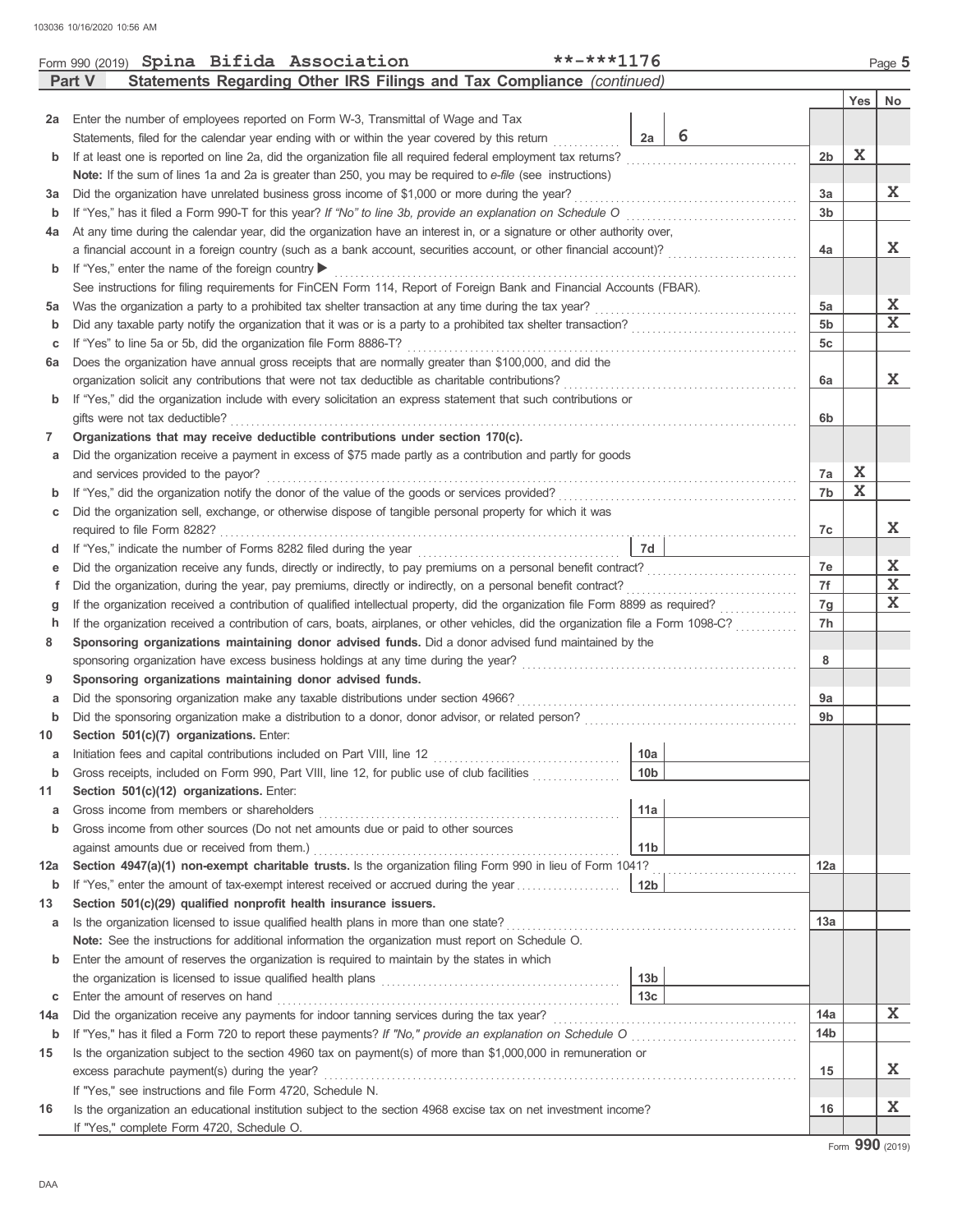|     | $***+*1176$<br>Form 990 (2019) Spina Bifida Association                                                                                                                                                            |                |   |              |                 |             | Page 6          |
|-----|--------------------------------------------------------------------------------------------------------------------------------------------------------------------------------------------------------------------|----------------|---|--------------|-----------------|-------------|-----------------|
|     | Governance, Management, and Disclosure For each "Yes" response to lines 2 through 7b below, and for a "No"<br><b>Part VI</b>                                                                                       |                |   |              |                 |             |                 |
|     | response to line 8a, 8b, or 10b below, describe the circumstances, processes, or changes on Schedule O. See instructions.                                                                                          |                |   |              |                 |             |                 |
|     |                                                                                                                                                                                                                    |                |   |              |                 |             |                 |
|     | Section A. Governing Body and Management                                                                                                                                                                           |                |   |              |                 |             |                 |
|     |                                                                                                                                                                                                                    |                |   |              |                 | <b>Yes</b>  | No              |
| 1a  | Enter the number of voting members of the governing body at the end of the tax year                                                                                                                                | 1a             | 9 |              |                 |             |                 |
|     | If there are material differences in voting rights among members of the governing body, or                                                                                                                         |                |   |              |                 |             |                 |
|     | if the governing body delegated broad authority to an executive committee or similar                                                                                                                               |                |   |              |                 |             |                 |
|     | committee, explain on Schedule O.                                                                                                                                                                                  |                |   |              |                 |             |                 |
| b   | Enter the number of voting members included on line 1a, above, who are independent                                                                                                                                 | 1 <sub>b</sub> | 9 |              |                 |             |                 |
| 2   | Did any officer, director, trustee, or key employee have a family relationship or a business relationship with                                                                                                     |                |   |              |                 |             |                 |
|     | any other officer, director, trustee, or key employee?                                                                                                                                                             |                |   |              | $\overline{2}$  |             | X               |
| 3   | Did the organization delegate control over management duties customarily performed by or under the direct                                                                                                          |                |   |              |                 |             |                 |
|     | supervision of officers, directors, trustees, or key employees to a management company or other person?                                                                                                            |                |   |              | 3               |             | X               |
| 4   | Did the organization make any significant changes to its governing documents since the prior Form 990 was filed?                                                                                                   |                |   |              | 4               |             | X               |
| 5   | Did the organization become aware during the year of a significant diversion of the organization's assets?                                                                                                         |                |   |              | 5               |             | X               |
| 6   | Did the organization have members or stockholders?                                                                                                                                                                 |                |   |              | 6               |             | X               |
| 7a  | Did the organization have members, stockholders, or other persons who had the power to elect or appoint                                                                                                            |                |   |              |                 |             |                 |
|     | one or more members of the governing body?                                                                                                                                                                         |                |   |              | 7a              |             | X               |
| b   | Are any governance decisions of the organization reserved to (or subject to approval by) members,                                                                                                                  |                |   |              |                 |             |                 |
|     | stockholders, or persons other than the governing body?                                                                                                                                                            |                |   |              | 7b              |             | X               |
| 8   | Did the organization contemporaneously document the meetings held or written actions undertaken during the year by the following:                                                                                  |                |   |              |                 |             |                 |
|     | The governing body?                                                                                                                                                                                                |                |   |              | 8a              | X           |                 |
| а   | Each committee with authority to act on behalf of the governing body?                                                                                                                                              |                |   |              | 8b              | $\mathbf x$ |                 |
| b   | Is there any officer, director, trustee, or key employee listed in Part VII, Section A, who cannot be reached at                                                                                                   |                |   |              |                 |             |                 |
| 9   |                                                                                                                                                                                                                    |                |   |              | 9               |             | X               |
|     | the organization's mailing address? If "Yes," provide the names and addresses on Schedule O<br>Section B. Policies (This Section B requests information about policies not required by the Internal Revenue Code.) |                |   |              |                 |             |                 |
|     |                                                                                                                                                                                                                    |                |   |              |                 |             |                 |
|     |                                                                                                                                                                                                                    |                |   |              |                 | Yes         | No<br>X.        |
| 10a | Did the organization have local chapters, branches, or affiliates?                                                                                                                                                 |                |   |              | 10a             |             |                 |
| b   | If "Yes," did the organization have written policies and procedures governing the activities of such chapters,                                                                                                     |                |   |              |                 |             |                 |
|     | affiliates, and branches to ensure their operations are consistent with the organization's exempt purposes?                                                                                                        |                |   |              | 10 <sub>b</sub> |             |                 |
| 11a | Has the organization provided a complete copy of this Form 990 to all members of its governing body before filing the form?                                                                                        |                |   |              | 11a             | X           |                 |
| b   | Describe in Schedule O the process, if any, used by the organization to review this Form 990.                                                                                                                      |                |   |              |                 |             |                 |
| 12a | Did the organization have a written conflict of interest policy? If "No," go to line 13                                                                                                                            |                |   |              | 12a             | X           |                 |
| b   | Were officers, directors, or trustees, and key employees required to disclose annually interests that could give rise to conflicts?                                                                                |                |   |              | 12 <sub>b</sub> | X           |                 |
|     | Did the organization regularly and consistently monitor and enforce compliance with the policy? If "Yes,"                                                                                                          |                |   |              |                 |             |                 |
|     | describe in Schedule O how this was done                                                                                                                                                                           |                |   |              | 12c             | X           |                 |
| 13  | Did the organization have a written whistleblower policy?                                                                                                                                                          |                |   |              | 13              |             | X               |
| 14  | Did the organization have a written document retention and destruction policy?                                                                                                                                     |                |   |              | 14              |             | X               |
| 15  | Did the process for determining compensation of the following persons include a review and approval by                                                                                                             |                |   |              |                 |             |                 |
|     | independent persons, comparability data, and contemporaneous substantiation of the deliberation and decision?                                                                                                      |                |   |              |                 |             |                 |
| a   | The organization's CEO, Executive Director, or top management official                                                                                                                                             |                |   |              | 15a             | X           |                 |
| b   | Other officers or key employees of the organization                                                                                                                                                                |                |   |              | 15 <sub>b</sub> |             | X               |
|     | If "Yes" to line 15a or 15b, describe the process in Schedule O (see instructions).                                                                                                                                |                |   |              |                 |             |                 |
| 16a | Did the organization invest in, contribute assets to, or participate in a joint venture or similar arrangement                                                                                                     |                |   |              |                 |             |                 |
|     | with a taxable entity during the year?                                                                                                                                                                             |                |   |              | 16a             |             | X               |
| b   | If "Yes," did the organization follow a written policy or procedure requiring the organization to evaluate its                                                                                                     |                |   |              |                 |             |                 |
|     | participation in joint venture arrangements under applicable federal tax law, and take steps to safeguard the                                                                                                      |                |   |              |                 |             |                 |
|     |                                                                                                                                                                                                                    |                |   |              | 16 <sub>b</sub> |             |                 |
|     | <b>Section C. Disclosure</b>                                                                                                                                                                                       |                |   |              |                 |             |                 |
| 17  | KY<br>List the states with which a copy of this Form 990 is required to be filed >                                                                                                                                 |                |   |              |                 |             |                 |
| 18  | Section 6104 requires an organization to make its Forms 1023 (1024 or 1024-A, if applicable), 990, and 990-T (Section 501(c)                                                                                       |                |   |              |                 |             |                 |
|     | (3)s only) available for public inspection. Indicate how you made these available. Check all that apply.                                                                                                           |                |   |              |                 |             |                 |
|     | $ \mathbf{X} $ Upon request<br>Another's website<br>Own website<br>Other (explain on Schedule O)                                                                                                                   |                |   |              |                 |             |                 |
| 19  | Describe on Schedule O whether (and if so, how) the organization made its governing documents, conflict of interest policy, and                                                                                    |                |   |              |                 |             |                 |
|     | financial statements available to the public during the tax year.                                                                                                                                                  |                |   |              |                 |             |                 |
| 20  | State the name, address, and telephone number of the person who possesses the organization's books and records                                                                                                     |                |   |              |                 |             |                 |
|     | 982 Eastern Pkwy, #18<br>Doug Dressman                                                                                                                                                                             |                |   |              |                 |             |                 |
|     | Louisville<br>KY.                                                                                                                                                                                                  | 40217          |   | 502-339-0342 |                 |             |                 |
| DAA |                                                                                                                                                                                                                    |                |   |              |                 |             | Form 990 (2019) |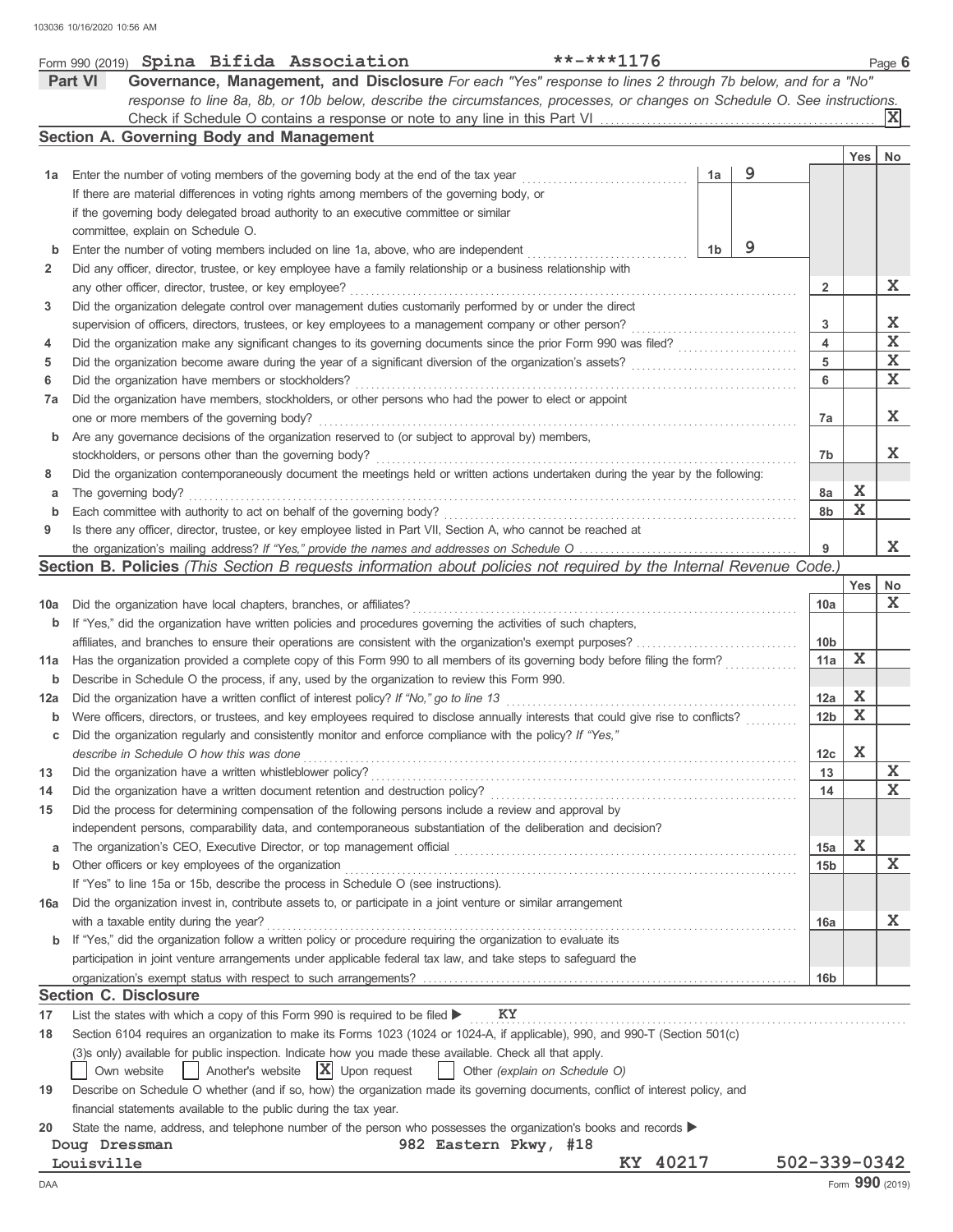| $***$ - * * * 1 1 7 6<br>Form 990 (2019) Spina Bifida Association<br>Page 7<br>Compensation of Officers, Directors, Trustees, Key Employees, Highest Compensated Employees, and<br><b>Part VII</b><br><b>Independent Contractors</b><br>Check if Schedule O contains a response or note to any line in this Part VII          |                                                                   |                                                                                                                                                                           |                                                                           |                                                                                |                                                                                                       |  |  |  |  |  |
|-------------------------------------------------------------------------------------------------------------------------------------------------------------------------------------------------------------------------------------------------------------------------------------------------------------------------------|-------------------------------------------------------------------|---------------------------------------------------------------------------------------------------------------------------------------------------------------------------|---------------------------------------------------------------------------|--------------------------------------------------------------------------------|-------------------------------------------------------------------------------------------------------|--|--|--|--|--|
| Officers, Directors, Trustees, Key Employees, and Highest Compensated Employees<br>Section A.                                                                                                                                                                                                                                 |                                                                   |                                                                                                                                                                           |                                                                           |                                                                                |                                                                                                       |  |  |  |  |  |
| 1a Complete this table for all persons required to be listed. Report compensation for the calendar year ending with or within the<br>organization's tax year.                                                                                                                                                                 |                                                                   |                                                                                                                                                                           |                                                                           |                                                                                |                                                                                                       |  |  |  |  |  |
| List all of the organization's <b>current</b> officers, directors, trustees (whether individuals or organizations), regardless of amount of<br>compensation. Enter -0- in columns $(D)$ , $(E)$ , and $(F)$ if no compensation was paid.                                                                                      |                                                                   |                                                                                                                                                                           |                                                                           |                                                                                |                                                                                                       |  |  |  |  |  |
| • List all of the organization's current key employees, if any. See instructions for definition of "key employee."                                                                                                                                                                                                            |                                                                   |                                                                                                                                                                           |                                                                           |                                                                                |                                                                                                       |  |  |  |  |  |
| List the organization's five current highest compensated employees (other than an officer, director, trustee, or key employee)<br>who received reportable compensation (Box 5 of Form W-2 and/or Box 7 of Form 1099-MISC) of more than \$100,000 from the<br>organization and any related organizations.                      |                                                                   |                                                                                                                                                                           |                                                                           |                                                                                |                                                                                                       |  |  |  |  |  |
| List all of the organization's <b>former</b> officers, key employees, and highest compensated employees who received more than<br>\$100,000 of reportable compensation from the organization and any related organizations.                                                                                                   |                                                                   |                                                                                                                                                                           |                                                                           |                                                                                |                                                                                                       |  |  |  |  |  |
| • List all of the organization's former directors or trustees that received, in the capacity as a former director or trustee of the<br>organization, more than \$10,000 of reportable compensation from the organization and any related organizations.<br>See instructions for the order in which to list the persons above. |                                                                   |                                                                                                                                                                           |                                                                           |                                                                                |                                                                                                       |  |  |  |  |  |
| Check this box if neither the organization nor any related organization compensated any current officer, director, or trustee.                                                                                                                                                                                                |                                                                   |                                                                                                                                                                           |                                                                           |                                                                                |                                                                                                       |  |  |  |  |  |
| (A)                                                                                                                                                                                                                                                                                                                           | (B)                                                               | (C)                                                                                                                                                                       | (D)                                                                       | (E)                                                                            | (F)                                                                                                   |  |  |  |  |  |
| Name and title                                                                                                                                                                                                                                                                                                                | Average<br>hours<br>per week<br>(list any<br>hours for<br>related | Position<br>(do not check more than one<br>box, unless person is both an<br>officer and a director/trustee)<br>$\frac{1}{2}$<br>$\frac{1}{2}$<br>For<br>High<br>Rey<br>ЭŤ | Reportable<br>compensation<br>from the<br>organization<br>(W-2/1099-MISC) | Reportable<br>compensation<br>from related<br>organizations<br>(W-2/1099-MISC) | Estimated amount<br>of other<br>compensation<br>from the<br>organization and<br>related organizations |  |  |  |  |  |

|                                     | related<br>organizations<br>below<br>dotted line) | Individual trustee<br>or director | Institutional<br>trustee | Officer     | Key employee | Former<br>Highest compensated<br>employee | (112110001000) |             | $-$ . ga. __<br>related organizations |
|-------------------------------------|---------------------------------------------------|-----------------------------------|--------------------------|-------------|--------------|-------------------------------------------|----------------|-------------|---------------------------------------|
| (1) Erin Gillespie                  |                                                   |                                   |                          |             |              |                                           |                |             |                                       |
| Executive Director                  | 40.00<br>0.00                                     |                                   |                          | $\mathbf X$ |              |                                           | 42,520         | 0           | $\mathbf{0}$                          |
| (2) Doug Dressman                   |                                                   |                                   |                          |             |              |                                           |                |             |                                       |
|                                     | 40.00                                             |                                   |                          |             |              |                                           |                |             |                                       |
| Executive Director                  | 0.00                                              |                                   |                          | $\mathbf X$ |              |                                           | 9,232          | 0           | $\mathbf 0$                           |
| (3) Beth Bryant                     |                                                   |                                   |                          |             |              |                                           |                |             |                                       |
|                                     | 1.00                                              |                                   |                          |             |              |                                           |                |             |                                       |
| Board Member<br>(4) Belinda Coyle   | 0.00                                              | $\mathbf X$                       |                          |             |              |                                           | 0              | 0           | $\mathbf 0$                           |
|                                     | 1.00                                              |                                   |                          |             |              |                                           |                |             |                                       |
| Board Member                        | 0.00                                              | $\mathbf X$                       |                          |             |              |                                           | 0              | 0           | $\overline{0}$                        |
| (5) Michelle Gerken                 |                                                   |                                   |                          |             |              |                                           |                |             |                                       |
|                                     | 1.00                                              |                                   |                          |             |              |                                           |                |             |                                       |
| Board Member                        | 0.00                                              | $\mathbf X$                       |                          |             |              |                                           | 0              | 0           | $\mathbf 0$                           |
| (6) Colleen Payne                   |                                                   |                                   |                          |             |              |                                           |                |             |                                       |
|                                     | 1.00                                              |                                   |                          |             |              |                                           |                |             |                                       |
| Board Member                        | 0.00                                              | $\mathbf X$                       |                          |             |              |                                           | 0              | 0           | $\mathbf 0$                           |
| (7) Cindy Pryor                     | 1.00                                              |                                   |                          |             |              |                                           |                |             |                                       |
| Board Member                        | 0.00                                              | $\mathbf X$                       |                          |             |              |                                           | 0              | $\mathbf 0$ | $\mathbf 0$                           |
| (8) Erin Straub                     |                                                   |                                   |                          |             |              |                                           |                |             |                                       |
|                                     | 1.00                                              |                                   |                          |             |              |                                           |                |             |                                       |
| Board Member                        | 0.00                                              | $\mathbf X$                       |                          |             |              |                                           | 0              | $\mathbf 0$ | $\mathbf 0$                           |
| (9) Amy Sugg                        |                                                   |                                   |                          |             |              |                                           |                |             |                                       |
|                                     | 1.00                                              |                                   |                          |             |              |                                           |                |             |                                       |
| Chair                               | 0.00                                              | $\mathbf X$                       |                          | $\mathbf X$ |              |                                           | 0              | $\mathbf 0$ | $\mathbf 0$                           |
| (10) Reese Turner                   |                                                   |                                   |                          |             |              |                                           |                |             |                                       |
|                                     | 1.00                                              |                                   |                          |             |              |                                           |                |             |                                       |
| Board Member<br>(11) Lance Williams | 0.00                                              | $\mathbf X$                       |                          |             |              |                                           | $\mathbf 0$    | 0           | $\mathbf 0$                           |
|                                     | 1.00                                              |                                   |                          |             |              |                                           |                |             |                                       |
| Board Treasurer                     | 0.00                                              | $\mathbf X$                       |                          | $\mathbf X$ |              |                                           | $\mathbf 0$    | $\mathbf 0$ | $\mathbf 0$                           |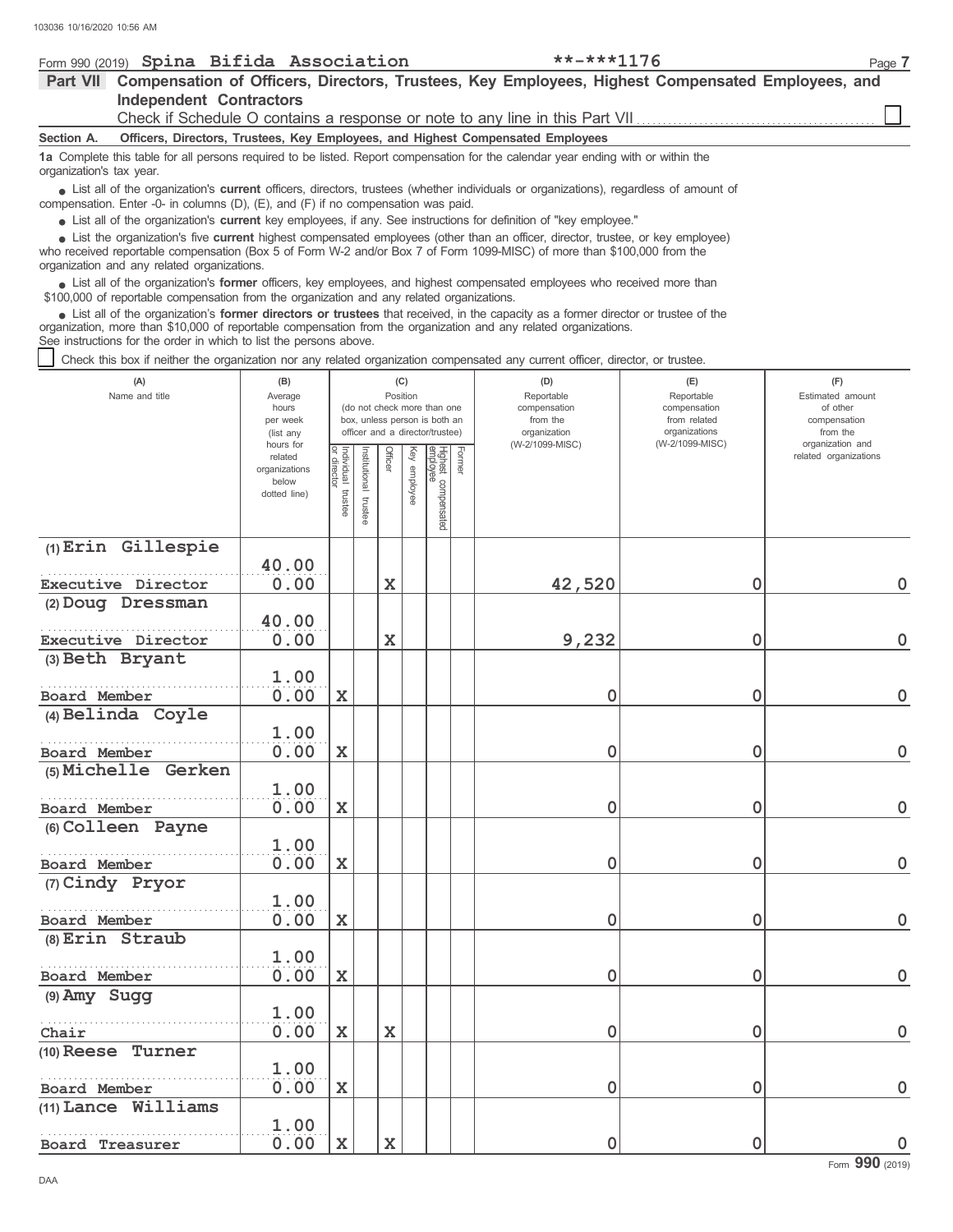|                          | Form 990 (2019) Spina Bifida Association<br>Part VII                                                                                                                                                                                                   |                                                                |                                   |                          |                                                                                                                                                                                     |              |                                 |        | $***+*1176$<br>Section A. Officers, Directors, Trustees, Key Employees, and Highest Compensated Employees (continued) |                                                                    |   |                                                                 | Page 8 |
|--------------------------|--------------------------------------------------------------------------------------------------------------------------------------------------------------------------------------------------------------------------------------------------------|----------------------------------------------------------------|-----------------------------------|--------------------------|-------------------------------------------------------------------------------------------------------------------------------------------------------------------------------------|--------------|---------------------------------|--------|-----------------------------------------------------------------------------------------------------------------------|--------------------------------------------------------------------|---|-----------------------------------------------------------------|--------|
|                          | (A)<br>Name and title                                                                                                                                                                                                                                  | (B)<br>Average<br>hours<br>per week<br>(list any               |                                   |                          | (C)<br>(D)<br>Position<br>Reportable<br>(do not check more than one<br>compensation<br>box, unless person is both an<br>from the<br>officer and a director/trustee)<br>organization |              |                                 |        |                                                                                                                       | (E)<br>Reportable<br>compensation<br>from related<br>organizations |   | (F)<br>Estimated amount<br>of other<br>compensation<br>from the |        |
|                          |                                                                                                                                                                                                                                                        | hours for<br>related<br>organizations<br>below<br>dotted line) | Individual trustee<br>or director | Institutional<br>trustee | Officer                                                                                                                                                                             | Key employee | Highest compensated<br>employee | Former | (W-2/1099-MISC)                                                                                                       | (W-2/1099-MISC)                                                    |   | organization and<br>related organizations                       |        |
|                          |                                                                                                                                                                                                                                                        |                                                                |                                   |                          |                                                                                                                                                                                     |              |                                 |        |                                                                                                                       |                                                                    |   |                                                                 |        |
|                          |                                                                                                                                                                                                                                                        |                                                                |                                   |                          |                                                                                                                                                                                     |              |                                 |        |                                                                                                                       |                                                                    |   |                                                                 |        |
|                          |                                                                                                                                                                                                                                                        |                                                                |                                   |                          |                                                                                                                                                                                     |              |                                 |        |                                                                                                                       |                                                                    |   |                                                                 |        |
|                          |                                                                                                                                                                                                                                                        |                                                                |                                   |                          |                                                                                                                                                                                     |              |                                 |        |                                                                                                                       |                                                                    |   |                                                                 |        |
|                          |                                                                                                                                                                                                                                                        |                                                                |                                   |                          |                                                                                                                                                                                     |              |                                 |        |                                                                                                                       |                                                                    |   |                                                                 |        |
|                          |                                                                                                                                                                                                                                                        |                                                                |                                   |                          |                                                                                                                                                                                     |              |                                 |        |                                                                                                                       |                                                                    |   |                                                                 |        |
|                          |                                                                                                                                                                                                                                                        |                                                                |                                   |                          |                                                                                                                                                                                     |              |                                 |        |                                                                                                                       |                                                                    |   |                                                                 |        |
|                          |                                                                                                                                                                                                                                                        |                                                                |                                   |                          |                                                                                                                                                                                     |              |                                 |        |                                                                                                                       |                                                                    |   |                                                                 |        |
| 1b.                      |                                                                                                                                                                                                                                                        |                                                                |                                   |                          |                                                                                                                                                                                     |              |                                 |        | 51,752                                                                                                                |                                                                    |   |                                                                 |        |
| c<br>d<br>$\overline{2}$ | Total from continuation sheets to Part VII, Section A<br>Total number of individuals (including but not limited to those listed above) who received more than \$100,000 of<br>reportable compensation from the organization >                          |                                                                |                                   | 0                        |                                                                                                                                                                                     |              |                                 |        | 51,752                                                                                                                |                                                                    |   |                                                                 |        |
|                          |                                                                                                                                                                                                                                                        |                                                                |                                   |                          |                                                                                                                                                                                     |              |                                 |        |                                                                                                                       |                                                                    |   | Yes                                                             | No     |
| 3                        | Did the organization list any former officer, director, trustee, key employee, or highest compensated<br>employee on line 1a? If "Yes," complete Schedule J for such individual                                                                        |                                                                |                                   |                          |                                                                                                                                                                                     |              |                                 |        |                                                                                                                       |                                                                    | 3 |                                                                 | X.     |
| 4                        | For any individual listed on line 1a, is the sum of reportable compensation and other compensation from the                                                                                                                                            |                                                                |                                   |                          |                                                                                                                                                                                     |              |                                 |        |                                                                                                                       |                                                                    |   |                                                                 |        |
|                          | organization and related organizations greater than \$150,000? If "Yes," complete Schedule J for such<br><i>individual</i>                                                                                                                             |                                                                |                                   |                          |                                                                                                                                                                                     |              |                                 |        |                                                                                                                       |                                                                    | 4 |                                                                 | X      |
| 5                        | Did any person listed on line 1a receive or accrue compensation from any unrelated organization or individual                                                                                                                                          |                                                                |                                   |                          |                                                                                                                                                                                     |              |                                 |        |                                                                                                                       |                                                                    | 5 |                                                                 | X      |
|                          | Section B. Independent Contractors                                                                                                                                                                                                                     |                                                                |                                   |                          |                                                                                                                                                                                     |              |                                 |        |                                                                                                                       |                                                                    |   |                                                                 |        |
| 1                        | Complete this table for your five highest compensated independent contractors that received more than \$100,000 of<br>compensation from the organization. Report compensation for the calendar year ending with or within the organization's tax year. |                                                                |                                   |                          |                                                                                                                                                                                     |              |                                 |        |                                                                                                                       |                                                                    |   |                                                                 |        |
|                          |                                                                                                                                                                                                                                                        | (A)<br>Name and business address                               |                                   |                          |                                                                                                                                                                                     |              |                                 |        |                                                                                                                       | (B)<br>Description of services                                     |   | (C)<br>Compensation                                             |        |
|                          |                                                                                                                                                                                                                                                        |                                                                |                                   |                          |                                                                                                                                                                                     |              |                                 |        |                                                                                                                       |                                                                    |   |                                                                 |        |
|                          |                                                                                                                                                                                                                                                        |                                                                |                                   |                          |                                                                                                                                                                                     |              |                                 |        |                                                                                                                       |                                                                    |   |                                                                 |        |
|                          |                                                                                                                                                                                                                                                        |                                                                |                                   |                          |                                                                                                                                                                                     |              |                                 |        |                                                                                                                       |                                                                    |   |                                                                 |        |
|                          |                                                                                                                                                                                                                                                        |                                                                |                                   |                          |                                                                                                                                                                                     |              |                                 |        |                                                                                                                       |                                                                    |   |                                                                 |        |
|                          |                                                                                                                                                                                                                                                        |                                                                |                                   |                          |                                                                                                                                                                                     |              |                                 |        |                                                                                                                       |                                                                    |   |                                                                 |        |
|                          | Total number of independent contractors (including but not limited to those listed above) who                                                                                                                                                          |                                                                |                                   |                          |                                                                                                                                                                                     |              |                                 |        |                                                                                                                       |                                                                    |   |                                                                 |        |

**2** Total number of independent contractors (including but not limited to those listed above) who received more than \$100,000 of compensation from the organization  $\blacktriangleright$ 

**0**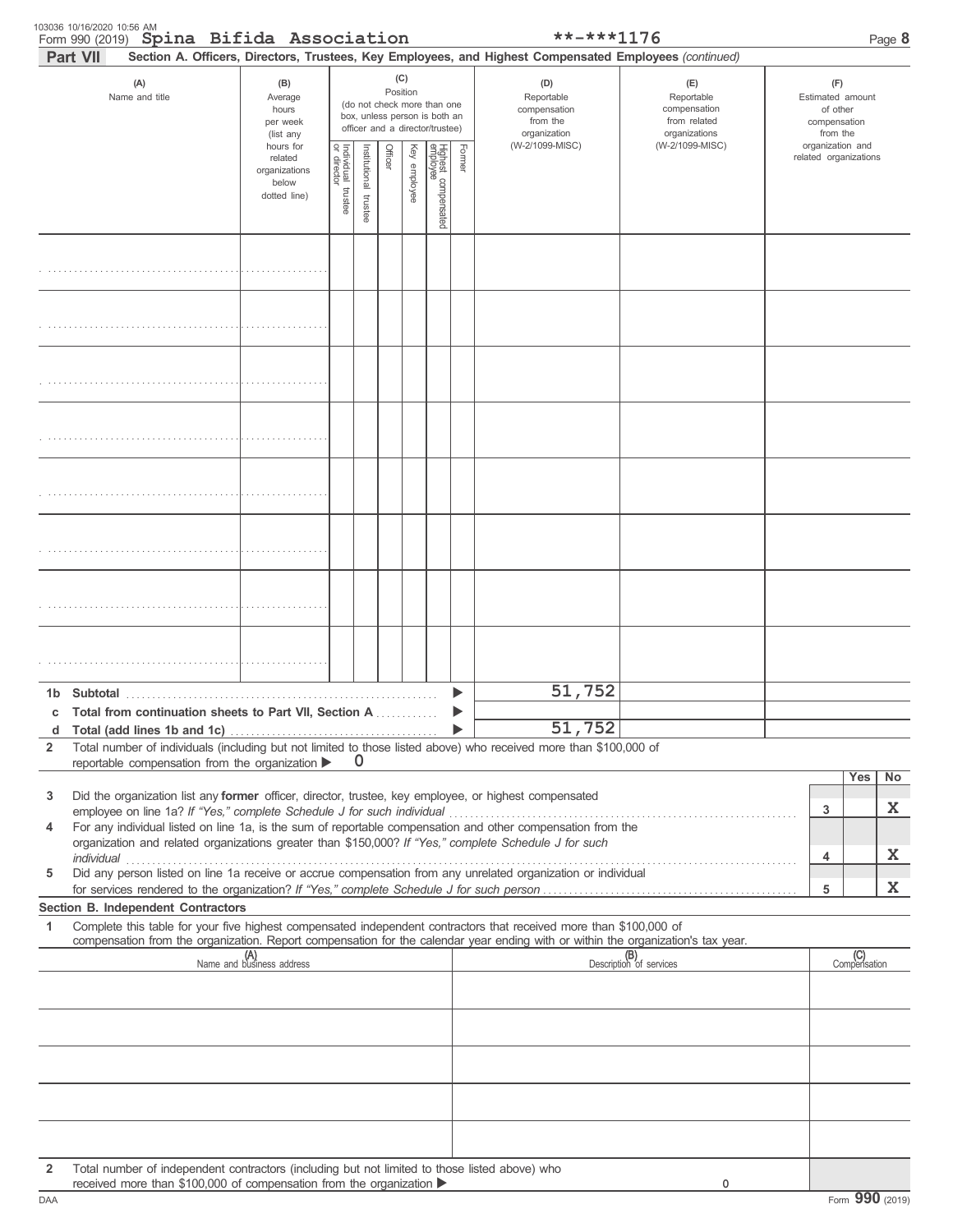## Form 990 (2019) Page **9 Spina Bifida Association \*\*-\*\*\*1176 Part VIII** Statement of Revenue

|                                                           |     |                                                       |    |                |                 |                      | Check if Schedule O contains a response or note to any line in this Part VIII. |                                              |                                      |                                                               |
|-----------------------------------------------------------|-----|-------------------------------------------------------|----|----------------|-----------------|----------------------|--------------------------------------------------------------------------------|----------------------------------------------|--------------------------------------|---------------------------------------------------------------|
|                                                           |     |                                                       |    |                |                 |                      | (A)<br>Total revenue                                                           | (B)<br>Related or exempt<br>function revenue | (C)<br>Unrelated<br>business revenue | (D)<br>Revenue excluded<br>from tax under<br>sections 512-514 |
|                                                           |     | 1a Federated campaigns                                |    |                | 1a              |                      |                                                                                |                                              |                                      |                                                               |
| Contributions, Gifts, Grants<br>and Other Similar Amounts |     | <b>b</b> Membership dues                              |    | .              | 1 <sub>b</sub>  |                      |                                                                                |                                              |                                      |                                                               |
|                                                           |     | c Fundraising events                                  |    | .              | 1 <sub>c</sub>  | 40,264               |                                                                                |                                              |                                      |                                                               |
|                                                           |     | d Related organizations                               |    | .              | 1 <sub>d</sub>  |                      |                                                                                |                                              |                                      |                                                               |
|                                                           |     | e Government grants (contributions)                   |    |                | 1e              |                      |                                                                                |                                              |                                      |                                                               |
|                                                           |     | <b>f</b> All other contributions, gifts, grants,      |    |                |                 |                      |                                                                                |                                              |                                      |                                                               |
|                                                           |     | and similar amounts not included above                |    |                | 1f              | 134,042              |                                                                                |                                              |                                      |                                                               |
|                                                           |     | Noncash contributions included in lines 1a-1f         |    |                | $1g \sqrt{3}$   |                      |                                                                                |                                              |                                      |                                                               |
|                                                           |     |                                                       |    |                |                 | ь                    | 174,306                                                                        |                                              |                                      |                                                               |
|                                                           |     |                                                       |    |                |                 | <b>Business Code</b> |                                                                                |                                              |                                      |                                                               |
|                                                           | 2a  | Conference Revenue                                    |    |                |                 |                      | 2,732                                                                          | 2,732                                        |                                      |                                                               |
| Program Service                                           | b   |                                                       |    |                |                 |                      |                                                                                |                                              |                                      |                                                               |
|                                                           | С   |                                                       |    |                |                 |                      |                                                                                |                                              |                                      |                                                               |
|                                                           |     |                                                       |    |                |                 |                      |                                                                                |                                              |                                      |                                                               |
|                                                           |     |                                                       |    |                |                 |                      |                                                                                |                                              |                                      |                                                               |
|                                                           |     | f All other program service revenue                   |    |                |                 |                      |                                                                                |                                              |                                      |                                                               |
|                                                           |     |                                                       |    |                |                 | ▶                    | 2,732                                                                          |                                              |                                      |                                                               |
|                                                           | 3   | Investment income (including dividends, interest, and |    |                |                 |                      |                                                                                |                                              |                                      |                                                               |
|                                                           |     | other similar amounts)                                |    |                |                 | ▶                    | 33                                                                             |                                              |                                      | 33                                                            |
|                                                           | 4   | Income from investment of tax-exempt bond proceeds    |    |                |                 |                      |                                                                                |                                              |                                      |                                                               |
|                                                           | 5   |                                                       |    |                |                 |                      |                                                                                |                                              |                                      |                                                               |
|                                                           |     |                                                       |    | (i) Real       |                 | (ii) Personal        |                                                                                |                                              |                                      |                                                               |
|                                                           | 6a  | Gross rents                                           | 6a |                |                 |                      |                                                                                |                                              |                                      |                                                               |
|                                                           | b   | Less: rental expenses                                 | 6b |                |                 |                      |                                                                                |                                              |                                      |                                                               |
|                                                           |     | <b>c</b> Rental inc. or (loss)                        | 6c |                |                 |                      |                                                                                |                                              |                                      |                                                               |
|                                                           |     | <b>d</b> Net rental income or (loss)                  |    |                |                 | ▶                    |                                                                                |                                              |                                      |                                                               |
|                                                           |     | <b>7a</b> Gross amount from                           |    | (i) Securities |                 | (ii) Other           |                                                                                |                                              |                                      |                                                               |
|                                                           |     | sales of assets<br>other than inventory               | 7a |                |                 |                      |                                                                                |                                              |                                      |                                                               |
|                                                           |     | <b>b</b> Less: cost or other                          |    |                |                 |                      |                                                                                |                                              |                                      |                                                               |
|                                                           |     | basis and sales exps.                                 | 7b |                |                 |                      |                                                                                |                                              |                                      |                                                               |
|                                                           |     | c Gain or (loss)                                      | 7c |                |                 |                      |                                                                                |                                              |                                      |                                                               |
| Other Revenue                                             |     | d Net gain or (loss).                                 |    |                |                 | ▶                    |                                                                                |                                              |                                      |                                                               |
|                                                           |     | 8a Gross income from fundraising events               |    |                |                 |                      |                                                                                |                                              |                                      |                                                               |
|                                                           |     | (not including $$$ 40,264                             |    |                |                 |                      |                                                                                |                                              |                                      |                                                               |
|                                                           |     | of contributions reported on line 1c).                |    |                |                 |                      |                                                                                |                                              |                                      |                                                               |
|                                                           |     | See Part IV, line 18                                  |    | .              | 8a              | 21,207               |                                                                                |                                              |                                      |                                                               |
|                                                           |     | <b>b</b> Less: direct expenses                        |    |                | 8 <sub>b</sub>  | 9,269                |                                                                                |                                              |                                      |                                                               |
|                                                           |     | c Net income or (loss) from fundraising events        |    |                |                 | ▶                    | 11,938                                                                         |                                              |                                      | 11,938                                                        |
|                                                           |     | 9a Gross income from gaming activities.               |    |                |                 |                      |                                                                                |                                              |                                      |                                                               |
|                                                           |     | See Part IV, line 19                                  |    | .              | 9а              |                      |                                                                                |                                              |                                      |                                                               |
|                                                           |     | <b>b</b> Less: direct expenses                        |    |                | 9 <sub>b</sub>  |                      |                                                                                |                                              |                                      |                                                               |
|                                                           |     | c Net income or (loss) from gaming activities         |    |                |                 |                      |                                                                                |                                              |                                      |                                                               |
|                                                           |     | 10a Gross sales of inventory, less                    |    |                |                 |                      |                                                                                |                                              |                                      |                                                               |
|                                                           |     | returns and allowances                                |    | .              | 10a             |                      |                                                                                |                                              |                                      |                                                               |
|                                                           |     | <b>b</b> Less: cost of goods sold                     |    |                | 10 <sub>b</sub> |                      |                                                                                |                                              |                                      |                                                               |
|                                                           |     | c Net income or (loss) from sales of inventory        |    |                |                 |                      |                                                                                |                                              |                                      |                                                               |
|                                                           |     |                                                       |    |                |                 | <b>Business Code</b> |                                                                                |                                              |                                      |                                                               |
|                                                           | 11a |                                                       |    |                |                 |                      |                                                                                |                                              |                                      |                                                               |
|                                                           | b   |                                                       |    |                |                 |                      |                                                                                |                                              |                                      |                                                               |
| Miscellaneous<br>Revenue                                  | с   |                                                       |    |                |                 |                      |                                                                                |                                              |                                      |                                                               |
|                                                           |     |                                                       |    |                |                 |                      |                                                                                |                                              |                                      |                                                               |
|                                                           |     |                                                       |    |                |                 | ▶                    |                                                                                |                                              |                                      |                                                               |
|                                                           |     |                                                       |    |                |                 |                      | 189,009                                                                        | 2,732                                        | 0                                    | 11,971                                                        |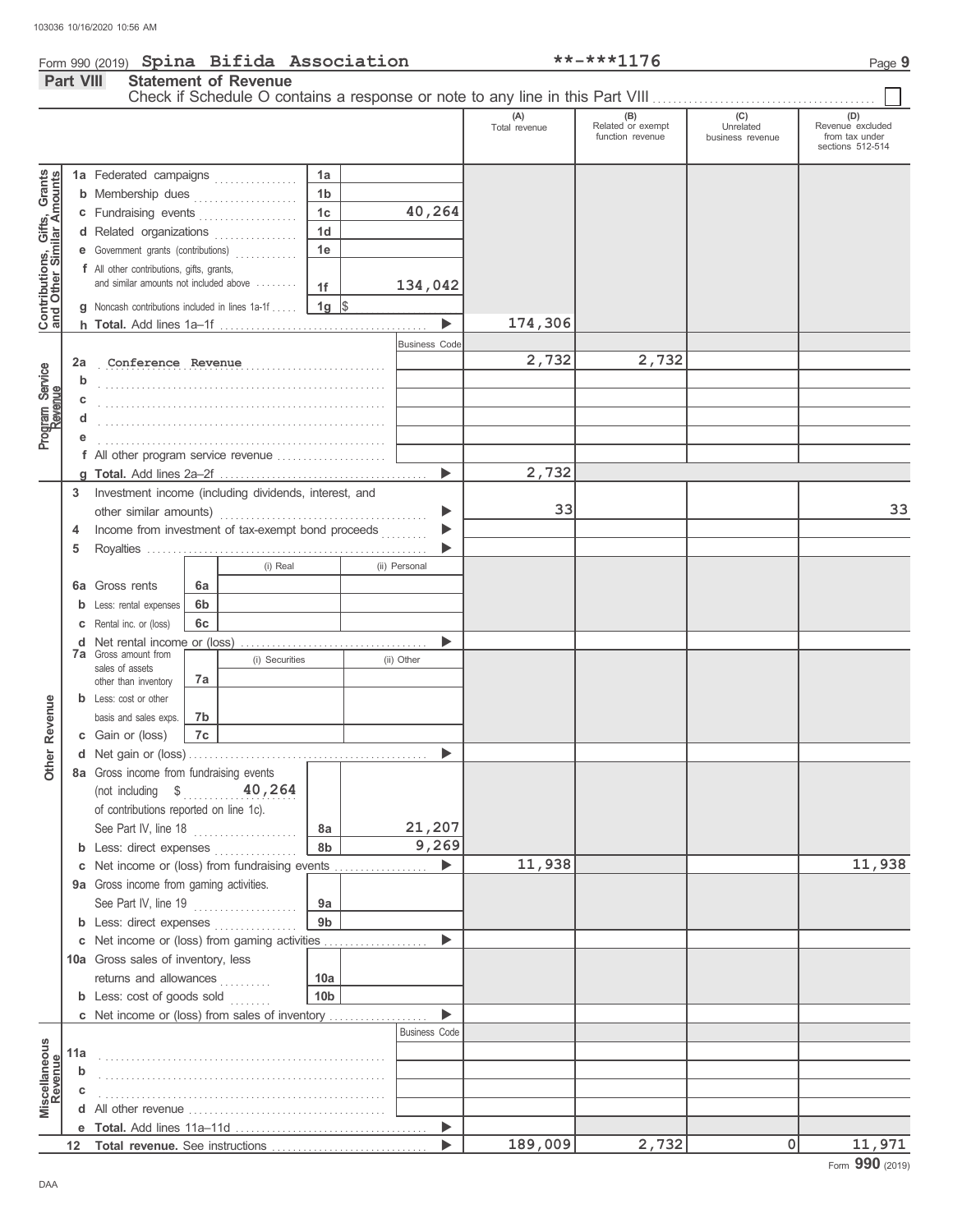### **Part IX Statement of Functional Expenses** Form 990 (2019) Page **10 Spina Bifida Association \*\*-\*\*\*1176**

|                  | Section 501(c)(3) and 501(c)(4) organizations must complete all columns. All other organizations must complete column (A).<br>Check if Schedule O contains a response or note to any line in this Part IX                         |                |                             |                                    |                         |
|------------------|-----------------------------------------------------------------------------------------------------------------------------------------------------------------------------------------------------------------------------------|----------------|-----------------------------|------------------------------------|-------------------------|
|                  | Do not include amounts reported on lines 6b,                                                                                                                                                                                      | (A)            | (B)                         | (C)                                | (D)                     |
|                  | 7b, 8b, 9b, and 10b of Part VIII.                                                                                                                                                                                                 | Total expenses | Program service<br>expenses | Management and<br>general expenses | Fundraising<br>expenses |
| 1                | Grants and other assistance to domestic organizations                                                                                                                                                                             |                |                             |                                    |                         |
|                  | and domestic governments. See Part IV, line 21                                                                                                                                                                                    |                |                             |                                    |                         |
| $\mathbf{2}$     | Grants and other assistance to domestic                                                                                                                                                                                           |                |                             |                                    |                         |
|                  | individuals. See Part IV, line 22                                                                                                                                                                                                 | 4,619          | 4,619                       |                                    |                         |
| 3                | Grants and other assistance to foreign                                                                                                                                                                                            |                |                             |                                    |                         |
|                  | organizations, foreign governments, and foreign                                                                                                                                                                                   |                |                             |                                    |                         |
|                  | individuals. See Part IV, lines 15 and 16                                                                                                                                                                                         |                |                             |                                    |                         |
| 4                | Benefits paid to or for members                                                                                                                                                                                                   |                |                             |                                    |                         |
| 5                | Compensation of current officers, directors,                                                                                                                                                                                      |                |                             |                                    |                         |
|                  | trustees, and key employees                                                                                                                                                                                                       | 51,751         | 33,420                      | 4,361                              | 13,970                  |
| 6                | Compensation not included above to disqualified                                                                                                                                                                                   |                |                             |                                    |                         |
|                  | persons (as defined under section 4958(f)(1)) and                                                                                                                                                                                 |                |                             |                                    |                         |
|                  | persons described in section 4958(c)(3)(B)                                                                                                                                                                                        |                |                             |                                    |                         |
| 7                | Other salaries and wages                                                                                                                                                                                                          | 67,428         | 57,549                      | 9,261                              | 618                     |
| 8                | Pension plan accruals and contributions (include                                                                                                                                                                                  |                |                             |                                    |                         |
|                  | section 401(k) and 403(b) employer contributions)                                                                                                                                                                                 |                |                             |                                    |                         |
| 9                | Other employee benefits                                                                                                                                                                                                           |                |                             |                                    |                         |
| 10               | Payroll taxes                                                                                                                                                                                                                     | 9,532          | 7,275                       | 1,090                              | 1,167                   |
| 11               | Fees for services (nonemployees):                                                                                                                                                                                                 |                |                             |                                    |                         |
| a                |                                                                                                                                                                                                                                   |                |                             |                                    |                         |
| b                | Legal                                                                                                                                                                                                                             |                |                             |                                    |                         |
| c                |                                                                                                                                                                                                                                   | 6,600          |                             | 6,600                              |                         |
| d                | Lobbying                                                                                                                                                                                                                          |                |                             |                                    |                         |
|                  | Professional fundraising services. See Part IV, line 17                                                                                                                                                                           |                |                             |                                    |                         |
| f                | Investment management fees                                                                                                                                                                                                        |                |                             |                                    |                         |
| q                | Other. (If line 11g amount exceeds 10% of line 25, column                                                                                                                                                                         |                |                             |                                    |                         |
|                  | (A) amount, list line 11g expenses on Schedule O.)                                                                                                                                                                                | 1,541          | 1,176                       | 176                                | 189                     |
| 12 <sup>12</sup> | Advertising and promotion                                                                                                                                                                                                         | 1,349          | 1,012                       |                                    | $\overline{337}$        |
| 13               | Office expenses                                                                                                                                                                                                                   | 9,953          | 7,785                       | 958                                | 1,210                   |
| 14               |                                                                                                                                                                                                                                   | 4,044          | 3,087                       | 462                                | 495                     |
| 15               |                                                                                                                                                                                                                                   |                |                             |                                    |                         |
| 16               | Royalties<br>Note: All Distribution of the Magnetic Section of the Magnetic Section of the Magnetic Section of the Magnetic Section of the Magnetic Section of the Magnetic Section of the Magnetic Section of the Magnetic Secti | 21,860         | 16,685                      | 2,499                              | 2,676                   |
| 17               | Travel                                                                                                                                                                                                                            |                |                             |                                    |                         |
|                  | Payments of travel or entertainment expenses                                                                                                                                                                                      |                |                             |                                    |                         |
|                  | for any federal, state, or local public officials                                                                                                                                                                                 |                |                             |                                    |                         |
|                  |                                                                                                                                                                                                                                   | 5,072          | 3,871                       | 580                                | 621                     |
| 19<br>20         | Conferences, conventions, and meetings<br>Interest                                                                                                                                                                                |                |                             |                                    |                         |
| 21               | Payments to affiliates                                                                                                                                                                                                            |                |                             |                                    |                         |
| 22               | Depreciation, depletion, and amortization                                                                                                                                                                                         | 3,015          | 2,317                       | 337                                | 361                     |
| 23               | Insurance                                                                                                                                                                                                                         | 2,240          |                             | 2,240                              |                         |
| 24               | Other expenses. Itemize expenses not covered                                                                                                                                                                                      |                |                             |                                    |                         |
|                  | above (List miscellaneous expenses on line 24e. If                                                                                                                                                                                |                |                             |                                    |                         |
|                  | line 24e amount exceeds 10% of line 25, column                                                                                                                                                                                    |                |                             |                                    |                         |
|                  | (A) amount, list line 24e expenses on Schedule O.)                                                                                                                                                                                |                |                             |                                    |                         |
| a                | Prevention/Life Enhanceme                                                                                                                                                                                                         | 31,734         | 31,734                      |                                    |                         |
| b                | Telephone                                                                                                                                                                                                                         | 4,550          | 3,473                       | 520                                | 557                     |
| C                | Licenses and Fees                                                                                                                                                                                                                 | 3,182          |                             | 318                                | 2,864                   |
| d                | Fundraising                                                                                                                                                                                                                       | 1,761          |                             |                                    | 1,761                   |
| е                | All other expenses                                                                                                                                                                                                                | 1,076          | 676                         | 292                                | 108                     |
| 25               | Total functional expenses. Add lines 1 through 24e.                                                                                                                                                                               | 231,307        | 174,679                     | 29,694                             | 26,934                  |
| 26               | <b>Joint costs.</b> Complete this line only if the                                                                                                                                                                                |                |                             |                                    |                         |
|                  | organization reported in column (B) joint costs                                                                                                                                                                                   |                |                             |                                    |                         |
|                  | from a combined educational campaign and                                                                                                                                                                                          |                |                             |                                    |                         |
|                  | fundraising solicitation. Check here if if<br>following SOP 98-2 (ASC 958-720)                                                                                                                                                    |                |                             |                                    |                         |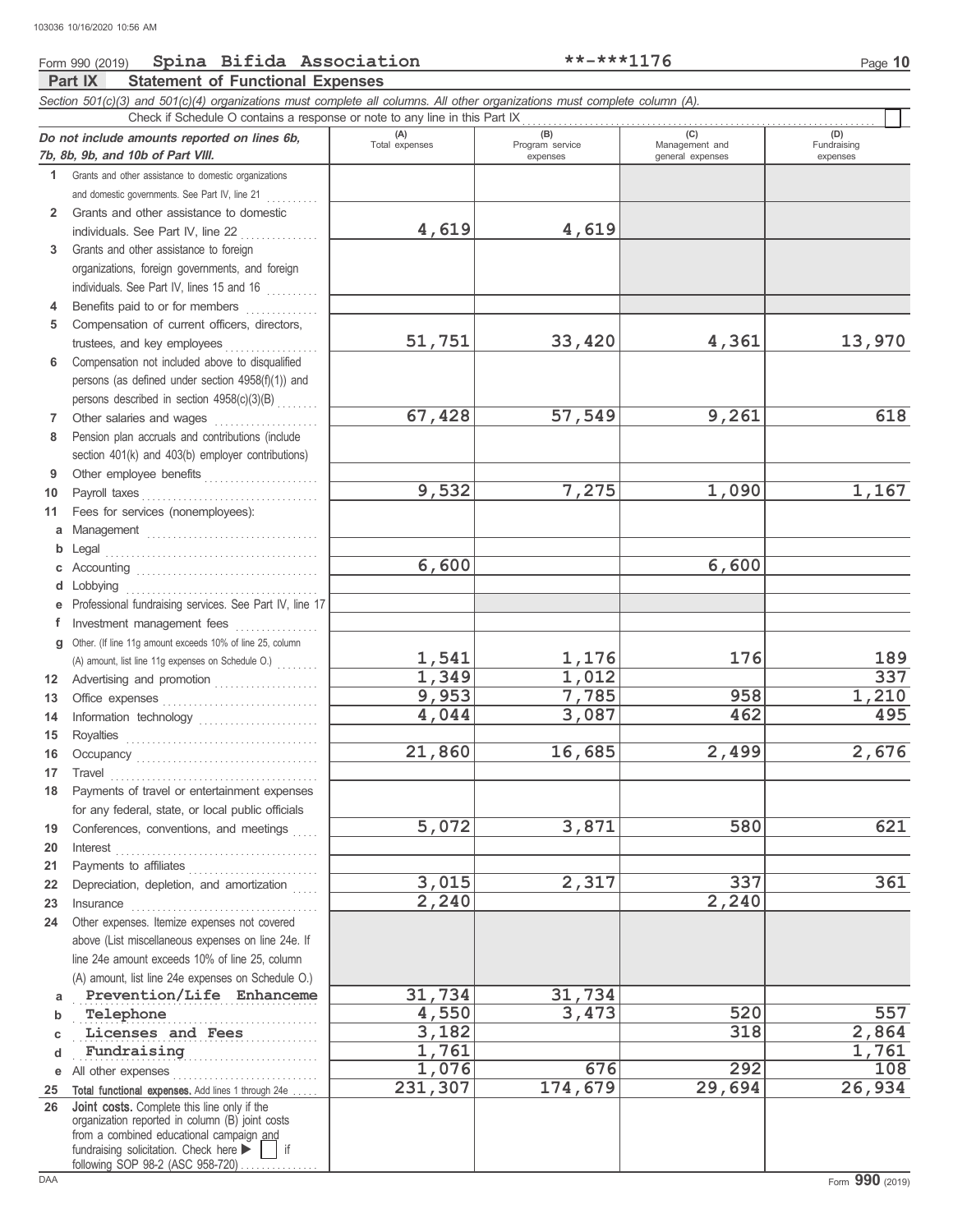|                      |        | Spina Bifida Association<br>Form 990 (2019)                                     |                 |        | $***+*1176$       |                 | Page 11     |
|----------------------|--------|---------------------------------------------------------------------------------|-----------------|--------|-------------------|-----------------|-------------|
|                      | Part X | <b>Balance Sheet</b>                                                            |                 |        |                   |                 |             |
|                      |        |                                                                                 |                 |        |                   |                 |             |
|                      |        |                                                                                 |                 |        | (A)               |                 | (B)         |
|                      |        |                                                                                 |                 |        | Beginning of year |                 | End of year |
|                      | 1      | Cash-non-interest-bearing                                                       |                 |        | 68,959            | $\mathbf{1}$    | 66,516      |
|                      | 2      |                                                                                 |                 |        |                   | $\overline{2}$  |             |
|                      | 3      |                                                                                 |                 |        | 41, 101           | 3               | 3,428       |
|                      | 4      | Accounts receivable, net                                                        |                 |        |                   | 4               |             |
|                      | 5      | Loans and other receivables from any current or former officer, director,       |                 |        |                   |                 |             |
|                      |        | trustee, key employee, creator or founder, substantial contributor, or 35%      |                 |        |                   |                 |             |
|                      |        | controlled entity or family member of any of these persons                      |                 |        |                   | 5               |             |
|                      | 6      | Loans and other receivables from other disqualified persons (as defined         |                 |        |                   |                 |             |
|                      |        | under section 4958(f)(1)), and persons described in section 4958(c)(3)(B)       |                 |        |                   | 6               |             |
| Assets               | 7      | Notes and loans receivable, net                                                 |                 |        |                   | $\overline{7}$  |             |
|                      | 8      | Inventories for sale or use<br>Prepaid expenses and deferred charges            |                 |        | 531               | 8<br>9          | 327         |
|                      | 9      |                                                                                 |                 |        |                   |                 |             |
|                      |        | 10a Land, buildings, and equipment: cost or other                               |                 | 61,077 |                   |                 |             |
|                      | b      | Less: accumulated depreciation                                                  | 10 <sub>b</sub> | 48,450 | 15,642            | 10 <sub>c</sub> | 12,627      |
|                      | 11     | Investments-publicly traded securities                                          |                 |        |                   | 11              |             |
|                      | 12     |                                                                                 |                 |        |                   | 12              |             |
|                      | 13     |                                                                                 |                 |        |                   | 13              |             |
|                      | 14     | Intangible assets                                                               |                 |        |                   | 14              |             |
|                      | 15     | Other assets. See Part IV, line 11                                              |                 |        |                   | 15              |             |
|                      | 16     |                                                                                 |                 |        | 126,233           | 16              | 82,898      |
|                      | 17     |                                                                                 |                 |        | 5,845             | 17              | 4,808       |
|                      | 18     | Grants payable                                                                  |                 | 18     |                   |                 |             |
|                      | 19     | Deferred revenue                                                                |                 | 19     |                   |                 |             |
|                      | 20     | Tax-exempt bond liabilities                                                     |                 |        |                   | 20              |             |
|                      | 21     | Escrow or custodial account liability. Complete Part IV of Schedule D           |                 |        |                   | 21              |             |
|                      | 22     | Loans and other payables to any current or former officer, director,            |                 |        |                   |                 |             |
| Liabilities          |        | trustee, key employee, creator or founder, substantial contributor, or 35%      |                 |        |                   |                 |             |
|                      |        | controlled entity or family member of any of these persons                      |                 |        |                   | 22              |             |
|                      | 23     |                                                                                 |                 |        |                   | 23              |             |
|                      | 24     | Unsecured notes and loans payable to unrelated third parties                    |                 |        |                   | 24              |             |
|                      | 25     | Other liabilities (including federal income tax, payables to related third      |                 |        |                   |                 |             |
|                      |        | parties, and other liabilities not included on lines 17-24). Complete Part X    |                 |        |                   |                 |             |
|                      |        | of Schedule D                                                                   |                 |        |                   | 25              |             |
|                      | 26     |                                                                                 | $\mathbf{x}$    |        | 5,845             | 26              | 4,808       |
|                      |        | Organizations that follow FASB ASC 958, check here                              |                 |        |                   |                 |             |
|                      | 27     | and complete lines 27, 28, 32, and 33.<br>Net assets without donor restrictions |                 |        | 79,388            | 27              | 59,340      |
|                      | 28     | Net assets with donor restrictions                                              |                 |        | 41,000            | 28              | 18,750      |
| <b>Fund Balances</b> |        | Organizations that do not follow FASB ASC 958, check here                       |                 |        |                   |                 |             |
|                      |        | and complete lines 29 through 33.                                               |                 |        |                   |                 |             |
|                      | 29     | Capital stock or trust principal, or current funds                              |                 |        |                   | 29              |             |
|                      | 30     | Paid-in or capital surplus, or land, building, or equipment fund                |                 |        |                   | 30              |             |
| <b>Net Assets or</b> | 31     | Retained earnings, endowment, accumulated income, or other funds                |                 |        | 31                |                 |             |
|                      | 32     | Total net assets or fund balances                                               |                 |        | 120,388           | 32              | 78,090      |
|                      |        |                                                                                 |                 |        |                   |                 |             |

Total liabilities and net assets/fund balances .................................

## Form **990** (2019)

**33 32**

**126,233** 33 82,898

**33**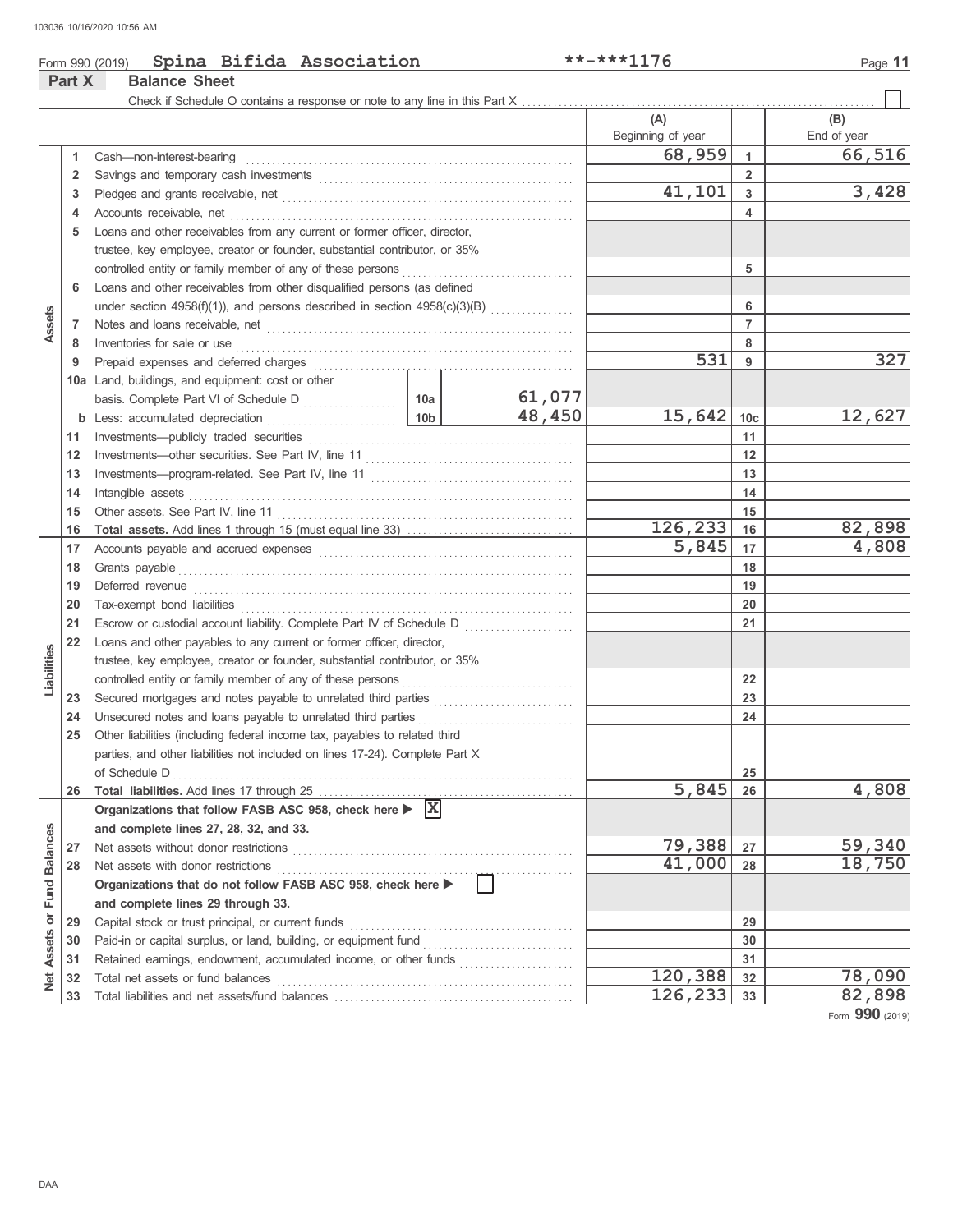|    | $***1176$<br>Form 990 (2019) Spina Bifida Association                                                                                                                                                                                |                |                |            | Page 12         |
|----|--------------------------------------------------------------------------------------------------------------------------------------------------------------------------------------------------------------------------------------|----------------|----------------|------------|-----------------|
|    | <b>Reconciliation of Net Assets</b><br>Part XI                                                                                                                                                                                       |                |                |            |                 |
|    |                                                                                                                                                                                                                                      |                |                |            |                 |
| 1  |                                                                                                                                                                                                                                      | $\mathbf{1}$   |                | 189,009    |                 |
| 2  |                                                                                                                                                                                                                                      | $\overline{2}$ |                | 231,307    |                 |
| 3  | Revenue less expenses. Subtract line 2 from line 1                                                                                                                                                                                   | $\overline{3}$ |                | $-42, 298$ |                 |
| 4  |                                                                                                                                                                                                                                      | $\overline{4}$ |                | 120,388    |                 |
| 5  |                                                                                                                                                                                                                                      | 5              |                |            |                 |
| 6  | Donated services and use of facilities <b>constant of the constant of the constant of the constant of the constant of the constant of the constant of the constant of the constant of the constant of the constant of the consta</b> | 6              |                |            |                 |
| 7  | Investment expenses                                                                                                                                                                                                                  | $\overline{7}$ |                |            |                 |
| 8  | Prior period adjustments contains and according to the container and according to the containing containing to the containing containing to the containing containing to the containing containing containing containing conta       | 8              |                |            |                 |
| 9  |                                                                                                                                                                                                                                      | 9              |                |            | $\mathbf 0$     |
| 10 | Net assets or fund balances at end of year. Combine lines 3 through 9 (must equal Part X, line                                                                                                                                       |                |                |            |                 |
|    |                                                                                                                                                                                                                                      | 10             |                | 78,090     |                 |
|    | <b>Financial Statements and Reporting</b><br>Part XII                                                                                                                                                                                |                |                |            |                 |
|    |                                                                                                                                                                                                                                      |                |                |            |                 |
|    |                                                                                                                                                                                                                                      |                |                | <b>Yes</b> | <b>No</b>       |
| 1. | Accounting method used to prepare the Form 990:<br>Cash<br>Other<br>Accrual                                                                                                                                                          |                |                |            |                 |
|    | If the organization changed its method of accounting from a prior year or checked "Other," explain in                                                                                                                                |                |                |            |                 |
|    | Schedule O.                                                                                                                                                                                                                          |                |                |            |                 |
|    | 2a Were the organization's financial statements compiled or reviewed by an independent accountant?                                                                                                                                   |                | 2a             |            | X               |
|    | If "Yes," check a box below to indicate whether the financial statements for the year were compiled or                                                                                                                               |                |                |            |                 |
|    | reviewed on a separate basis, consolidated basis, or both:                                                                                                                                                                           |                |                |            |                 |
|    | Separate basis<br>Consolidated basis<br>Both consolidated and separate basis                                                                                                                                                         |                |                |            |                 |
|    | b Were the organization's financial statements audited by an independent accountant?                                                                                                                                                 |                | 2 <sub>b</sub> | X          |                 |
|    | If "Yes," check a box below to indicate whether the financial statements for the year were audited on a                                                                                                                              |                |                |            |                 |
|    | separate basis, consolidated basis, or both:                                                                                                                                                                                         |                |                |            |                 |
|    | ΙX<br>Separate basis<br>Both consolidated and separate basis<br>Consolidated basis                                                                                                                                                   |                |                |            |                 |
|    | c If "Yes" to line 2a or 2b, does the organization have a committee that assumes responsibility for oversight of                                                                                                                     |                |                |            |                 |
|    | the audit, review, or compilation of its financial statements and selection of an independent accountant?                                                                                                                            |                | 2 <sub>c</sub> | X          |                 |
|    | If the organization changed either its oversight process or selection process during the tax year, explain on                                                                                                                        |                |                |            |                 |
|    | Schedule O.                                                                                                                                                                                                                          |                |                |            |                 |
|    | 3a As a result of a federal award, was the organization required to undergo an audit or audits as set forth in the                                                                                                                   |                |                |            |                 |
|    | Single Audit Act and OMB Circular A-133?                                                                                                                                                                                             |                | 3a             |            | X.              |
|    | <b>b</b> If "Yes," did the organization undergo the required audit or audits? If the organization did not undergo the                                                                                                                |                |                |            |                 |
|    |                                                                                                                                                                                                                                      |                | 3 <sub>b</sub> |            |                 |
|    |                                                                                                                                                                                                                                      |                |                |            | Form 990 (2019) |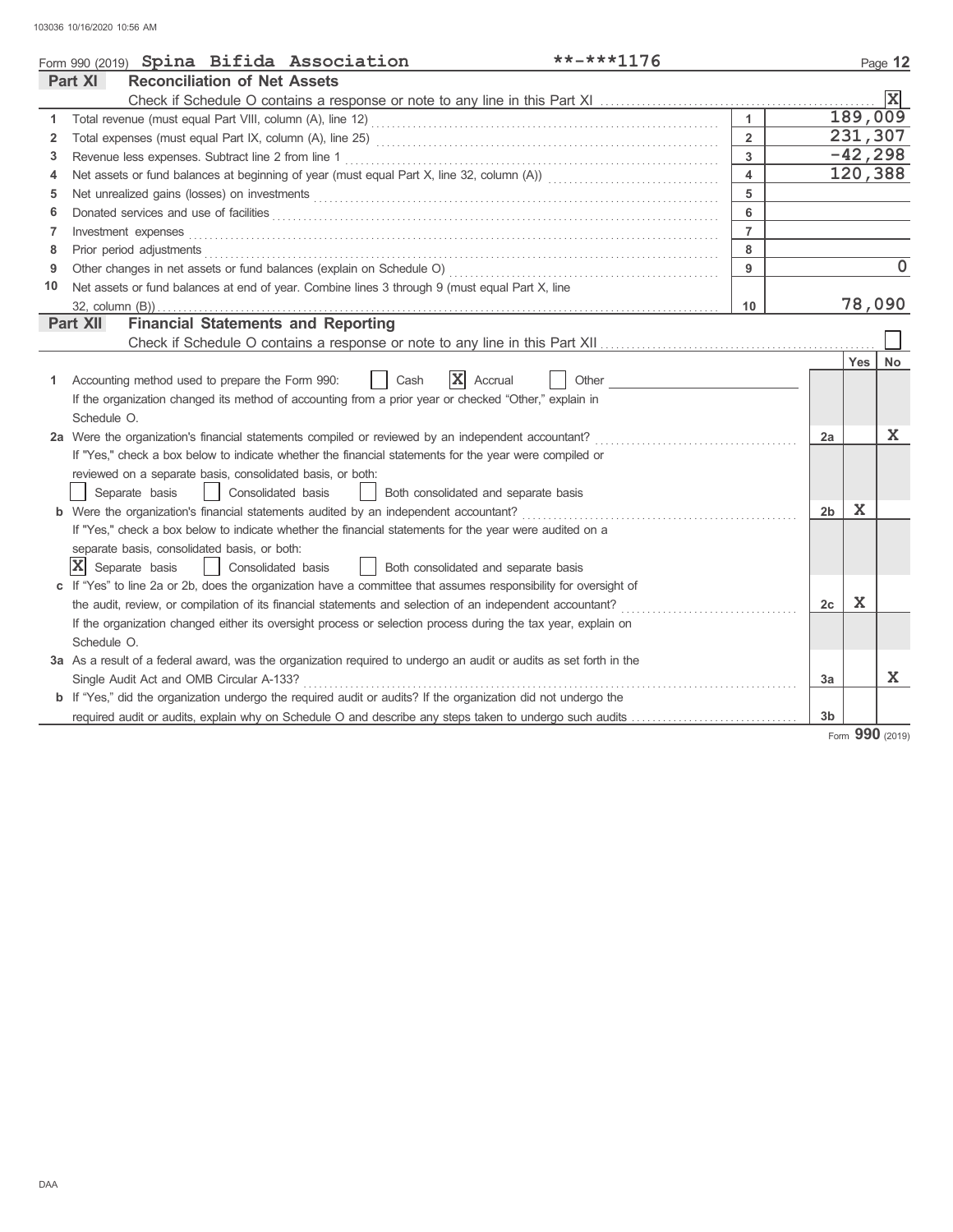| <b>SCHEDULE A</b>                     |                                                                                                                                                                                                                                                                                                                                                                                 | <b>Public Charity Status and Public Support</b>                                                                                                                                                                                                                |                                                                   |    |                                        | OMB No. 1545-0047                    |  |  |  |  |  |  |
|---------------------------------------|---------------------------------------------------------------------------------------------------------------------------------------------------------------------------------------------------------------------------------------------------------------------------------------------------------------------------------------------------------------------------------|----------------------------------------------------------------------------------------------------------------------------------------------------------------------------------------------------------------------------------------------------------------|-------------------------------------------------------------------|----|----------------------------------------|--------------------------------------|--|--|--|--|--|--|
| (Form 990 or 990-EZ)                  |                                                                                                                                                                                                                                                                                                                                                                                 | Complete if the organization is a section 501(c)(3) organization or a section 4947(a)(1) nonexempt charitable trust.                                                                                                                                           |                                                                   |    |                                        | 9                                    |  |  |  |  |  |  |
| Department of the Treasury            |                                                                                                                                                                                                                                                                                                                                                                                 | Attach to Form 990 or Form 990-EZ.                                                                                                                                                                                                                             |                                                                   |    |                                        | Open to Public                       |  |  |  |  |  |  |
| Internal Revenue Service              |                                                                                                                                                                                                                                                                                                                                                                                 | Go to www.irs.gov/Form990 for instructions and the latest information.                                                                                                                                                                                         |                                                                   |    |                                        | Inspection                           |  |  |  |  |  |  |
| Name of the organization              |                                                                                                                                                                                                                                                                                                                                                                                 | Spina Bifida Association                                                                                                                                                                                                                                       |                                                                   |    |                                        | Employer identification number       |  |  |  |  |  |  |
|                                       | of Kentucky,                                                                                                                                                                                                                                                                                                                                                                    | Inc.                                                                                                                                                                                                                                                           |                                                                   |    | $***+*1176$                            |                                      |  |  |  |  |  |  |
| Part I                                |                                                                                                                                                                                                                                                                                                                                                                                 | Reason for Public Charity Status (All organizations must complete this part.) See instructions.                                                                                                                                                                |                                                                   |    |                                        |                                      |  |  |  |  |  |  |
|                                       |                                                                                                                                                                                                                                                                                                                                                                                 | The organization is not a private foundation because it is: (For lines 1 through 12, check only one box.)                                                                                                                                                      |                                                                   |    |                                        |                                      |  |  |  |  |  |  |
| 1<br>$\overline{\mathbf{2}}$          |                                                                                                                                                                                                                                                                                                                                                                                 | A church, convention of churches, or association of churches described in section 170(b)(1)(A)(i).<br>A school described in section 170(b)(1)(A)(ii). (Attach Schedule E (Form 990 or 990-EZ).)                                                                |                                                                   |    |                                        |                                      |  |  |  |  |  |  |
| 3                                     |                                                                                                                                                                                                                                                                                                                                                                                 | A hospital or a cooperative hospital service organization described in section 170(b)(1)(A)(iii).                                                                                                                                                              |                                                                   |    |                                        |                                      |  |  |  |  |  |  |
| 4                                     |                                                                                                                                                                                                                                                                                                                                                                                 | A medical research organization operated in conjunction with a hospital described in section 170(b)(1)(A)(iii). Enter the hospital's name,                                                                                                                     |                                                                   |    |                                        |                                      |  |  |  |  |  |  |
| city, and state:                      |                                                                                                                                                                                                                                                                                                                                                                                 |                                                                                                                                                                                                                                                                |                                                                   |    |                                        |                                      |  |  |  |  |  |  |
| 5                                     | An organization operated for the benefit of a college or university owned or operated by a governmental unit described in                                                                                                                                                                                                                                                       |                                                                                                                                                                                                                                                                |                                                                   |    |                                        |                                      |  |  |  |  |  |  |
|                                       | section 170(b)(1)(A)(iv). (Complete Part II.)                                                                                                                                                                                                                                                                                                                                   |                                                                                                                                                                                                                                                                |                                                                   |    |                                        |                                      |  |  |  |  |  |  |
| 6<br>X<br>$\overline{7}$              | A federal, state, or local government or governmental unit described in section 170(b)(1)(A)(v).                                                                                                                                                                                                                                                                                |                                                                                                                                                                                                                                                                |                                                                   |    |                                        |                                      |  |  |  |  |  |  |
|                                       | An organization that normally receives a substantial part of its support from a governmental unit or from the general public<br>described in section 170(b)(1)(A)(vi). (Complete Part II.)                                                                                                                                                                                      |                                                                                                                                                                                                                                                                |                                                                   |    |                                        |                                      |  |  |  |  |  |  |
| 8                                     |                                                                                                                                                                                                                                                                                                                                                                                 | A community trust described in section 170(b)(1)(A)(vi). (Complete Part II.)                                                                                                                                                                                   |                                                                   |    |                                        |                                      |  |  |  |  |  |  |
| 9<br>university:                      | An agricultural research organization described in section 170(b)(1)(A)(ix) operated in conjunction with a land-grant college<br>or university or a non-land-grant college of agriculture (see instructions). Enter the name, city, and state of the college or                                                                                                                 |                                                                                                                                                                                                                                                                |                                                                   |    |                                        |                                      |  |  |  |  |  |  |
| 10                                    | An organization that normally receives: (1) more than 33 1/3% of its support from contributions, membership fees, and gross<br>receipts from activities related to its exempt functions-subject to certain exceptions, and (2) no more than 33 1/3% of its<br>support from gross investment income and unrelated business taxable income (less section 511 tax) from businesses |                                                                                                                                                                                                                                                                |                                                                   |    |                                        |                                      |  |  |  |  |  |  |
| 11                                    |                                                                                                                                                                                                                                                                                                                                                                                 | acquired by the organization after June 30, 1975. See section 509(a)(2). (Complete Part III.)<br>An organization organized and operated exclusively to test for public safety. See section 509(a)(4).                                                          |                                                                   |    |                                        |                                      |  |  |  |  |  |  |
| 12                                    |                                                                                                                                                                                                                                                                                                                                                                                 | An organization organized and operated exclusively for the benefit of, to perform the functions of, or to carry out the purposes                                                                                                                               |                                                                   |    |                                        |                                      |  |  |  |  |  |  |
|                                       |                                                                                                                                                                                                                                                                                                                                                                                 | of one or more publicly supported organizations described in section 509(a)(1) or section 509(a)(2). See section 509(a)(3).<br>Check the box in lines 12a through 12d that describes the type of supporting organization and complete lines 12e, 12f, and 12g. |                                                                   |    |                                        |                                      |  |  |  |  |  |  |
| a                                     |                                                                                                                                                                                                                                                                                                                                                                                 | Type I. A supporting organization operated, supervised, or controlled by its supported organization(s), typically by giving<br>the supported organization(s) the power to regularly appoint or elect a majority of the directors or trustees of the            |                                                                   |    |                                        |                                      |  |  |  |  |  |  |
|                                       |                                                                                                                                                                                                                                                                                                                                                                                 | supporting organization. You must complete Part IV, Sections A and B.                                                                                                                                                                                          |                                                                   |    |                                        |                                      |  |  |  |  |  |  |
| b                                     |                                                                                                                                                                                                                                                                                                                                                                                 | Type II. A supporting organization supervised or controlled in connection with its supported organization(s), by having                                                                                                                                        |                                                                   |    |                                        |                                      |  |  |  |  |  |  |
|                                       |                                                                                                                                                                                                                                                                                                                                                                                 | control or management of the supporting organization vested in the same persons that control or manage the supported                                                                                                                                           |                                                                   |    |                                        |                                      |  |  |  |  |  |  |
| С                                     |                                                                                                                                                                                                                                                                                                                                                                                 | organization(s). You must complete Part IV, Sections A and C.<br>Type III functionally integrated. A supporting organization operated in connection with, and functionally integrated with,                                                                    |                                                                   |    |                                        |                                      |  |  |  |  |  |  |
|                                       |                                                                                                                                                                                                                                                                                                                                                                                 | its supported organization(s) (see instructions). You must complete Part IV, Sections A, D, and E.                                                                                                                                                             |                                                                   |    |                                        |                                      |  |  |  |  |  |  |
| d                                     |                                                                                                                                                                                                                                                                                                                                                                                 | Type III non-functionally integrated. A supporting organization operated in connection with its supported organization(s)<br>that is not functionally integrated. The organization generally must satisfy a distribution requirement and an attentiveness      |                                                                   |    |                                        |                                      |  |  |  |  |  |  |
|                                       |                                                                                                                                                                                                                                                                                                                                                                                 | requirement (see instructions). You must complete Part IV, Sections A and D, and Part V.                                                                                                                                                                       |                                                                   |    |                                        |                                      |  |  |  |  |  |  |
| е                                     |                                                                                                                                                                                                                                                                                                                                                                                 | Check this box if the organization received a written determination from the IRS that it is a Type I, Type II, Type III<br>functionally integrated, or Type III non-functionally integrated supporting organization.                                           |                                                                   |    |                                        |                                      |  |  |  |  |  |  |
| f                                     | Enter the number of supported organizations                                                                                                                                                                                                                                                                                                                                     |                                                                                                                                                                                                                                                                |                                                                   |    |                                        |                                      |  |  |  |  |  |  |
| g                                     |                                                                                                                                                                                                                                                                                                                                                                                 | Provide the following information about the supported organization(s).                                                                                                                                                                                         |                                                                   |    |                                        |                                      |  |  |  |  |  |  |
| (i) Name of supported<br>organization | $(ii)$ $EIN$                                                                                                                                                                                                                                                                                                                                                                    | (iii) Type of organization<br>(described on lines 1-10                                                                                                                                                                                                         | (iv) Is the organization<br>listed in your governing<br>document? |    | (v) Amount of monetary<br>support (see | (vi) Amount of<br>other support (see |  |  |  |  |  |  |
|                                       |                                                                                                                                                                                                                                                                                                                                                                                 | above (see instructions))                                                                                                                                                                                                                                      | Yes                                                               | No | instructions)                          | instructions)                        |  |  |  |  |  |  |
| (A)                                   |                                                                                                                                                                                                                                                                                                                                                                                 |                                                                                                                                                                                                                                                                |                                                                   |    |                                        |                                      |  |  |  |  |  |  |
| (B)                                   |                                                                                                                                                                                                                                                                                                                                                                                 |                                                                                                                                                                                                                                                                |                                                                   |    |                                        |                                      |  |  |  |  |  |  |
| (C)                                   |                                                                                                                                                                                                                                                                                                                                                                                 |                                                                                                                                                                                                                                                                |                                                                   |    |                                        |                                      |  |  |  |  |  |  |
| (D)                                   |                                                                                                                                                                                                                                                                                                                                                                                 |                                                                                                                                                                                                                                                                |                                                                   |    |                                        |                                      |  |  |  |  |  |  |
| (E)                                   |                                                                                                                                                                                                                                                                                                                                                                                 |                                                                                                                                                                                                                                                                |                                                                   |    |                                        |                                      |  |  |  |  |  |  |
|                                       |                                                                                                                                                                                                                                                                                                                                                                                 |                                                                                                                                                                                                                                                                |                                                                   |    |                                        |                                      |  |  |  |  |  |  |
| Total                                 |                                                                                                                                                                                                                                                                                                                                                                                 |                                                                                                                                                                                                                                                                |                                                                   |    |                                        |                                      |  |  |  |  |  |  |

**For Paperwork Reduction Act Notice, see the Instructions for Form 990 or 990-EZ.**

**Schedule A (Form 990 or 990-EZ) 2019**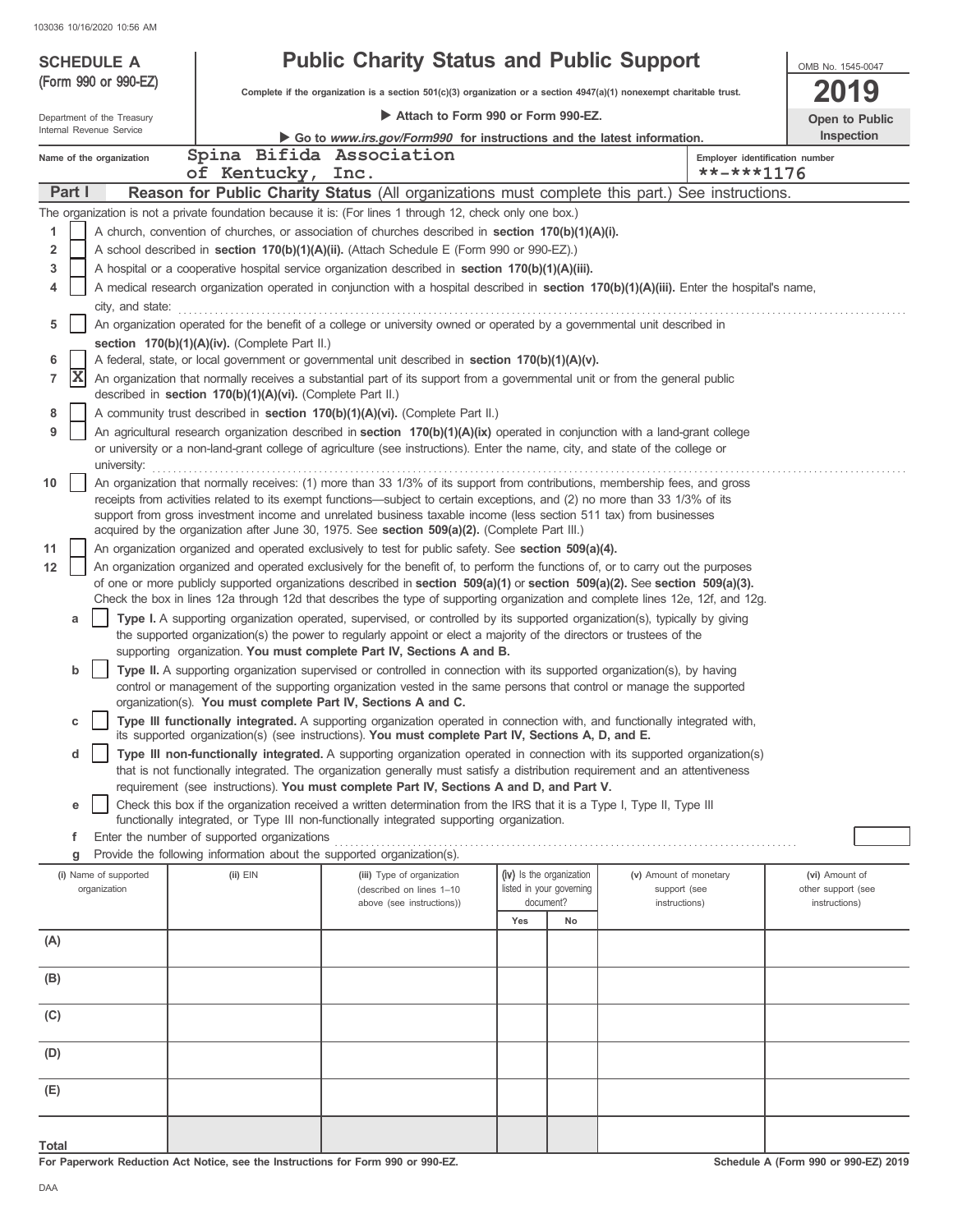### Schedule A (Form 990 or 990-EZ) 2019 Page **2 Spina Bifida Association \*\*-\*\*\*1176 Part II** Support Schedule for Organizations Described in Sections  $170(b)(1)(A)(iv)$  and  $170(b)(1)(A)(vi)$ (Complete only if you checked the box on line 5, 7, or 8 of Part I or if the organization failed to qualify under Part III. If the organization fails to qualify under the tests listed below, please complete Part III.) **Section A. Public Support** Calendar year (or fiscal year beginning in)  $\bullet$  (a) 2015 (b) 2016 (c) 2017 (d) 2018 (e) 2019 (f) Total  $\blacktriangleright$ **(a)** 2015 **(b)** 2016 **(c)** 2017 **(d)** 2018 **(e)** 2019 Gifts, grants, contributions, and **1** membership fees received. (Do not **136,696 233,579 154,497 193,714 174,306 892,792**  $\mathsf{include\; any}\;$  "unusual grants.")  $\ldots\ldots\ldots\;$ **2** Tax revenues levied for the organization's benefit and either paid to or expended on its behalf . . . . . . . . . . . . . **3** The value of services or facilities furnished by a governmental unit to the organization without charge .............. **Total.** Add lines 1 through 3 . . . . . . . . . . . . . **4 136,696 233,579 154,497 193,714 174,306 892,792 5** The portion of total contributions by each person (other than a governmental unit or publicly supported organization) included on line 1 that exceeds 2% of the amount **18,234** shown on line 11, column  $(f)$   $\ldots$   $\ldots$  . . . . . . . Public support. Subtract line 5 from line 4. **6 874,558 Section B. Total Support** Calendar year (or fiscal year beginning in) **(f)** Total u **(b)** 2016 **(c)** 2017 **(d)** 2018 **(e)** 2019 **(a)** 2015 Amounts from line 4 **7 136,696 233,579 154,497 193,714 174,306 892,792** Gross income from interest, dividends, **8** payments received on securities loans. rents, royalties, and income from similar sources . . . . . . . . . . . . . **605** 242 224 233 33 1,337 Net income from unrelated business **9** activities, whether or not the business is regularly carried on ................... **10** Other income. Do not include gain or loss from the sale of capital assets (Explain in Part VI.) . . . . . . . . . . . . . . . . . . . . . . **0 Total support.** Add lines 7 through 10 **11 894,129 12 12 16,037** Gross receipts from related activities, etc. (see instructions) . . . . . . . . . . . . . . . . . . . . . . . . . . . . . . . . . . . . . . . . . . . . . . . . . . . . . . . . . . . . . . . . . . . . . . . . **13 First five years.** If the Form 990 is for the organization's first, second, third, fourth, or fifth tax year as a section 501(c)(3) organization, check this box and stop here  $\blacktriangleright$  1 **Section C. Computation of Public Support Percentage 14** Public support percentage for 2019 (line 6, column (f) divided by line 11, column (f)) . . . . . . . . . . . . . . . . . . . . . . . . . . . . . . . . . . . . . . . . . . . . . . . **14 % 97.81** Public support percentage from 2018 Schedule A, Part II, line 14 . . . . . . . . . . . . . . . . . . . . . . . . . . . . . . . . . . . . . . . . . . . . . . . . . . . . . . . . . . . . . . . . . . **15 15 % 99.81 16a 33 1/3% support test—2019.** If the organization did not check the box on line 13, and line 14 is 33 1/3% or more, check this box and stop here. The organization qualifies as a publicly supported organization **X b 33 1/3% support test—2018.** If the organization did not check a box on line 13 or 16a, and line 15 is 33 1/3% or more, check this box and stop here. The organization qualifies as a publicly supported organization **17a 10%-facts-and-circumstances test—2019.** If the organization did not check a box on line 13, 16a, or 16b, and line 14 is 10% or more, and if the organization meets the "facts-and-circumstances" test, check this box and **stop here.** Explain in Part VI how the organization meets the "facts-and-circumstances" test. The organization qualifies as a publicly supported organization . . . . . . . . . . . . . . . . . . . . . . . . . . . . . . . . . . . . . . . . . . . . . . . . . . . . . . . . . . . . . . . . . . . . . . . . . . . . . . . . . . . . . . . . . . . . . . . . . . . . . . . . . . . . . . . . . . . . . . . . . . . . . . . . . . . . . . . . . . . . **b 10%-facts-and-circumstances test—2018.** If the organization did not check a box on line 13, 16a, 16b, or 17a, and line 15 is 10% or more, and if the organization meets the "facts-and-circumstances" test, check this box and **stop here.** Explain in Part VI how the organization meets the "facts-and-circumstances" test. The organization qualifies as a publicly supported organization ........... **18 Private foundation.** If the organization did not check a box on line 13, 16a, 16b, 17a, or 17b, check this box and see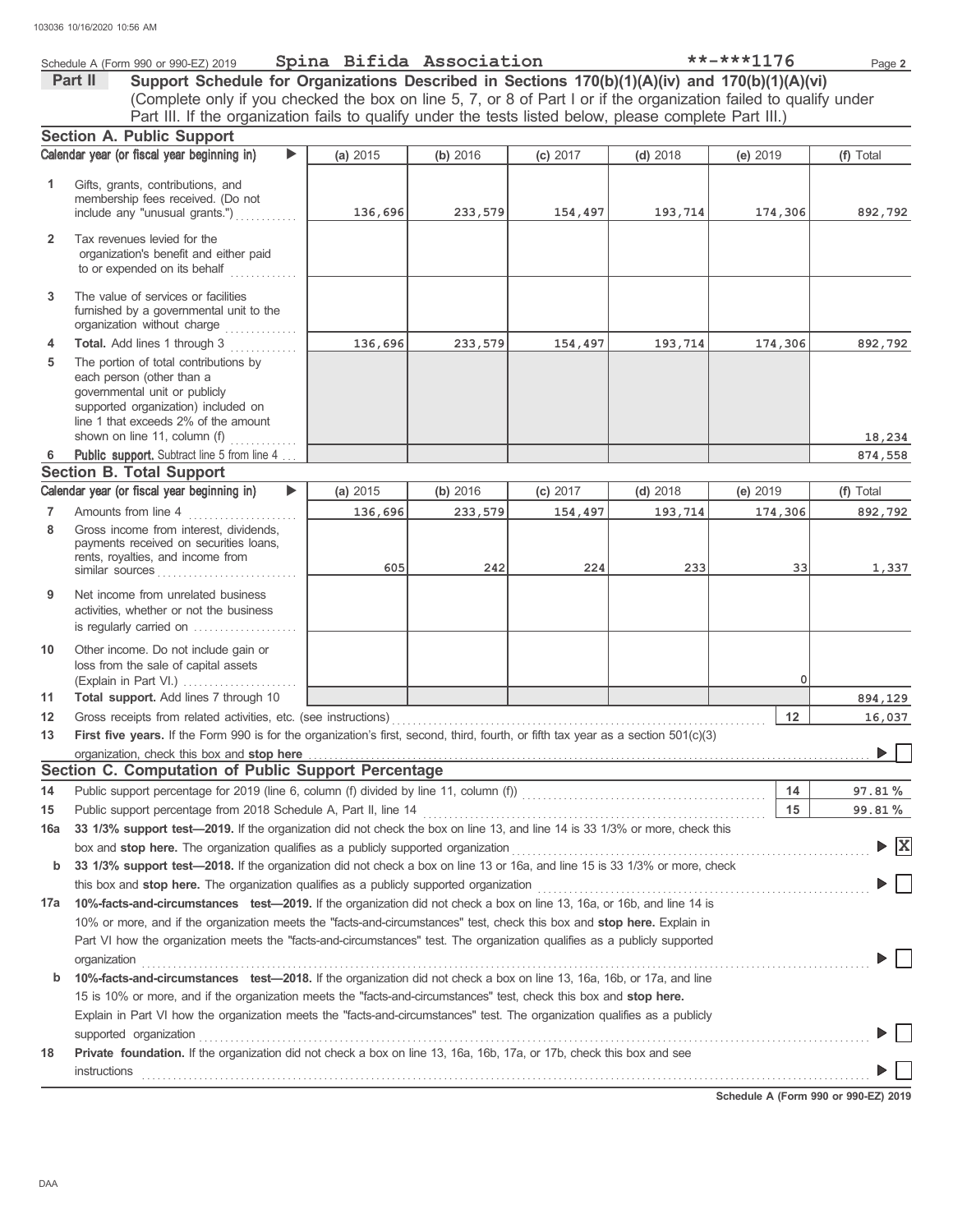### **Section B. Total Support** unrelated trade or business under section 513 **Part III Support Schedule for Organizations Described in Section 509(a)(2)** (Complete only if you checked the box on line 10 of Part I or if the organization failed to qualify under Part II. **1 2 3 6 8** Schedule A (Form 990 or 990-EZ) 2019 **Spina Bifida Association** \*\*-\*\*\*1176 Page 3 Gifts, grants, contributions, and membership fees received. (Do not include any "unusual grants.") . . . . . . **Public support.** (Subtract line 7c from Gross receipts from admissions, merchandise sold or services performed, or facilities furnished in any activity that is related to the Gross receipts from activities that are not an **Total.** Add lines 1 through 5 **Section A. Public Support** organization's tax-exempt purpose . . . . . . . . . . **4** Tax revenues levied for the organization's benefit and either paid to or expended on its behalf  $\begin{array}{ccc} \ldots & \ldots \end{array}$ organization without charge .............. furnished by a governmental unit to the **5** The value of services or facilities **7a** Amounts included on lines 1, 2, and 3 received from disqualified persons **b** Amounts included on lines 2 and 3 received from other than disqualified persons that exceed the greater of \$5,000 or 1% of the amount on line 13 for the year  $\ldots$ **c** Add lines 7a and 7b . . . . . . . . . . . . . . . . . . . . . . Amounts from line 6 **9** royalties, and income from similar sources . . . . payments received on securities loans, rents, **10a** Gross income from interest, dividends, **b** Unrelated business taxable income (less section 511 taxes) from businesses acquired after June 30, 1975 **c** Add lines 10a and 10b **11** Net income from unrelated business activities not included in line 10b, whether or not the business is regularly carried on . . . . . (Explain in Part VI.) . . . . . . . . . . . . . . . . . . . . . . loss from the sale of capital assets **12** Other income. Do not include gain or **13 Total support.** (Add lines 9, 10c, 11, **14 First five years.** If the Form 990 is for the organization's first, second, third, fourth, or fifth tax year as a section 501(c)(3) organization, check this box and stop here **Section C. Computation of Public Support Percentage** Public support percentage from 2018 Schedule A, Part III, line 15 . . . . . . . . . **15** Public support percentage for 2019 (line 8, column (f), divided by line 13, column (f)) . . . . . . . . . . . . . . . . . . . . . . . . . . . . . . . . . . . . . . . . . . . . . . **16 Section D. Computation of Investment Income Percentage 18** Investment income percentage for **2019** (line 10c, column (f), divided by line 13, column (f)) . . . . . . . . . . . . . . . . . . . . . . . . . . . . . . . . . . . . . . . **17** Investment income percentage from **2018** Schedule A, Part III, line 17 . . . . . . . . . . . . . . . . . . . . . . . . . . . . . . . . . . . . . . . . . . . . . . . . . . . . . . . . . . . . . 17 is not more than 33 1/3%, check this box and **stop here.** The organization qualifies as a publicly supported organization . . . . . . . . . . . . . . . . . . . . . . . . . . . **19a 33 1/3% support tests—2019.** If the organization did not check the box on line 14, and line 15 is more than 33 1/3%, and line  $\frac{0}{0}$  $\frac{0}{0}$ **16 15 17 18**  $\frac{0}{0}$  $\%$ **(a)** 2015 **(b)** 2016 **(c)** 2017 **(d)** 2018 **(e)** 2019 **(f)** Total **(f)** Total  $line 6.)$ Calendar year (or fiscal year beginning in) Calendar year (or fiscal year beginning in) and 12.) . . . . . . . . . . . . . . . . . . . . . . . . . . . . . . . . . . If the organization fails to qualify under the tests listed below, please complete Part II.) **(a)** 2015 **(b)** 2016 **(c)** 2017 **(d)** 2018 **(e)** 2019 u  $\blacktriangleright$

**b** 33 1/3% support tests—2018. If the organization did not check a box on line 14 or line 19a, and line 16 is more than 33 1/3%, and line 18 is not more than 33 1/3%, check this box and **stop here.** The organization qualifies as a publicly supported organization . . . . . . . . . . . . . . . . . . . . . .

**20 Private foundation.** If the organization did not check a box on line 14, 19a, or 19b, check this box and see instructions . . . . . . . . . . . . . . . . . . . . . . . . . . . . . .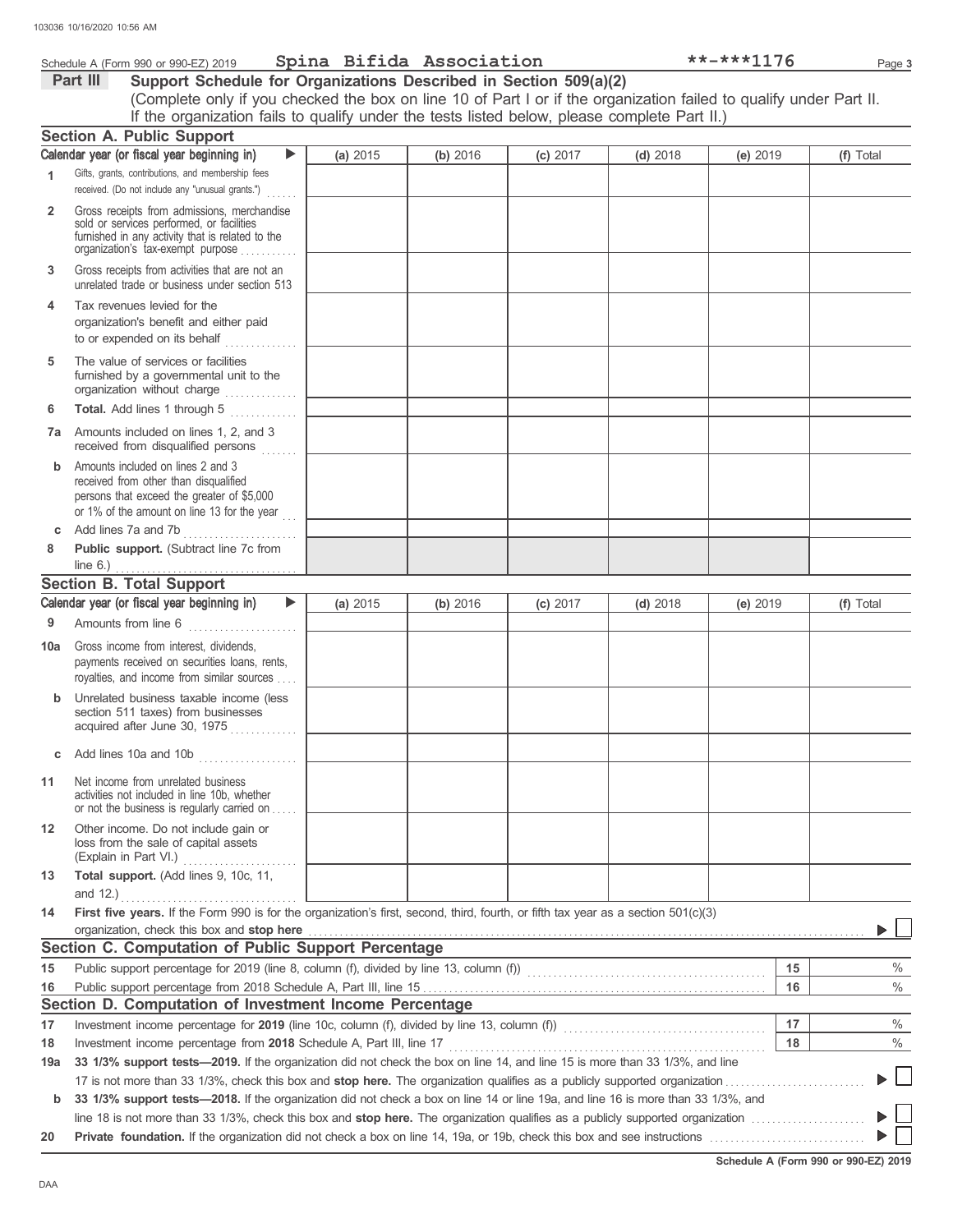|     | Spina Bifida Association<br>Schedule A (Form 990 or 990-EZ) 2019                                                           | $***+*1176$     | Page 4           |
|-----|----------------------------------------------------------------------------------------------------------------------------|-----------------|------------------|
|     | <b>Supporting Organizations</b><br>Part IV                                                                                 |                 |                  |
|     | (Complete only if you checked a box in line 12 on Part I. If you checked 12a of Part I, complete Sections A                |                 |                  |
|     | and B. If you checked 12b of Part I, complete Sections A and C. If you checked 12c of Part I, complete                     |                 |                  |
|     | Sections A, D, and E. If you checked 12d of Part I, complete Sections A and D, and complete Part V.)                       |                 |                  |
|     | <b>Section A. All Supporting Organizations</b>                                                                             |                 |                  |
|     |                                                                                                                            |                 |                  |
|     |                                                                                                                            |                 | <b>Yes</b><br>No |
| 1   | Are all of the organization's supported organizations listed by name in the organization's governing                       |                 |                  |
|     | documents? If "No," describe in Part VI how the supported organizations are designated. If designated by                   |                 |                  |
|     | class or purpose, describe the designation. If historic and continuing relationship, explain.                              | 1               |                  |
| 2   | Did the organization have any supported organization that does not have an IRS determination of status                     |                 |                  |
|     | under section 509(a)(1) or (2)? If "Yes," explain in Part VI how the organization determined that the supported            |                 |                  |
|     | organization was described in section 509(a)(1) or (2).                                                                    | $\overline{2}$  |                  |
| За  | Did the organization have a supported organization described in section $501(c)(4)$ , (5), or (6)? If "Yes," answer        |                 |                  |
|     | $(b)$ and $(c)$ below.                                                                                                     | 3a              |                  |
| b   | Did the organization confirm that each supported organization qualified under section $501(c)(4)$ , (5), or (6) and        |                 |                  |
|     | satisfied the public support tests under section $509(a)(2)?$ If "Yes," describe in Part VI when and how the               |                 |                  |
|     | organization made the determination.                                                                                       | 3b              |                  |
| с   | Did the organization ensure that all support to such organizations was used exclusively for section 170(c)(2)(B)           |                 |                  |
|     |                                                                                                                            |                 |                  |
|     | purposes? If "Yes," explain in Part VI what controls the organization put in place to ensure such use.                     | 3 <sub>c</sub>  |                  |
| 4a  | Was any supported organization not organized in the United States ("foreign supported organization")? If                   |                 |                  |
|     | "Yes," and if you checked 12a or 12b in Part I, answer (b) and (c) below.                                                  | 4a              |                  |
| b   | Did the organization have ultimate control and discretion in deciding whether to make grants to the foreign                |                 |                  |
|     | supported organization? If "Yes," describe in Part VI how the organization had such control and discretion                 |                 |                  |
|     | despite being controlled or supervised by or in connection with its supported organizations.                               | 4b              |                  |
| c   | Did the organization support any foreign supported organization that does not have an IRS determination                    |                 |                  |
|     | under sections $501(c)(3)$ and $509(a)(1)$ or (2)? If "Yes," explain in <b>Part VI</b> what controls the organization used |                 |                  |
|     | to ensure that all support to the foreign supported organization was used exclusively for section $170(c)(2)(B)$           |                 |                  |
|     | purposes.                                                                                                                  | 4c              |                  |
| 5a  | Did the organization add, substitute, or remove any supported organizations during the tax year? If "Yes,"                 |                 |                  |
|     | answer (b) and (c) below (if applicable). Also, provide detail in Part VI, including (i) the names and EIN                 |                 |                  |
|     | numbers of the supported organizations added, substituted, or removed; (ii) the reasons for each such action;              |                 |                  |
|     | (iii) the authority under the organization's organizing document authorizing such action; and (iv) how the action          |                 |                  |
|     | was accomplished (such as by amendment to the organizing document).                                                        | 5a              |                  |
| b   | Type I or Type II only. Was any added or substituted supported organization part of a class already                        |                 |                  |
|     |                                                                                                                            |                 |                  |
|     | designated in the organization's organizing document?                                                                      | 5 <sub>b</sub>  |                  |
| с   | Substitutions only. Was the substitution the result of an event beyond the organization's control?                         | 5c              |                  |
| 6   | Did the organization provide support (whether in the form of grants or the provision of services or facilities) to         |                 |                  |
|     | anyone other than (i) its supported organizations, (ii) individuals that are part of the charitable class benefited        |                 |                  |
|     | by one or more of its supported organizations, or (iii) other supporting organizations that also support or                |                 |                  |
|     | benefit one or more of the filing organization's supported organizations? If "Yes," provide detail in Part VI.             | 6               |                  |
| 7   | Did the organization provide a grant, loan, compensation, or other similar payment to a substantial contributor            |                 |                  |
|     | (as defined in section $4958(c)(3)(C)$ ), a family member of a substantial contributor, or a 35% controlled entity         |                 |                  |
|     | with regard to a substantial contributor? If "Yes," complete Part I of Schedule L (Form 990 or 990-EZ).                    | 7               |                  |
| 8   | Did the organization make a loan to a disqualified person (as defined in section 4958) not described in line 7?            |                 |                  |
|     | If "Yes," complete Part I of Schedule L (Form 990 or 990-EZ).                                                              | 8               |                  |
| 9a  | Was the organization controlled directly or indirectly at any time during the tax year by one or more                      |                 |                  |
|     | disqualified persons as defined in section 4946 (other than foundation managers and organizations described                |                 |                  |
|     | in section $509(a)(1)$ or $(2)$ ? If "Yes," provide detail in Part VI.                                                     | 9a              |                  |
| b   | Did one or more disqualified persons (as defined in line 9a) hold a controlling interest in any entity in which            |                 |                  |
|     | the supporting organization had an interest? If "Yes," provide detail in Part VI.                                          | 9b              |                  |
|     |                                                                                                                            |                 |                  |
| c   | Did a disqualified person (as defined in line 9a) have an ownership interest in, or derive any personal benefit            |                 |                  |
|     | from, assets in which the supporting organization also had an interest? If "Yes," provide detail in Part VI.               | 9c              |                  |
| 10a | Was the organization subject to the excess business holdings rules of section 4943 because of section                      |                 |                  |
|     | 4943(f) (regarding certain Type II supporting organizations, and all Type III non-functionally integrated                  |                 |                  |
|     | supporting organizations)? If "Yes," answer 10b below.                                                                     | 10a             |                  |
| b   | Did the organization have any excess business holdings in the tax year? (Use Schedule C, Form 4720, to                     |                 |                  |
|     | determine whether the organization had excess business holdings.)                                                          | 10 <sub>b</sub> |                  |

**Schedule A (Form 990 or 990-EZ) 2019**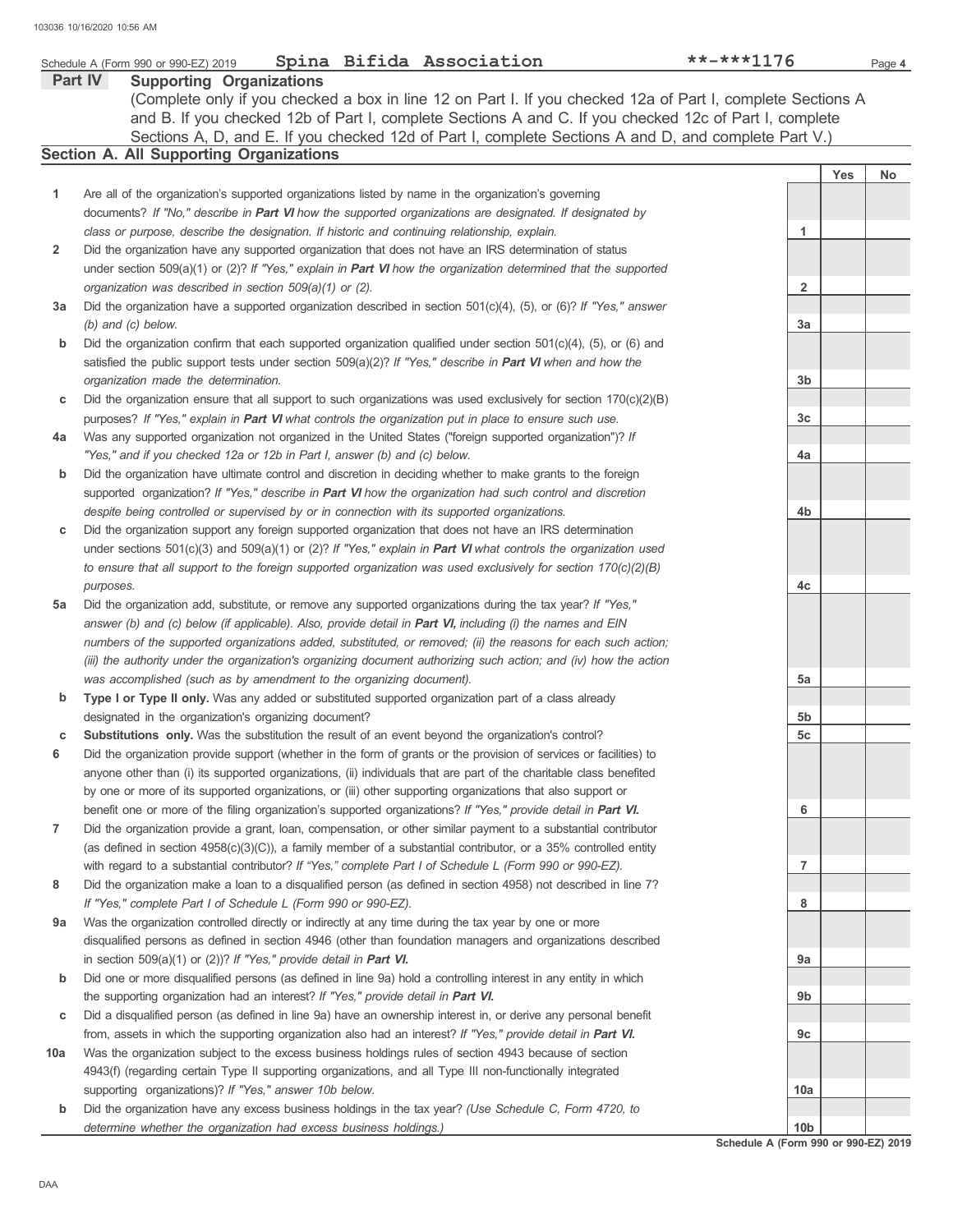|         | Spina Bifida Association<br>Schedule A (Form 990 or 990-EZ) 2019                                                                                                                                                                       | $***1176$                                              |     | Page 5    |
|---------|----------------------------------------------------------------------------------------------------------------------------------------------------------------------------------------------------------------------------------------|--------------------------------------------------------|-----|-----------|
| Part IV | <b>Supporting Organizations (continued)</b>                                                                                                                                                                                            |                                                        |     |           |
|         |                                                                                                                                                                                                                                        |                                                        | Yes | <b>No</b> |
| 11      | Has the organization accepted a gift or contribution from any of the following persons?                                                                                                                                                |                                                        |     |           |
| а       | A person who directly or indirectly controls, either alone or together with persons described in (b) and (c)                                                                                                                           |                                                        |     |           |
|         | below, the governing body of a supported organization?<br><b>b</b> A family member of a person described in (a) above?                                                                                                                 | 11a<br>11 <sub>b</sub>                                 |     |           |
| C       | A 35% controlled entity of a person described in (a) or (b) above? If "Yes" to a, b, or c, provide detail in Part VI.                                                                                                                  | 11c                                                    |     |           |
|         | <b>Section B. Type I Supporting Organizations</b>                                                                                                                                                                                      |                                                        |     |           |
|         |                                                                                                                                                                                                                                        |                                                        | Yes | No        |
| 1       | Did the directors, trustees, or membership of one or more supported organizations have the power to                                                                                                                                    |                                                        |     |           |
|         | regularly appoint or elect at least a majority of the organization's directors or trustees at all times during the                                                                                                                     |                                                        |     |           |
|         | tax year? If "No," describe in Part VI how the supported organization(s) effectively operated, supervised, or                                                                                                                          |                                                        |     |           |
|         | controlled the organization's activities. If the organization had more than one supported organization,                                                                                                                                |                                                        |     |           |
|         | describe how the powers to appoint and/or remove directors or trustees were allocated among the supported                                                                                                                              |                                                        |     |           |
|         | organizations and what conditions or restrictions, if any, applied to such powers during the tax year.                                                                                                                                 | 1                                                      |     |           |
| 2       | Did the organization operate for the benefit of any supported organization other than the supported                                                                                                                                    |                                                        |     |           |
|         | organization(s) that operated, supervised, or controlled the supporting organization? If "Yes," explain in Part                                                                                                                        |                                                        |     |           |
|         | VI how providing such benefit carried out the purposes of the supported organization(s) that operated,<br>supervised, or controlled the supporting organization.                                                                       | $\overline{2}$                                         |     |           |
|         | <b>Section C. Type II Supporting Organizations</b>                                                                                                                                                                                     |                                                        |     |           |
|         |                                                                                                                                                                                                                                        |                                                        | Yes | No        |
| 1       | Were a majority of the organization's directors or trustees during the tax year also a majority of the directors                                                                                                                       |                                                        |     |           |
|         | or trustees of each of the organization's supported organization(s)? If "No," describe in Part VI how control                                                                                                                          |                                                        |     |           |
|         | or management of the supporting organization was vested in the same persons that controlled or managed                                                                                                                                 |                                                        |     |           |
|         | the supported organization(s).                                                                                                                                                                                                         | $\mathbf{1}$                                           |     |           |
|         | Section D. All Type III Supporting Organizations                                                                                                                                                                                       |                                                        |     |           |
|         |                                                                                                                                                                                                                                        |                                                        | Yes | No        |
| 1       | Did the organization provide to each of its supported organizations, by the last day of the fifth month of the                                                                                                                         |                                                        |     |           |
|         | organization's tax year, (i) a written notice describing the type and amount of support provided during the prior tax                                                                                                                  |                                                        |     |           |
|         | year, (ii) a copy of the Form 990 that was most recently filed as of the date of notification, and (iii) copies of the                                                                                                                 |                                                        |     |           |
|         | organization's governing documents in effect on the date of notification, to the extent not previously provided?                                                                                                                       | 1                                                      |     |           |
| 2       | Were any of the organization's officers, directors, or trustees either (i) appointed or elected by the supported<br>organization(s) or (ii) serving on the governing body of a supported organization? If "No," explain in Part VI how |                                                        |     |           |
|         | the organization maintained a close and continuous working relationship with the supported organization(s).                                                                                                                            | $\overline{2}$                                         |     |           |
| 3       | By reason of the relationship described in (2), did the organization's supported organizations have a                                                                                                                                  |                                                        |     |           |
|         | significant voice in the organization's investment policies and in directing the use of the organization's                                                                                                                             |                                                        |     |           |
|         | income or assets at all times during the tax year? If "Yes," describe in Part VI the role the organization's                                                                                                                           |                                                        |     |           |
|         | supported organizations played in this regard.                                                                                                                                                                                         | 3                                                      |     |           |
|         | Section E. Type III Functionally-Integrated Supporting Organizations                                                                                                                                                                   |                                                        |     |           |
| 1       | Check the box next to the method that the organization used to satisfy the Integral Part Test during the year (see instructions).                                                                                                      |                                                        |     |           |
| a       | The organization satisfied the Activities Test. Complete line 2 below.                                                                                                                                                                 |                                                        |     |           |
| b       | The organization is the parent of each of its supported organizations. Complete line 3 below.                                                                                                                                          |                                                        |     |           |
| C       | The organization supported a governmental entity. Describe in Part VI how you supported a government entity (see instructions).                                                                                                        |                                                        |     |           |
|         | Activities Test. Answer (a) and (b) below.                                                                                                                                                                                             |                                                        | Yes | No        |
| 2       | Did substantially all of the organization's activities during the tax year directly further the exempt purposes of                                                                                                                     |                                                        |     |           |
| а       | the supported organization(s) to which the organization was responsive? If "Yes," then in Part VI identify                                                                                                                             |                                                        |     |           |
|         | those supported organizations and explain how these activities directly furthered their exempt purposes,                                                                                                                               |                                                        |     |           |
|         | how the organization was responsive to those supported organizations, and how the organization determined                                                                                                                              |                                                        |     |           |
|         | that these activities constituted substantially all of its activities.                                                                                                                                                                 | 2a                                                     |     |           |
| b       | Did the activities described in (a) constitute activities that, but for the organization's involvement, one or more                                                                                                                    |                                                        |     |           |
|         | of the organization's supported organization(s) would have been engaged in? If "Yes," explain in Part VI the                                                                                                                           |                                                        |     |           |
|         | reasons for the organization's position that its supported organization(s) would have engaged in these                                                                                                                                 |                                                        |     |           |
|         | activities but for the organization's involvement.                                                                                                                                                                                     | 2b                                                     |     |           |
| 3       | Parent of Supported Organizations. Answer (a) and (b) below.                                                                                                                                                                           |                                                        |     |           |
| а       | Did the organization have the power to regularly appoint or elect a majority of the officers, directors, or                                                                                                                            |                                                        |     |           |
|         | trustees of each of the supported organizations? Provide details in Part VI.                                                                                                                                                           | За                                                     |     |           |
| b       | Did the organization exercise a substantial degree of direction over the policies, programs, and activities of each                                                                                                                    |                                                        |     |           |
| DAA     | of its supported organizations? If "Yes," describe in Part VI the role played by the organization in this regard.                                                                                                                      | 3 <sub>b</sub><br>Schedule A (Form 990 or 990-EZ) 2019 |     |           |
|         |                                                                                                                                                                                                                                        |                                                        |     |           |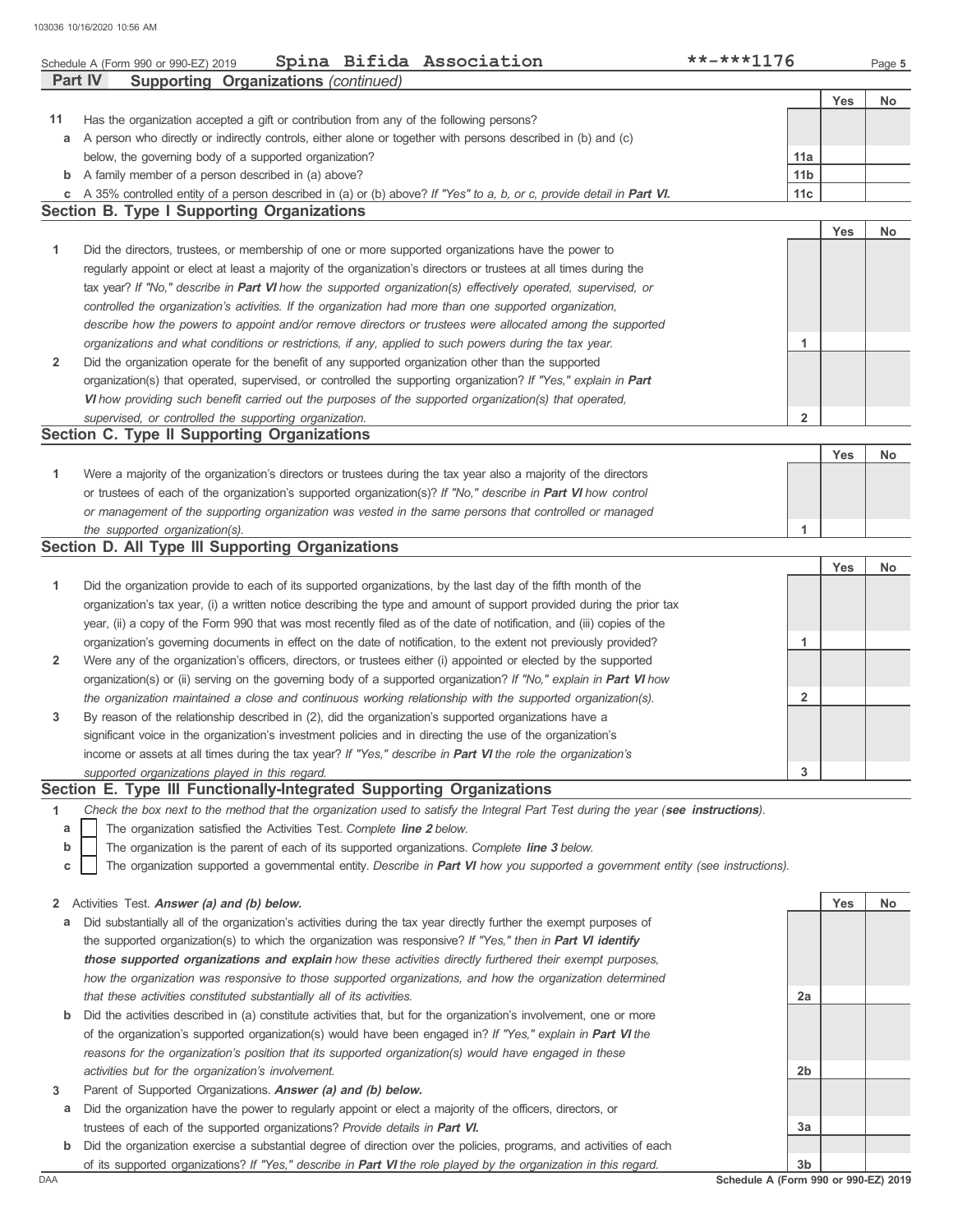|                | Spina Bifida Association<br>Schedule A (Form 990 or 990-EZ) 2019                                                                 |                | $***+*1176$    | Page 6                         |
|----------------|----------------------------------------------------------------------------------------------------------------------------------|----------------|----------------|--------------------------------|
| <b>Part V</b>  | Type III Non-Functionally Integrated 509(a)(3) Supporting Organizations                                                          |                |                |                                |
| $\mathbf{1}$   | Check here if the organization satisfied the Integral Part Test as a qualifying trust on Nov. 20, 1970 (explain in Part VI). See |                |                |                                |
|                | instructions. All other Type III non-functionally integrated supporting organizations must complete Sections A through E.        |                |                |                                |
|                | Section A - Adjusted Net Income                                                                                                  |                | (A) Prior Year | (B) Current Year               |
|                |                                                                                                                                  |                |                | (optional)                     |
| 1.             | Net short-term capital gain                                                                                                      | $\mathbf{1}$   |                |                                |
| $\overline{2}$ | Recoveries of prior-year distributions                                                                                           | $\overline{2}$ |                |                                |
| 3              | Other gross income (see instructions)                                                                                            | $\mathbf 3$    |                |                                |
| 4              | Add lines 1 through 3.                                                                                                           | 4              |                |                                |
| 5              | Depreciation and depletion                                                                                                       | 5              |                |                                |
| 6              | Portion of operating expenses paid or incurred for production or                                                                 |                |                |                                |
|                | collection of gross income or for management, conservation, or                                                                   |                |                |                                |
|                | maintenance of property held for production of income (see instructions)                                                         | 6              |                |                                |
| $\overline{7}$ | Other expenses (see instructions)                                                                                                | $\overline{7}$ |                |                                |
| 8              | <b>Adjusted Net Income</b> (subtract lines 5, 6, and 7 from line 4)                                                              | 8              |                |                                |
|                | <b>Section B - Minimum Asset Amount</b>                                                                                          |                | (A) Prior Year | (B) Current Year<br>(optional) |
| 1              | Aggregate fair market value of all non-exempt-use assets (see                                                                    |                |                |                                |
|                | instructions for short tax year or assets held for part of year):                                                                |                |                |                                |
|                | <b>a</b> Average monthly value of securities                                                                                     | 1a             |                |                                |
|                | Average monthly cash balances<br>b                                                                                               | 1 <sub>b</sub> |                |                                |
|                | Fair market value of other non-exempt-use assets<br>C                                                                            | 1c             |                |                                |
|                | <b>Total</b> (add lines 1a, 1b, and 1c)<br>d                                                                                     | 1d             |                |                                |
|                | <b>Discount</b> claimed for blockage or other<br>е                                                                               |                |                |                                |
|                | factors (explain in detail in <b>Part VI</b> ):                                                                                  |                |                |                                |
| $\mathbf{2}$   | Acquisition indebtedness applicable to non-exempt-use assets                                                                     | $\overline{2}$ |                |                                |
| 3              | Subtract line 2 from line 1d.                                                                                                    | 3              |                |                                |
| 4              | Cash deemed held for exempt use. Enter 1-1/2% of line 3 (for greater amount,                                                     |                |                |                                |
|                | see instructions).                                                                                                               | 4              |                |                                |
| 5              | Net value of non-exempt-use assets (subtract line 4 from line 3)                                                                 | 5              |                |                                |
| 6              | Multiply line 5 by .035.                                                                                                         | 6              |                |                                |
| $\overline{7}$ | Recoveries of prior-year distributions                                                                                           | $\overline{7}$ |                |                                |
| 8              | Minimum Asset Amount (add line 7 to line 6)                                                                                      | 8              |                |                                |
|                | Section C - Distributable Amount                                                                                                 |                |                | <b>Current Year</b>            |
| 1.             | Adjusted net income for prior year (from Section A, line 8, Column A)                                                            | 1              |                |                                |
| $\overline{2}$ | Enter 85% of line 1.                                                                                                             | $\overline{2}$ |                |                                |
| 3              | Minimum asset amount for prior year (from Section B, line 8, Column A)                                                           | 3              |                |                                |
| 4              | Enter greater of line 2 or line 3.                                                                                               | 4              |                |                                |
| 5              | Income tax imposed in prior year                                                                                                 | 5              |                |                                |
| 6              | <b>Distributable Amount.</b> Subtract line 5 from line 4, unless subject to                                                      |                |                |                                |
|                | emergency temporary reduction (see instructions).                                                                                | 6              |                |                                |

**7** instructions). Check here if the current year is the organization's first as a non-functionally integrated Type III supporting organization (see

**Schedule A (Form 990 or 990-EZ) 2019**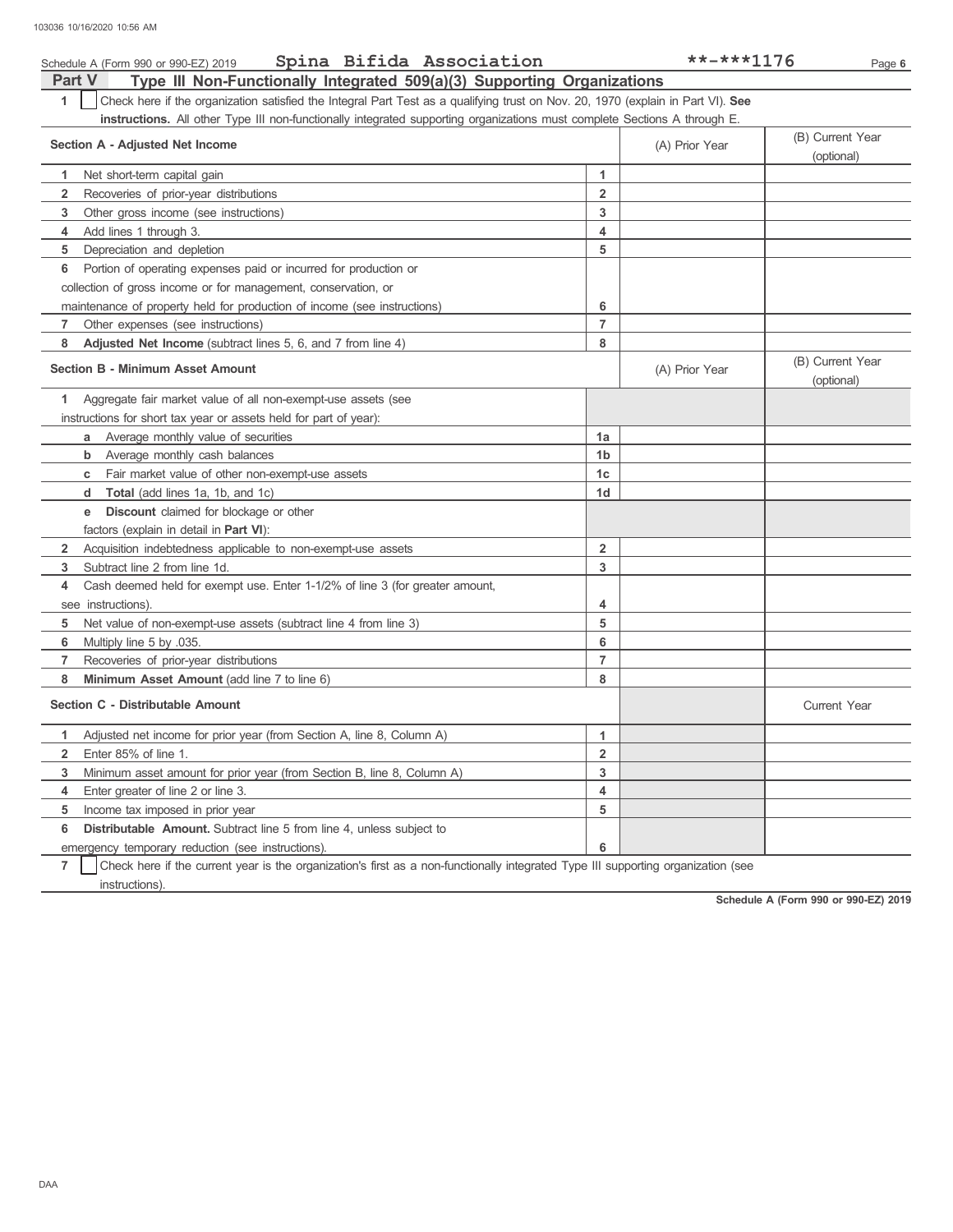| <b>Part V</b>       | Spina Bifida Association<br>Schedule A (Form 990 or 990-EZ) 2019<br>Type III Non-Functionally Integrated 509(a)(3) Supporting Organizations (continued)       |                                    | **-***1176                        | Page 7                        |
|---------------------|---------------------------------------------------------------------------------------------------------------------------------------------------------------|------------------------------------|-----------------------------------|-------------------------------|
|                     | <b>Section D - Distributions</b>                                                                                                                              |                                    |                                   | <b>Current Year</b>           |
| 1                   |                                                                                                                                                               |                                    |                                   |                               |
| $\overline{2}$      | Amounts paid to supported organizations to accomplish exempt purposes<br>Amounts paid to perform activity that directly furthers exempt purposes of supported |                                    |                                   |                               |
|                     | organizations, in excess of income from activity                                                                                                              |                                    |                                   |                               |
| 3                   | Administrative expenses paid to accomplish exempt purposes of supported organizations                                                                         |                                    |                                   |                               |
| 4                   | Amounts paid to acquire exempt-use assets                                                                                                                     |                                    |                                   |                               |
| 5                   | Qualified set-aside amounts (prior IRS approval required)                                                                                                     |                                    |                                   |                               |
| 6                   | Other distributions (describe in Part VI). See instructions.                                                                                                  |                                    |                                   |                               |
| $\overline{7}$      | Total annual distributions. Add lines 1 through 6.                                                                                                            |                                    |                                   |                               |
| 8                   | Distributions to attentive supported organizations to which the organization is responsive                                                                    |                                    |                                   |                               |
|                     | (provide details in Part VI). See instructions.                                                                                                               |                                    |                                   |                               |
| 9                   | Distributable amount for 2019 from Section C. line 6                                                                                                          |                                    |                                   |                               |
| 10                  | Line 8 amount divided by line 9 amount                                                                                                                        |                                    |                                   |                               |
|                     |                                                                                                                                                               |                                    |                                   |                               |
|                     |                                                                                                                                                               | (i)<br><b>Excess Distributions</b> | (ii)<br><b>Underdistributions</b> | (iii)<br><b>Distributable</b> |
|                     | Section E - Distribution Allocations (see instructions)                                                                                                       |                                    | Pre-2019                          | Amount for 2019               |
|                     | Distributable amount for 2019 from Section C. line 6                                                                                                          |                                    |                                   |                               |
| 1<br>$\overline{2}$ |                                                                                                                                                               |                                    |                                   |                               |
|                     | Underdistributions, if any, for years prior to 2019<br>(reasonable cause required-explain in Part VI). See                                                    |                                    |                                   |                               |
|                     | instructions.                                                                                                                                                 |                                    |                                   |                               |
| 3                   | Excess distributions carryover, if any, to 2019                                                                                                               |                                    |                                   |                               |
|                     |                                                                                                                                                               |                                    |                                   |                               |
|                     |                                                                                                                                                               |                                    |                                   |                               |
|                     |                                                                                                                                                               |                                    |                                   |                               |
|                     |                                                                                                                                                               |                                    |                                   |                               |
|                     |                                                                                                                                                               |                                    |                                   |                               |
|                     | f Total of lines 3a through e                                                                                                                                 |                                    |                                   |                               |
|                     | g Applied to underdistributions of prior years                                                                                                                |                                    |                                   |                               |
|                     | h Applied to 2019 distributable amount                                                                                                                        |                                    |                                   |                               |
|                     | Carryover from 2014 not applied (see instructions)                                                                                                            |                                    |                                   |                               |
|                     | Remainder. Subtract lines 3g, 3h, and 3i from 3f.                                                                                                             |                                    |                                   |                               |
| 4                   | Distributions for 2019 from                                                                                                                                   |                                    |                                   |                               |
|                     | Section D, line 7:<br>\$                                                                                                                                      |                                    |                                   |                               |
|                     | a Applied to underdistributions of prior years                                                                                                                |                                    |                                   |                               |
|                     | <b>b</b> Applied to 2019 distributable amount                                                                                                                 |                                    |                                   |                               |
|                     | <b>c</b> Remainder. Subtract lines 4a and 4b from 4.                                                                                                          |                                    |                                   |                               |
| 5                   | Remaining underdistributions for years prior to 2019, if                                                                                                      |                                    |                                   |                               |
|                     | any. Subtract lines 3g and 4a from line 2. For result                                                                                                         |                                    |                                   |                               |
|                     | greater than zero, explain in Part VI. See instructions.                                                                                                      |                                    |                                   |                               |
|                     |                                                                                                                                                               |                                    |                                   |                               |
| 6                   | Remaining underdistributions for 2019. Subtract lines 3h                                                                                                      |                                    |                                   |                               |
|                     | and 4b from line 1. For result greater than zero, explain in                                                                                                  |                                    |                                   |                               |
|                     | <b>Part VI.</b> See instructions.                                                                                                                             |                                    |                                   |                               |
| 7                   | Excess distributions carryover to 2020. Add lines 3j                                                                                                          |                                    |                                   |                               |
|                     | and 4c.                                                                                                                                                       |                                    |                                   |                               |
| 8                   | Breakdown of line 7:                                                                                                                                          |                                    |                                   |                               |
|                     |                                                                                                                                                               |                                    |                                   |                               |
|                     |                                                                                                                                                               |                                    |                                   |                               |
|                     |                                                                                                                                                               |                                    |                                   |                               |
|                     | d Excess from 2018                                                                                                                                            |                                    |                                   |                               |

**Schedule A (Form 990 or 990-EZ) 2019**

**e** Excess from 2019 . . . . . . . . . . . . . . . . . . . . . . . . . . . .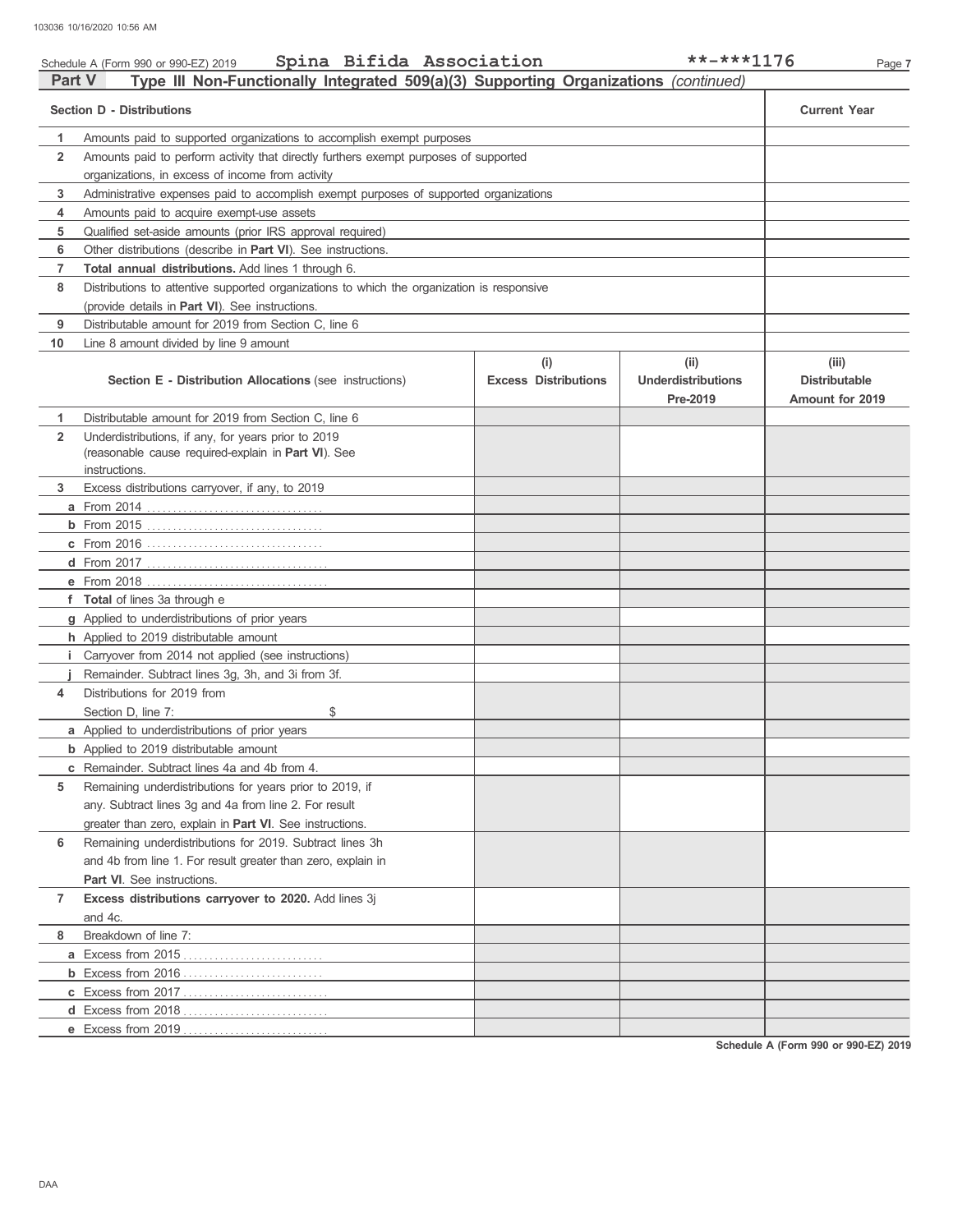|         | Schedule A (Form 990 or 990-EZ) 2019 |  | Spina Bifida Association |                                                                                                                                                                                                                                                                                                                                                                                                                                                                                                                                                                                             | $***1176$ | Page 8 |
|---------|--------------------------------------|--|--------------------------|---------------------------------------------------------------------------------------------------------------------------------------------------------------------------------------------------------------------------------------------------------------------------------------------------------------------------------------------------------------------------------------------------------------------------------------------------------------------------------------------------------------------------------------------------------------------------------------------|-----------|--------|
| Part VI |                                      |  |                          | Supplemental Information. Provide the explanations required by Part II, line 10; Part II, line 17a or 17b; Part<br>III, line 12; Part IV, Section A, lines 1, 2, 3b, 3c, 4b, 4c, 5a, 6, 9a, 9b, 9c, 11a, 11b, and 11c; Part IV, Section<br>B, lines 1 and 2; Part IV, Section C, line 1; Part IV, Section D, lines 2 and 3; Part IV, Section E, lines 1c, 2a, 2b,<br>3a, and 3b; Part V, line 1; Part V, Section B, line 1e; Part V, Section D, lines 5, 6, and 8; and Part V, Section E,<br>lines 2, 5, and 6. Also complete this part for any additional information. (See instructions.) |           |        |
|         |                                      |  |                          |                                                                                                                                                                                                                                                                                                                                                                                                                                                                                                                                                                                             |           |        |
|         |                                      |  |                          |                                                                                                                                                                                                                                                                                                                                                                                                                                                                                                                                                                                             |           |        |
|         |                                      |  |                          |                                                                                                                                                                                                                                                                                                                                                                                                                                                                                                                                                                                             |           |        |
|         |                                      |  |                          |                                                                                                                                                                                                                                                                                                                                                                                                                                                                                                                                                                                             |           |        |
|         |                                      |  |                          |                                                                                                                                                                                                                                                                                                                                                                                                                                                                                                                                                                                             |           |        |
|         |                                      |  |                          |                                                                                                                                                                                                                                                                                                                                                                                                                                                                                                                                                                                             |           |        |
|         |                                      |  |                          |                                                                                                                                                                                                                                                                                                                                                                                                                                                                                                                                                                                             |           |        |
|         |                                      |  |                          |                                                                                                                                                                                                                                                                                                                                                                                                                                                                                                                                                                                             |           |        |
|         |                                      |  |                          |                                                                                                                                                                                                                                                                                                                                                                                                                                                                                                                                                                                             |           |        |
|         |                                      |  |                          |                                                                                                                                                                                                                                                                                                                                                                                                                                                                                                                                                                                             |           |        |
|         |                                      |  |                          |                                                                                                                                                                                                                                                                                                                                                                                                                                                                                                                                                                                             |           |        |
|         |                                      |  |                          |                                                                                                                                                                                                                                                                                                                                                                                                                                                                                                                                                                                             |           |        |
|         |                                      |  |                          |                                                                                                                                                                                                                                                                                                                                                                                                                                                                                                                                                                                             |           |        |
|         |                                      |  |                          |                                                                                                                                                                                                                                                                                                                                                                                                                                                                                                                                                                                             |           |        |
|         |                                      |  |                          |                                                                                                                                                                                                                                                                                                                                                                                                                                                                                                                                                                                             |           |        |
|         |                                      |  |                          |                                                                                                                                                                                                                                                                                                                                                                                                                                                                                                                                                                                             |           |        |
|         |                                      |  |                          |                                                                                                                                                                                                                                                                                                                                                                                                                                                                                                                                                                                             |           |        |
|         |                                      |  |                          |                                                                                                                                                                                                                                                                                                                                                                                                                                                                                                                                                                                             |           |        |
|         |                                      |  |                          |                                                                                                                                                                                                                                                                                                                                                                                                                                                                                                                                                                                             |           |        |
|         |                                      |  |                          |                                                                                                                                                                                                                                                                                                                                                                                                                                                                                                                                                                                             |           |        |
|         |                                      |  |                          |                                                                                                                                                                                                                                                                                                                                                                                                                                                                                                                                                                                             |           |        |
|         |                                      |  |                          |                                                                                                                                                                                                                                                                                                                                                                                                                                                                                                                                                                                             |           |        |
|         |                                      |  |                          |                                                                                                                                                                                                                                                                                                                                                                                                                                                                                                                                                                                             |           |        |
|         |                                      |  |                          |                                                                                                                                                                                                                                                                                                                                                                                                                                                                                                                                                                                             |           |        |
|         |                                      |  |                          |                                                                                                                                                                                                                                                                                                                                                                                                                                                                                                                                                                                             |           |        |
|         |                                      |  |                          |                                                                                                                                                                                                                                                                                                                                                                                                                                                                                                                                                                                             |           |        |
|         |                                      |  |                          |                                                                                                                                                                                                                                                                                                                                                                                                                                                                                                                                                                                             |           |        |
|         |                                      |  |                          |                                                                                                                                                                                                                                                                                                                                                                                                                                                                                                                                                                                             |           |        |
|         |                                      |  |                          |                                                                                                                                                                                                                                                                                                                                                                                                                                                                                                                                                                                             |           |        |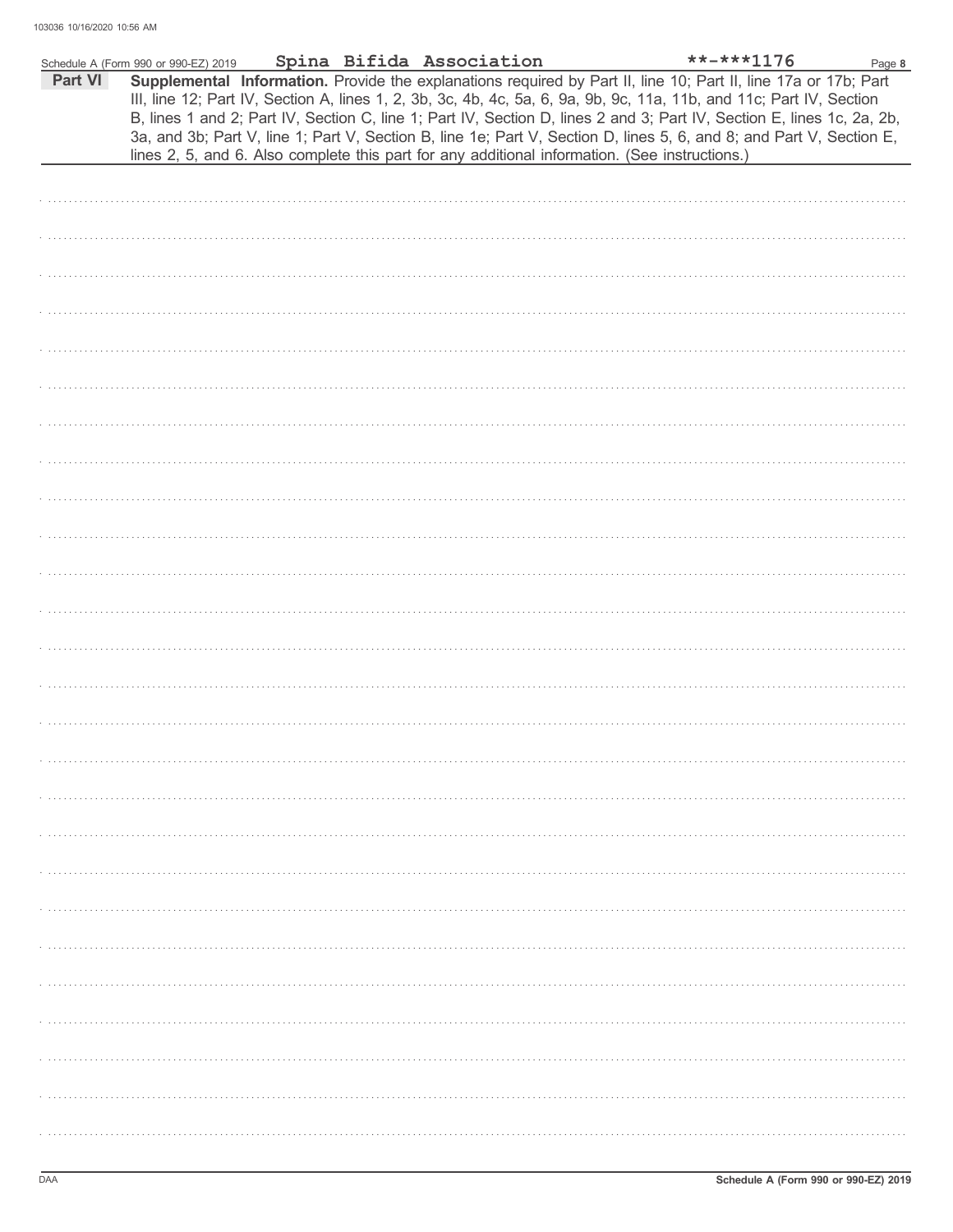|                | <b>SCHEDULE D</b>                                                                                          |                                                                                                                                                                           |  |                     |                                                                                               |  |                |                                 | OMB No. 1545-0047 |    |
|----------------|------------------------------------------------------------------------------------------------------------|---------------------------------------------------------------------------------------------------------------------------------------------------------------------------|--|---------------------|-----------------------------------------------------------------------------------------------|--|----------------|---------------------------------|-------------------|----|
|                | (Form 990)                                                                                                 |                                                                                                                                                                           |  |                     | Supplemental Financial Statements<br>Complete if the organization answered "Yes" on Form 990, |  |                |                                 |                   |    |
|                | Department of the Treasury                                                                                 |                                                                                                                                                                           |  | Attach to Form 990. | Part IV, line 6, 7, 8, 9, 10, 11a, 11b, 11c, 11d, 11e, 11f, 12a, or 12b.                      |  |                |                                 | Open to Public    |    |
|                | Internal Revenue Service                                                                                   |                                                                                                                                                                           |  |                     | Go to www.irs.gov/Form990 for instructions and the latest information.                        |  |                |                                 | Inspection        |    |
|                | Name of the organization                                                                                   |                                                                                                                                                                           |  |                     |                                                                                               |  |                | Employer identification number  |                   |    |
|                |                                                                                                            | Spina Bifida Association                                                                                                                                                  |  |                     |                                                                                               |  |                |                                 |                   |    |
|                | of Kentucky, Inc.<br>Part I                                                                                | Organizations Maintaining Donor Advised Funds or Other Similar Funds or Accounts.                                                                                         |  |                     |                                                                                               |  |                | $***+*1176$                     |                   |    |
|                |                                                                                                            | Complete if the organization answered "Yes" on Form 990, Part IV, line 6.                                                                                                 |  |                     |                                                                                               |  |                |                                 |                   |    |
|                |                                                                                                            |                                                                                                                                                                           |  |                     | (a) Donor advised funds                                                                       |  |                | (b) Funds and other accounts    |                   |    |
| 1              |                                                                                                            |                                                                                                                                                                           |  |                     |                                                                                               |  |                |                                 |                   |    |
| 2              |                                                                                                            | Aggregate value of contributions to (during year)                                                                                                                         |  |                     | the control of the control of the control of the control of the control of                    |  |                |                                 |                   |    |
| 3              |                                                                                                            |                                                                                                                                                                           |  |                     |                                                                                               |  |                |                                 |                   |    |
| 4              |                                                                                                            |                                                                                                                                                                           |  |                     |                                                                                               |  |                |                                 |                   |    |
| 5              | Did the organization inform all donors and donor advisors in writing that the assets held in donor advised |                                                                                                                                                                           |  |                     |                                                                                               |  |                |                                 |                   |    |
|                |                                                                                                            |                                                                                                                                                                           |  |                     |                                                                                               |  |                |                                 | Yes               | No |
| 6              |                                                                                                            | Did the organization inform all grantees, donors, and donor advisors in writing that grant funds can be used                                                              |  |                     |                                                                                               |  |                |                                 |                   |    |
|                | conferring impermissible private benefit?                                                                  | only for charitable purposes and not for the benefit of the donor or donor advisor, or for any other purpose                                                              |  |                     |                                                                                               |  |                |                                 | <b>Yes</b>        | No |
|                | Part II                                                                                                    | <b>Conservation Easements.</b>                                                                                                                                            |  |                     |                                                                                               |  |                |                                 |                   |    |
|                |                                                                                                            | Complete if the organization answered "Yes" on Form 990, Part IV, line 7.                                                                                                 |  |                     |                                                                                               |  |                |                                 |                   |    |
| 1              |                                                                                                            | Purpose(s) of conservation easements held by the organization (check all that apply).                                                                                     |  |                     |                                                                                               |  |                |                                 |                   |    |
|                |                                                                                                            | Preservation of land for public use (for example, recreation or education)                                                                                                |  |                     | Preservation of a historically important land area                                            |  |                |                                 |                   |    |
|                | Protection of natural habitat                                                                              |                                                                                                                                                                           |  |                     | Preservation of a certified historic structure                                                |  |                |                                 |                   |    |
|                | Preservation of open space                                                                                 |                                                                                                                                                                           |  |                     |                                                                                               |  |                |                                 |                   |    |
| $\overline{2}$ |                                                                                                            | Complete lines 2a through 2d if the organization held a qualified conservation contribution in the form of a conservation                                                 |  |                     |                                                                                               |  |                |                                 |                   |    |
|                | easement on the last day of the tax year.                                                                  |                                                                                                                                                                           |  |                     |                                                                                               |  |                | Held at the End of the Tax Year |                   |    |
| а              |                                                                                                            |                                                                                                                                                                           |  |                     |                                                                                               |  | 2a             |                                 |                   |    |
|                |                                                                                                            |                                                                                                                                                                           |  |                     |                                                                                               |  | 2 <sub>b</sub> |                                 |                   |    |
|                |                                                                                                            | d Number of conservation easements included in (c) acquired after 7/25/06, and not on a                                                                                   |  |                     |                                                                                               |  | 2c             |                                 |                   |    |
|                |                                                                                                            | historic structure listed in the National Register                                                                                                                        |  |                     |                                                                                               |  | 2d             |                                 |                   |    |
| 3              |                                                                                                            | Number of conservation easements modified, transferred, released, extinguished, or terminated by the organization during the                                              |  |                     |                                                                                               |  |                |                                 |                   |    |
|                | $\mathsf{tax}$ year $\blacktriangleright$                                                                  |                                                                                                                                                                           |  |                     |                                                                                               |  |                |                                 |                   |    |
|                |                                                                                                            | Number of states where property subject to conservation easement is located >                                                                                             |  |                     |                                                                                               |  |                |                                 |                   |    |
| 5              |                                                                                                            | Does the organization have a written policy regarding the periodic monitoring, inspection, handling of                                                                    |  |                     |                                                                                               |  |                |                                 |                   |    |
|                |                                                                                                            |                                                                                                                                                                           |  |                     |                                                                                               |  |                |                                 | $\Box$ Yes        | No |
| 6              |                                                                                                            | Staff and volunteer hours devoted to monitoring, inspecting, handling of violations, and enforcing conservation easements during the year                                 |  |                     |                                                                                               |  |                |                                 |                   |    |
|                | .                                                                                                          |                                                                                                                                                                           |  |                     |                                                                                               |  |                |                                 |                   |    |
| 7              | $\blacktriangleright$ \$                                                                                   | Amount of expenses incurred in monitoring, inspecting, handling of violations, and enforcing conservation easements during the year                                       |  |                     |                                                                                               |  |                |                                 |                   |    |
| 8              |                                                                                                            | Does each conservation easement reported on line 2(d) above satisfy the requirements of section 170(h)(4)(B)(i)                                                           |  |                     |                                                                                               |  |                |                                 |                   |    |
|                |                                                                                                            |                                                                                                                                                                           |  |                     |                                                                                               |  |                |                                 | <b>Yes</b>        | No |
| 9              |                                                                                                            | In Part XIII, describe how the organization reports conservation easements in its revenue and expense statement and                                                       |  |                     |                                                                                               |  |                |                                 |                   |    |
|                |                                                                                                            | balance sheet, and include, if applicable, the text of the footnote to the organization's financial statements that describes the                                         |  |                     |                                                                                               |  |                |                                 |                   |    |
|                |                                                                                                            | organization's accounting for conservation easements.                                                                                                                     |  |                     |                                                                                               |  |                |                                 |                   |    |
|                | Part III                                                                                                   | Organizations Maintaining Collections of Art, Historical Treasures, or Other Similar Assets.<br>Complete if the organization answered "Yes" on Form 990, Part IV, line 8. |  |                     |                                                                                               |  |                |                                 |                   |    |
|                |                                                                                                            | 1a If the organization elected, as permitted under FASB ASC 958, not to report in its revenue statement and balance sheet works                                           |  |                     |                                                                                               |  |                |                                 |                   |    |
|                |                                                                                                            | of art, historical treasures, or other similar assets held for public exhibition, education, or research in furtherance of public                                         |  |                     |                                                                                               |  |                |                                 |                   |    |
|                |                                                                                                            | service, provide in Part XIII the text of the footnote to its financial statements that describes these items.                                                            |  |                     |                                                                                               |  |                |                                 |                   |    |
|                |                                                                                                            | <b>b</b> If the organization elected, as permitted under FASB ASC 958, to report in its revenue statement and balance sheet works of                                      |  |                     |                                                                                               |  |                |                                 |                   |    |
|                |                                                                                                            | art, historical treasures, or other similar assets held for public exhibition, education, or research in furtherance of public service,                                   |  |                     |                                                                                               |  |                |                                 |                   |    |
|                |                                                                                                            | provide the following amounts relating to these items:                                                                                                                    |  |                     |                                                                                               |  |                |                                 |                   |    |
|                |                                                                                                            |                                                                                                                                                                           |  |                     |                                                                                               |  |                |                                 |                   |    |
| 2              |                                                                                                            | If the organization received or held works of art, historical treasures, or other similar assets for financial gain, provide the                                          |  |                     |                                                                                               |  |                | $\blacktriangleright$ \$        |                   |    |
|                |                                                                                                            | following amounts required to be reported under FASB ASC 958 relating to these items:                                                                                     |  |                     |                                                                                               |  |                |                                 |                   |    |
| а              |                                                                                                            |                                                                                                                                                                           |  |                     |                                                                                               |  |                | $\triangleright$ \$             |                   |    |
|                |                                                                                                            |                                                                                                                                                                           |  |                     |                                                                                               |  |                |                                 |                   |    |
|                |                                                                                                            |                                                                                                                                                                           |  |                     |                                                                                               |  |                |                                 |                   |    |

| For Paperwork Reduction Act Notice, see the Instructions for Form 990. |  |  |  |
|------------------------------------------------------------------------|--|--|--|
| DAA                                                                    |  |  |  |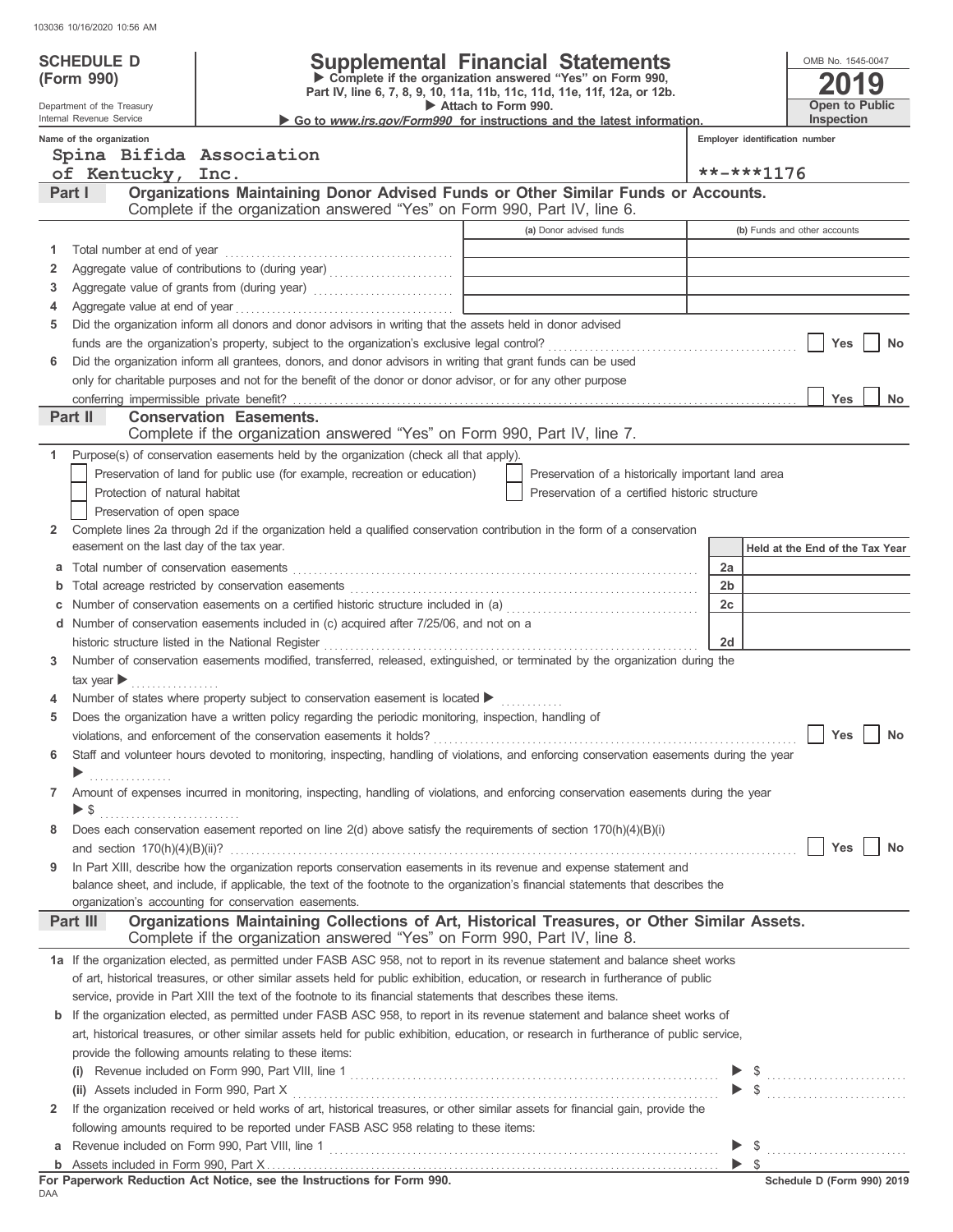| Schedule D (Form 990) 2019                                                                                                                                                                                                          | Spina Bifida Association                                                                                                       |                          |                    | $***+*1176$     |                      |                | Page 2              |  |
|-------------------------------------------------------------------------------------------------------------------------------------------------------------------------------------------------------------------------------------|--------------------------------------------------------------------------------------------------------------------------------|--------------------------|--------------------|-----------------|----------------------|----------------|---------------------|--|
| Organizations Maintaining Collections of Art, Historical Treasures, or Other Similar Assets (continued)<br>Part III                                                                                                                 |                                                                                                                                |                          |                    |                 |                      |                |                     |  |
| Using the organization's acquisition, accession, and other records, check any of the following that make significant use of its<br>3<br>collection items (check all that apply):                                                    |                                                                                                                                |                          |                    |                 |                      |                |                     |  |
| Public exhibition<br>a                                                                                                                                                                                                              | d                                                                                                                              | Loan or exchange program |                    |                 |                      |                |                     |  |
| Scholarly research<br>b                                                                                                                                                                                                             | e                                                                                                                              |                          |                    |                 |                      |                |                     |  |
| Preservation for future generations<br>с                                                                                                                                                                                            |                                                                                                                                |                          |                    |                 |                      |                |                     |  |
| 4                                                                                                                                                                                                                                   | Provide a description of the organization's collections and explain how they further the organization's exempt purpose in Part |                          |                    |                 |                      |                |                     |  |
| XIII.                                                                                                                                                                                                                               |                                                                                                                                |                          |                    |                 |                      |                |                     |  |
| During the year, did the organization solicit or receive donations of art, historical treasures, or other similar<br>5                                                                                                              |                                                                                                                                |                          |                    |                 |                      |                |                     |  |
|                                                                                                                                                                                                                                     |                                                                                                                                |                          |                    |                 |                      | Yes            | No                  |  |
| Part IV<br><b>Escrow and Custodial Arrangements.</b>                                                                                                                                                                                |                                                                                                                                |                          |                    |                 |                      |                |                     |  |
| Complete if the organization answered "Yes" on Form 990, Part IV, line 9, or reported an amount on Form<br>990, Part X, line 21.                                                                                                    |                                                                                                                                |                          |                    |                 |                      |                |                     |  |
| 1a Is the organization an agent, trustee, custodian or other intermediary for contributions or other assets not                                                                                                                     |                                                                                                                                |                          |                    |                 |                      |                |                     |  |
| included on Form 990, Part X?                                                                                                                                                                                                       |                                                                                                                                |                          |                    |                 |                      | Yes            | No                  |  |
| <b>b</b> If "Yes," explain the arrangement in Part XIII and complete the following table:                                                                                                                                           |                                                                                                                                |                          |                    |                 |                      |                |                     |  |
|                                                                                                                                                                                                                                     |                                                                                                                                |                          |                    |                 |                      | Amount         |                     |  |
| Beginning balance expression and the contract of the contract of the contract of the contract of the contract of the contract of the contract of the contract of the contract of the contract of the contract of the contract<br>С  |                                                                                                                                |                          |                    |                 | 1c                   |                |                     |  |
| Additions during the year manufactured and contact the year manufactured with the year manufactured with the year                                                                                                                   |                                                                                                                                |                          |                    |                 | 1d                   |                |                     |  |
|                                                                                                                                                                                                                                     |                                                                                                                                |                          |                    |                 | 1e                   |                |                     |  |
| f                                                                                                                                                                                                                                   |                                                                                                                                |                          |                    |                 | 1f                   |                |                     |  |
|                                                                                                                                                                                                                                     |                                                                                                                                |                          |                    |                 |                      | <b>Yes</b>     | <b>No</b>           |  |
|                                                                                                                                                                                                                                     |                                                                                                                                |                          |                    |                 |                      |                |                     |  |
| <b>Endowment Funds.</b><br><b>Part V</b>                                                                                                                                                                                            |                                                                                                                                |                          |                    |                 |                      |                |                     |  |
| Complete if the organization answered "Yes" on Form 990, Part IV, line 10.                                                                                                                                                          |                                                                                                                                |                          |                    |                 |                      |                |                     |  |
|                                                                                                                                                                                                                                     | (a) Current year                                                                                                               | (b) Prior year           | (c) Two years back |                 | (d) Three years back |                | (e) Four years back |  |
| 1a Beginning of year balance                                                                                                                                                                                                        | the control of the control of the control of                                                                                   |                          |                    |                 |                      |                |                     |  |
| b                                                                                                                                                                                                                                   |                                                                                                                                |                          |                    |                 |                      |                |                     |  |
| Net investment earnings, gains, and<br>c                                                                                                                                                                                            |                                                                                                                                |                          |                    |                 |                      |                |                     |  |
| d Grants or scholarships                                                                                                                                                                                                            |                                                                                                                                |                          |                    |                 |                      |                |                     |  |
| Other expenditures for facilities and<br>е                                                                                                                                                                                          |                                                                                                                                |                          |                    |                 |                      |                |                     |  |
|                                                                                                                                                                                                                                     |                                                                                                                                |                          |                    |                 |                      |                |                     |  |
| f Administrative expenses                                                                                                                                                                                                           |                                                                                                                                |                          |                    |                 |                      |                |                     |  |
| q                                                                                                                                                                                                                                   |                                                                                                                                |                          |                    |                 |                      |                |                     |  |
| Provide the estimated percentage of the current year end balance (line 1g, column (a)) held as:<br>2                                                                                                                                |                                                                                                                                |                          |                    |                 |                      |                |                     |  |
| Board designated or quasi-endowment<br>a                                                                                                                                                                                            | $\%$                                                                                                                           |                          |                    |                 |                      |                |                     |  |
| Permanent endowment                                                                                                                                                                                                                 |                                                                                                                                |                          |                    |                 |                      |                |                     |  |
| Term endowment $\blacktriangleright$<br>$\%$<br>c                                                                                                                                                                                   |                                                                                                                                |                          |                    |                 |                      |                |                     |  |
| The percentages on lines 2a, 2b, and 2c should equal 100%.                                                                                                                                                                          |                                                                                                                                |                          |                    |                 |                      |                |                     |  |
| 3a Are there endowment funds not in the possession of the organization that are held and administered for the                                                                                                                       |                                                                                                                                |                          |                    |                 |                      |                |                     |  |
| organization by:                                                                                                                                                                                                                    |                                                                                                                                |                          |                    |                 |                      |                | <b>Yes</b><br>No    |  |
| (i) Unrelated organizations <b>contracts</b> and contracts are contracted as the contract of the contract of the contract or contract or contract or contract or contract or contract or contract or contract or contract or contra |                                                                                                                                |                          |                    |                 |                      | 3a(i)          |                     |  |
| (ii) Related organizations                                                                                                                                                                                                          |                                                                                                                                |                          |                    |                 |                      | 3a(ii)         |                     |  |
|                                                                                                                                                                                                                                     |                                                                                                                                |                          |                    |                 |                      | 3b             |                     |  |
| Describe in Part XIII the intended uses of the organization's endowment funds.                                                                                                                                                      |                                                                                                                                |                          |                    |                 |                      |                |                     |  |
| <b>Part VI</b><br>Land, Buildings, and Equipment.                                                                                                                                                                                   |                                                                                                                                |                          |                    |                 |                      |                |                     |  |
| Complete if the organization answered "Yes" on Form 990, Part IV, line 11a. See Form 990, Part X, line 10.<br>Description of property                                                                                               | (a) Cost or other basis                                                                                                        | (b) Cost or other basis  |                    | (c) Accumulated |                      | (d) Book value |                     |  |
|                                                                                                                                                                                                                                     | (investment)                                                                                                                   | (other)                  |                    | depreciation    |                      |                |                     |  |
|                                                                                                                                                                                                                                     |                                                                                                                                |                          |                    |                 |                      |                |                     |  |
|                                                                                                                                                                                                                                     |                                                                                                                                |                          |                    |                 |                      |                |                     |  |
| Leasehold improvements<br>c                                                                                                                                                                                                         |                                                                                                                                |                          |                    |                 |                      |                |                     |  |
| d                                                                                                                                                                                                                                   |                                                                                                                                |                          | 61,077             | 48,450          |                      |                | 12,627              |  |
|                                                                                                                                                                                                                                     |                                                                                                                                |                          |                    |                 |                      |                |                     |  |
| Total. Add lines 1a through 1e. (Column (d) must equal Form 990, Part X, column (B), line 10c.)                                                                                                                                     |                                                                                                                                |                          |                    |                 | ▶                    |                | 12,627              |  |

**Schedule D (Form 990) 2019**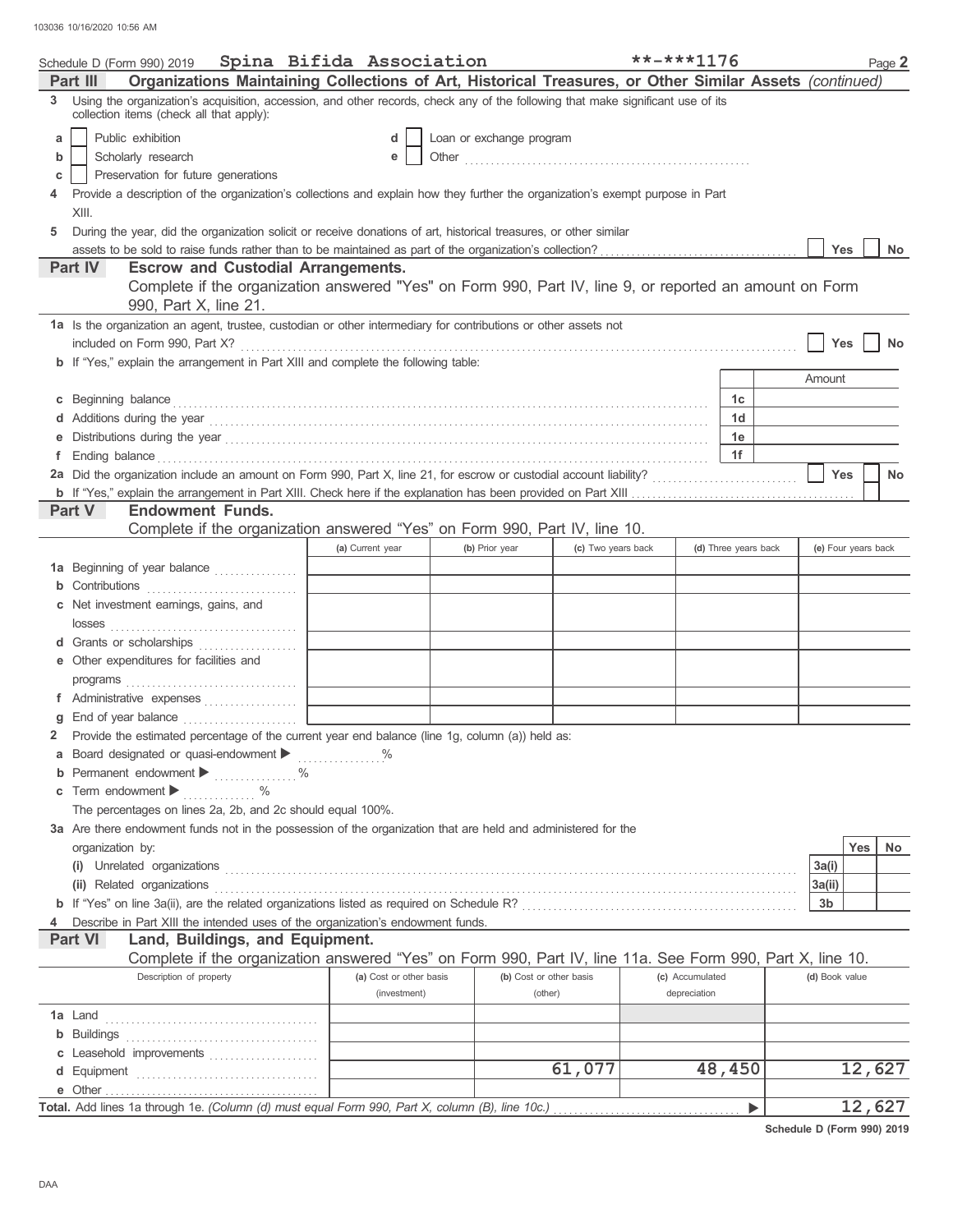| Schedule D (Form 990) 2019 |                                                                                                                                                                                                                                                                                                                                    | Spina Bifida Association |                | $***+*1176$                                                                                                | Page 3         |
|----------------------------|------------------------------------------------------------------------------------------------------------------------------------------------------------------------------------------------------------------------------------------------------------------------------------------------------------------------------------|--------------------------|----------------|------------------------------------------------------------------------------------------------------------|----------------|
| <b>Part VII</b>            | <b>Investments - Other Securities.</b>                                                                                                                                                                                                                                                                                             |                          |                |                                                                                                            |                |
|                            |                                                                                                                                                                                                                                                                                                                                    |                          |                | Complete if the organization answered "Yes" on Form 990, Part IV, line 11b. See Form 990, Part X, line 12. |                |
|                            | (a) Description of security or category                                                                                                                                                                                                                                                                                            |                          | (b) Book value | (c) Method of valuation:                                                                                   |                |
|                            | (including name of security)                                                                                                                                                                                                                                                                                                       |                          |                | Cost or end-of-year market value                                                                           |                |
| (1) Financial derivatives  |                                                                                                                                                                                                                                                                                                                                    |                          |                |                                                                                                            |                |
|                            | (2) Closely held equity interests                                                                                                                                                                                                                                                                                                  |                          |                |                                                                                                            |                |
| $(3)$ Other                |                                                                                                                                                                                                                                                                                                                                    |                          |                |                                                                                                            |                |
| $(A)$ .                    |                                                                                                                                                                                                                                                                                                                                    |                          |                |                                                                                                            |                |
| (B)                        |                                                                                                                                                                                                                                                                                                                                    |                          |                |                                                                                                            |                |
|                            | $\overline{a}$ (C) $\overline{a}$ (C) $\overline{a}$ (C) $\overline{a}$ (C) $\overline{a}$ (C) $\overline{a}$ (C) $\overline{a}$ (C) $\overline{a}$ (C) $\overline{a}$ (C) $\overline{a}$ (C) $\overline{a}$ (C) $\overline{a}$ (C) $\overline{a}$ (C) $\overline{a}$ (C) $\overline{a}$ (C) $\overline{a}$ (C) $\overline{a}$ (C) |                          |                |                                                                                                            |                |
| (D)                        |                                                                                                                                                                                                                                                                                                                                    |                          |                |                                                                                                            |                |
| (E)                        |                                                                                                                                                                                                                                                                                                                                    |                          |                |                                                                                                            |                |
| (F)                        |                                                                                                                                                                                                                                                                                                                                    |                          |                |                                                                                                            |                |
| (G)<br>(H)                 |                                                                                                                                                                                                                                                                                                                                    |                          |                |                                                                                                            |                |
|                            | Total. (Column (b) must equal Form 990, Part X, col. (B) line 12.)                                                                                                                                                                                                                                                                 |                          |                |                                                                                                            |                |
| <b>Part VIII</b>           | Investments - Program Related.                                                                                                                                                                                                                                                                                                     |                          |                |                                                                                                            |                |
|                            |                                                                                                                                                                                                                                                                                                                                    |                          |                | Complete if the organization answered "Yes" on Form 990, Part IV, line 11c. See Form 990, Part X, line 13. |                |
|                            | (a) Description of investment                                                                                                                                                                                                                                                                                                      |                          | (b) Book value | (c) Method of valuation:                                                                                   |                |
|                            |                                                                                                                                                                                                                                                                                                                                    |                          |                | Cost or end-of-year market value                                                                           |                |
| (1)                        |                                                                                                                                                                                                                                                                                                                                    |                          |                |                                                                                                            |                |
| (2)                        |                                                                                                                                                                                                                                                                                                                                    |                          |                |                                                                                                            |                |
| (3)                        |                                                                                                                                                                                                                                                                                                                                    |                          |                |                                                                                                            |                |
| (4)                        |                                                                                                                                                                                                                                                                                                                                    |                          |                |                                                                                                            |                |
| (5)                        |                                                                                                                                                                                                                                                                                                                                    |                          |                |                                                                                                            |                |
| (6)                        |                                                                                                                                                                                                                                                                                                                                    |                          |                |                                                                                                            |                |
| (7)                        |                                                                                                                                                                                                                                                                                                                                    |                          |                |                                                                                                            |                |
| (8)                        |                                                                                                                                                                                                                                                                                                                                    |                          |                |                                                                                                            |                |
| (9)                        |                                                                                                                                                                                                                                                                                                                                    |                          |                |                                                                                                            |                |
|                            | Total. (Column (b) must equal Form 990, Part X, col. (B) line 13.)                                                                                                                                                                                                                                                                 | ▶                        |                |                                                                                                            |                |
| Part IX                    | <b>Other Assets.</b>                                                                                                                                                                                                                                                                                                               |                          |                |                                                                                                            |                |
|                            |                                                                                                                                                                                                                                                                                                                                    |                          |                | Complete if the organization answered "Yes" on Form 990, Part IV, line 11d. See Form 990, Part X, line 15. |                |
|                            |                                                                                                                                                                                                                                                                                                                                    | (a) Description          |                |                                                                                                            | (b) Book value |
| (1)                        |                                                                                                                                                                                                                                                                                                                                    |                          |                |                                                                                                            |                |
| (2)                        |                                                                                                                                                                                                                                                                                                                                    |                          |                |                                                                                                            |                |
| (3)                        |                                                                                                                                                                                                                                                                                                                                    |                          |                |                                                                                                            |                |
| (4)                        |                                                                                                                                                                                                                                                                                                                                    |                          |                |                                                                                                            |                |
| (5)<br>(6)                 |                                                                                                                                                                                                                                                                                                                                    |                          |                |                                                                                                            |                |
| (7)                        |                                                                                                                                                                                                                                                                                                                                    |                          |                |                                                                                                            |                |
| (8)                        |                                                                                                                                                                                                                                                                                                                                    |                          |                |                                                                                                            |                |
| (9)                        |                                                                                                                                                                                                                                                                                                                                    |                          |                |                                                                                                            |                |
|                            | Total. (Column (b) must equal Form 990, Part X, col. (B) line 15.)                                                                                                                                                                                                                                                                 |                          |                |                                                                                                            |                |
| Part X                     | Other Liabilities.                                                                                                                                                                                                                                                                                                                 |                          |                |                                                                                                            |                |
|                            |                                                                                                                                                                                                                                                                                                                                    |                          |                | Complete if the organization answered "Yes" on Form 990, Part IV, line 11e or 11f. See Form 990, Part X,   |                |
|                            | line 25.                                                                                                                                                                                                                                                                                                                           |                          |                |                                                                                                            |                |
| 1.                         | (a) Description of liability                                                                                                                                                                                                                                                                                                       |                          |                |                                                                                                            | (b) Book value |
| (1)                        | Federal income taxes                                                                                                                                                                                                                                                                                                               |                          |                |                                                                                                            |                |
| (2)                        |                                                                                                                                                                                                                                                                                                                                    |                          |                |                                                                                                            |                |
| (3)                        |                                                                                                                                                                                                                                                                                                                                    |                          |                |                                                                                                            |                |
| (4)                        |                                                                                                                                                                                                                                                                                                                                    |                          |                |                                                                                                            |                |
| (5)                        |                                                                                                                                                                                                                                                                                                                                    |                          |                |                                                                                                            |                |
| (6)                        |                                                                                                                                                                                                                                                                                                                                    |                          |                |                                                                                                            |                |
| (7)                        |                                                                                                                                                                                                                                                                                                                                    |                          |                |                                                                                                            |                |
| (8)                        |                                                                                                                                                                                                                                                                                                                                    |                          |                |                                                                                                            |                |
| (9)                        |                                                                                                                                                                                                                                                                                                                                    |                          |                |                                                                                                            |                |
|                            | Total. (Column (b) must equal Form 990, Part X, col. (B) line 25.)                                                                                                                                                                                                                                                                 |                          |                |                                                                                                            |                |

Liability for uncertain tax positions. In Part XIII, provide the text of the footnote to the organization's financial statements that reports the **2.** organization's liability for uncertain tax positions under FASB ASC 740. Check here if the text of the footnote has been provided in Part XIII

**Schedule D (Form 990) 2019**

**X**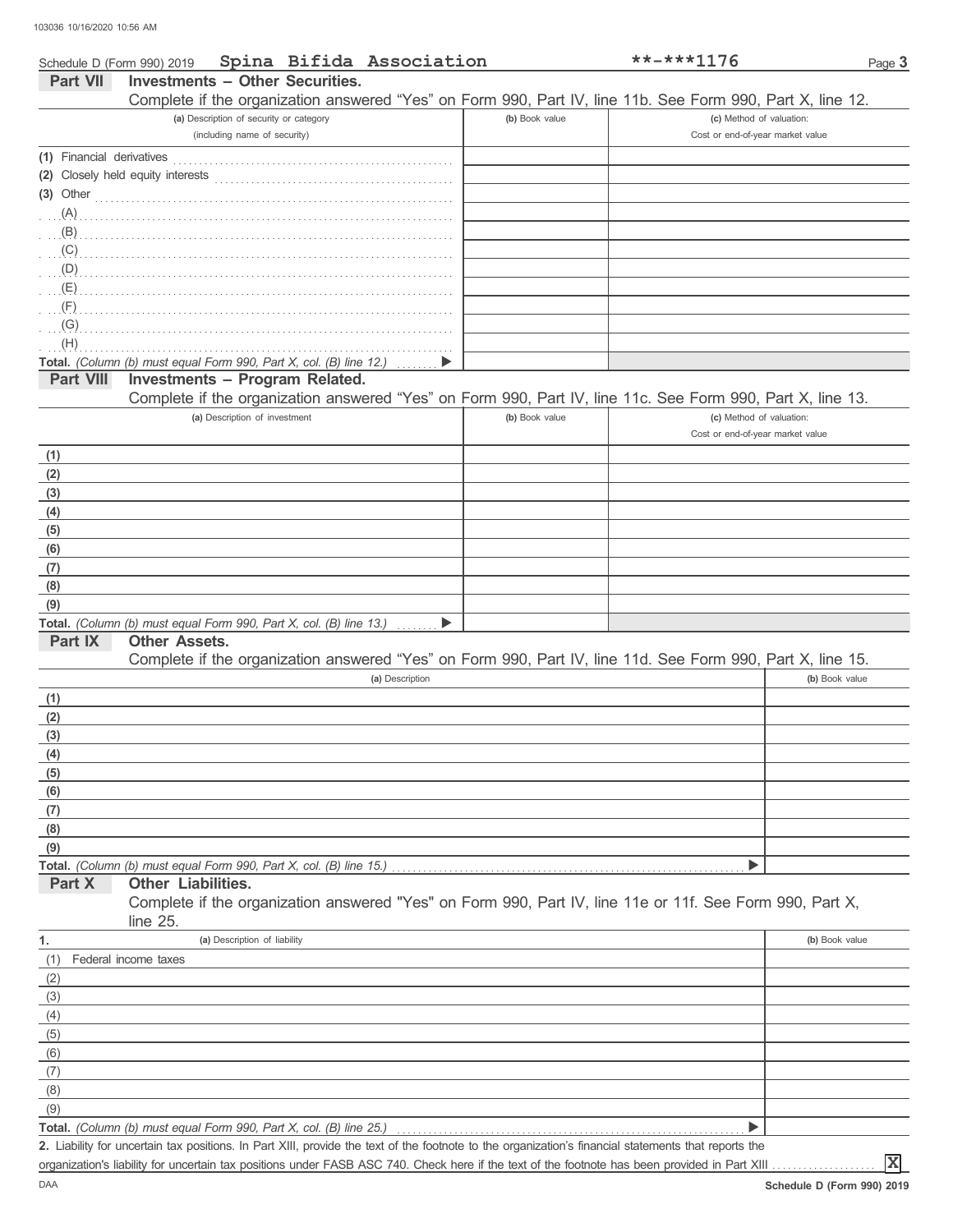| Schedule D (Form 990) 2019  Spina Bifida Association                                                                                                                                                                                                                                  |                | $***+*1176$  | Page 4  |
|---------------------------------------------------------------------------------------------------------------------------------------------------------------------------------------------------------------------------------------------------------------------------------------|----------------|--------------|---------|
| Reconciliation of Revenue per Audited Financial Statements With Revenue per Return.<br>Part XI                                                                                                                                                                                        |                |              |         |
| Complete if the organization answered "Yes" on Form 990, Part IV, line 12a.                                                                                                                                                                                                           |                |              |         |
| 1                                                                                                                                                                                                                                                                                     |                | $\mathbf{1}$ | 189,009 |
| Amounts included on line 1 but not on Form 990, Part VIII, line 12:<br>2                                                                                                                                                                                                              |                |              |         |
| а                                                                                                                                                                                                                                                                                     | 2a             |              |         |
|                                                                                                                                                                                                                                                                                       | 2 <sub>b</sub> |              |         |
| C                                                                                                                                                                                                                                                                                     | 2c             |              |         |
| d                                                                                                                                                                                                                                                                                     | 2d             |              |         |
| Add lines 2a through 2d [11] Add [11] Add [11] Add lines 2a through 2d [11] Add lines 2a through 2d [11] Add lines 2a through 2d [11] Add and Add and Add and Add and Add and Add and Add and Add and Add and Add and Add and<br>е                                                    |                | 2e           |         |
| 3                                                                                                                                                                                                                                                                                     |                | 3            | 189,009 |
| Amounts included on Form 990, Part VIII, line 12, but not on line 1:                                                                                                                                                                                                                  |                |              |         |
| a Investment expenses not included on Form 990, Part VIII, line 7b [11, 11, 11, 11]                                                                                                                                                                                                   | 4a             |              |         |
|                                                                                                                                                                                                                                                                                       | 4 <sub>b</sub> |              |         |
| c Add lines 4a and 4b                                                                                                                                                                                                                                                                 |                | 4c           |         |
|                                                                                                                                                                                                                                                                                       |                | 5            | 189,009 |
| Reconciliation of Expenses per Audited Financial Statements With Expenses per Return.<br><b>Part XII</b>                                                                                                                                                                              |                |              |         |
| Complete if the organization answered "Yes" on Form 990, Part IV, line 12a.                                                                                                                                                                                                           |                |              |         |
| 1                                                                                                                                                                                                                                                                                     |                | $\mathbf{1}$ | 231,244 |
| Amounts included on line 1 but not on Form 990, Part IX, line 25:<br>2                                                                                                                                                                                                                |                |              |         |
| а                                                                                                                                                                                                                                                                                     | 2a             |              |         |
|                                                                                                                                                                                                                                                                                       | 2 <sub>b</sub> |              |         |
|                                                                                                                                                                                                                                                                                       | 2 <sub>c</sub> |              |         |
| d                                                                                                                                                                                                                                                                                     | 2d             |              |         |
|                                                                                                                                                                                                                                                                                       |                | 2e           |         |
| 3                                                                                                                                                                                                                                                                                     |                | 3            | 231,244 |
| Amounts included on Form 990, Part IX, line 25, but not on line 1:                                                                                                                                                                                                                    |                |              |         |
|                                                                                                                                                                                                                                                                                       | 4a             |              |         |
|                                                                                                                                                                                                                                                                                       | 4 <sub>b</sub> | 63           |         |
| c Add lines 4a and 4b (a) and $\frac{1}{2}$ and $\frac{1}{2}$ and $\frac{1}{2}$ and $\frac{1}{2}$ and $\frac{1}{2}$ and $\frac{1}{2}$ and $\frac{1}{2}$ and $\frac{1}{2}$ and $\frac{1}{2}$ and $\frac{1}{2}$ and $\frac{1}{2}$ and $\frac{1}{2}$ and $\frac{1}{2}$ and $\frac{1}{2}$ |                | 4c           | 63      |
|                                                                                                                                                                                                                                                                                       |                | 5            | 231,307 |
| Part XIII Supplemental Information.                                                                                                                                                                                                                                                   |                |              |         |
| Provide the descriptions required for Part II, lines 3, 5, and 9; Part III, lines 1a and 4; Part IV, lines 1b and 2b; Part V, line 4; Part X, line                                                                                                                                    |                |              |         |
| 2; Part XI, lines 2d and 4b; and Part XII, lines 2d and 4b. Also complete this part to provide any additional information.                                                                                                                                                            |                |              |         |
| Part X - FIN 48 Footnote                                                                                                                                                                                                                                                              |                |              |         |
|                                                                                                                                                                                                                                                                                       |                |              |         |
| Part $X$ - FIN 48 Footnote                                                                                                                                                                                                                                                            |                |              |         |
|                                                                                                                                                                                                                                                                                       |                |              |         |
| Management has concluded that any tax positions that would not meet the                                                                                                                                                                                                               |                |              |         |
|                                                                                                                                                                                                                                                                                       |                |              |         |
| more-likely-than-not criterion of FASB ASC 740-10 would be immaterial to                                                                                                                                                                                                              |                |              |         |
|                                                                                                                                                                                                                                                                                       |                |              |         |
| the financial statements taken as a whole. Accordingly, the accompanying                                                                                                                                                                                                              |                |              |         |
|                                                                                                                                                                                                                                                                                       |                |              |         |
| financial statements do not include any provision for uncertain tax                                                                                                                                                                                                                   |                |              |         |
|                                                                                                                                                                                                                                                                                       |                |              |         |
| positions, and no related interest or penalties have been recorded in the                                                                                                                                                                                                             |                |              |         |
|                                                                                                                                                                                                                                                                                       |                |              |         |
| statements of activities or accrued in the statements of financial                                                                                                                                                                                                                    |                |              |         |
|                                                                                                                                                                                                                                                                                       |                |              |         |
| position.                                                                                                                                                                                                                                                                             |                |              |         |
|                                                                                                                                                                                                                                                                                       |                |              |         |
|                                                                                                                                                                                                                                                                                       |                |              |         |
|                                                                                                                                                                                                                                                                                       |                |              |         |
| Part XII, Line 4b - Expense Amounts Included on Return - Other                                                                                                                                                                                                                        |                |              |         |
|                                                                                                                                                                                                                                                                                       |                |              |         |
| Book / Tax Depreciation Difference                                                                                                                                                                                                                                                    |                | \$           | 63      |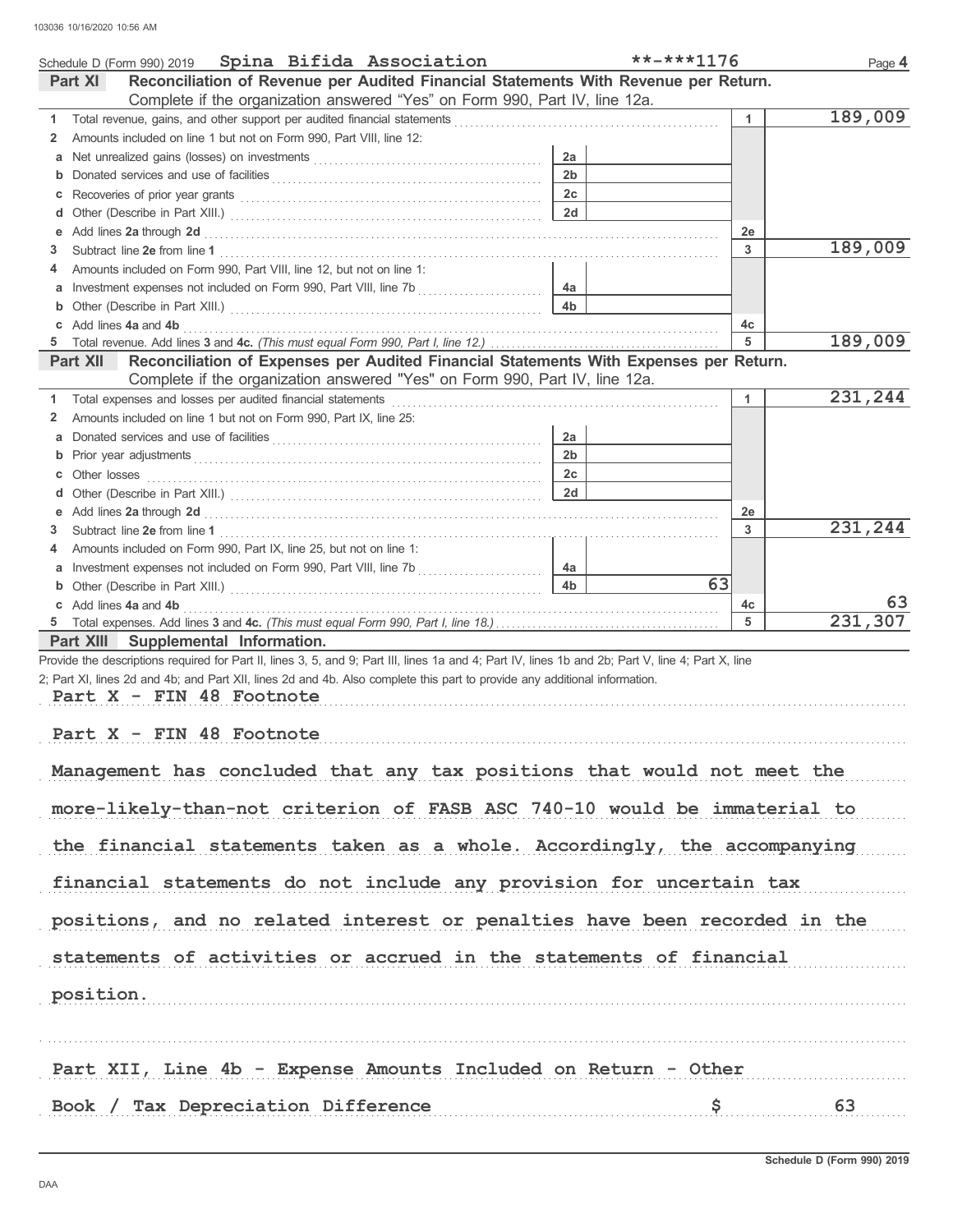| Schedule D (Form 990) 2019 Spina Bifida Association<br>Part XIII Supplemental Information (continued) | **-***1176 | Page 5 |
|-------------------------------------------------------------------------------------------------------|------------|--------|
|                                                                                                       |            |        |
|                                                                                                       |            |        |
|                                                                                                       |            |        |
|                                                                                                       |            |        |
|                                                                                                       |            |        |
|                                                                                                       |            |        |
|                                                                                                       |            |        |
|                                                                                                       |            |        |
|                                                                                                       |            |        |
|                                                                                                       |            |        |
|                                                                                                       |            |        |
|                                                                                                       |            |        |
|                                                                                                       |            |        |
|                                                                                                       |            |        |
|                                                                                                       |            |        |
|                                                                                                       |            |        |
|                                                                                                       |            |        |
|                                                                                                       |            |        |
|                                                                                                       |            |        |
|                                                                                                       |            |        |
|                                                                                                       |            |        |
|                                                                                                       |            |        |
|                                                                                                       |            |        |
|                                                                                                       |            |        |
|                                                                                                       |            |        |
|                                                                                                       |            |        |
|                                                                                                       |            | .      |
|                                                                                                       |            | .      |
|                                                                                                       |            |        |
|                                                                                                       |            | .      |
|                                                                                                       |            | .      |
|                                                                                                       |            |        |
|                                                                                                       |            |        |
|                                                                                                       |            | .      |
|                                                                                                       |            | .      |
|                                                                                                       |            |        |
|                                                                                                       |            | .      |
|                                                                                                       |            | .      |
|                                                                                                       |            | .      |
|                                                                                                       |            |        |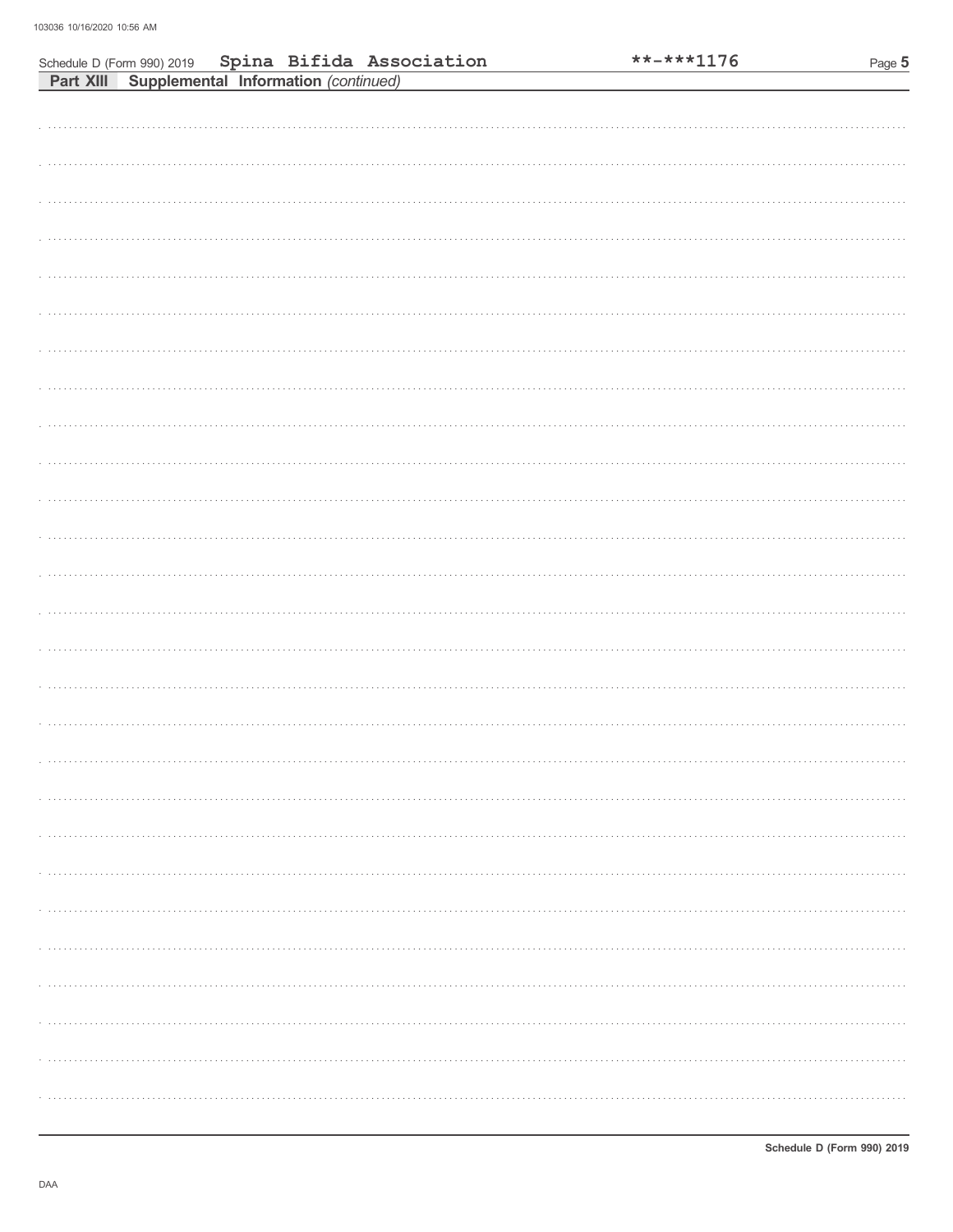| <b>SCHEDULE G</b><br>Supplemental Information Regarding Fundraising or Gaming Activities<br>Complete if the organization answered "Yes" on Form 990, Part IV, line 17, 18, or 19, or if the<br>(Form 990 or 990-EZ) |                                                                                                                                                                                                                                          |                                        |                |                           |                                                                        | OMB No. 1545-0047<br>9                        |                     |
|---------------------------------------------------------------------------------------------------------------------------------------------------------------------------------------------------------------------|------------------------------------------------------------------------------------------------------------------------------------------------------------------------------------------------------------------------------------------|----------------------------------------|----------------|---------------------------|------------------------------------------------------------------------|-----------------------------------------------|---------------------|
| Department of the Treasury                                                                                                                                                                                          |                                                                                                                                                                                                                                          | Attach to Form 990 or Form 990-EZ.     |                |                           | organization entered more than \$15,000 on Form 990-EZ, line 6a.       |                                               | Open to Public      |
| Internal Revenue Service                                                                                                                                                                                            | Spina Bifida Association                                                                                                                                                                                                                 |                                        |                |                           | Go to www.irs.gov/Form990 for instructions and the latest information. |                                               | Inspection          |
| Name of the organization                                                                                                                                                                                            | of Kentucky, Inc.                                                                                                                                                                                                                        |                                        |                |                           |                                                                        | Employer identification number<br>$***+*1176$ |                     |
| Part I                                                                                                                                                                                                              | Fundraising Activities. Complete if the organization answered "Yes" on Form 990, Part IV, line 17.<br>Form 990-EZ filers are not required to complete this part.                                                                         |                                        |                |                           |                                                                        |                                               |                     |
| 1.                                                                                                                                                                                                                  | Indicate whether the organization raised funds through any of the following activities. Check all that apply.                                                                                                                            |                                        |                |                           |                                                                        |                                               |                     |
| Mail solicitations<br>a                                                                                                                                                                                             |                                                                                                                                                                                                                                          | e                                      |                |                           | Solicitation of non-government grants                                  |                                               |                     |
| Internet and email solicitations<br>b                                                                                                                                                                               |                                                                                                                                                                                                                                          | Solicitation of government grants<br>f |                |                           |                                                                        |                                               |                     |
| Phone solicitations                                                                                                                                                                                                 |                                                                                                                                                                                                                                          | Special fundraising events<br>q        |                |                           |                                                                        |                                               |                     |
| In-person solicitations<br>d                                                                                                                                                                                        |                                                                                                                                                                                                                                          |                                        |                |                           |                                                                        |                                               |                     |
|                                                                                                                                                                                                                     | 2a Did the organization have a written or oral agreement with any individual (including officers, directors, trustees,<br>or key employees listed in Form 990, Part VII) or entity in connection with professional fundraising services? |                                        |                |                           |                                                                        |                                               | <b>No</b><br>Yes    |
|                                                                                                                                                                                                                     | b If "Yes," list the 10 highest paid individuals or entities (fundraisers) pursuant to agreements under which the fundraiser is to be                                                                                                    |                                        |                |                           |                                                                        |                                               |                     |
|                                                                                                                                                                                                                     | compensated at least \$5,000 by the organization.                                                                                                                                                                                        |                                        |                | (iii) Did fund-           |                                                                        | (v) Amount paid to                            | (vi) Amount paid to |
|                                                                                                                                                                                                                     | (i) Name and address of individual                                                                                                                                                                                                       | (ii) Activity                          |                | raiser have<br>custody or | (iv) Gross receipts                                                    | (or retained by)                              | (or retained by)    |
|                                                                                                                                                                                                                     | or entity (fundraiser)                                                                                                                                                                                                                   |                                        | contributions? | control of                | from activity                                                          | fundraiser listed in<br>col. (i)              | organization        |
|                                                                                                                                                                                                                     |                                                                                                                                                                                                                                          |                                        | Yes No         |                           |                                                                        |                                               |                     |
| 1                                                                                                                                                                                                                   |                                                                                                                                                                                                                                          |                                        |                |                           |                                                                        |                                               |                     |
| $\overline{2}$                                                                                                                                                                                                      |                                                                                                                                                                                                                                          |                                        |                |                           |                                                                        |                                               |                     |
|                                                                                                                                                                                                                     |                                                                                                                                                                                                                                          |                                        |                |                           |                                                                        |                                               |                     |
|                                                                                                                                                                                                                     |                                                                                                                                                                                                                                          |                                        |                |                           |                                                                        |                                               |                     |
| 3                                                                                                                                                                                                                   |                                                                                                                                                                                                                                          |                                        |                |                           |                                                                        |                                               |                     |
|                                                                                                                                                                                                                     |                                                                                                                                                                                                                                          |                                        |                |                           |                                                                        |                                               |                     |
| 4                                                                                                                                                                                                                   |                                                                                                                                                                                                                                          |                                        |                |                           |                                                                        |                                               |                     |
|                                                                                                                                                                                                                     |                                                                                                                                                                                                                                          |                                        |                |                           |                                                                        |                                               |                     |
| 5                                                                                                                                                                                                                   |                                                                                                                                                                                                                                          |                                        |                |                           |                                                                        |                                               |                     |
|                                                                                                                                                                                                                     |                                                                                                                                                                                                                                          |                                        |                |                           |                                                                        |                                               |                     |
| 6                                                                                                                                                                                                                   |                                                                                                                                                                                                                                          |                                        |                |                           |                                                                        |                                               |                     |
|                                                                                                                                                                                                                     |                                                                                                                                                                                                                                          |                                        |                |                           |                                                                        |                                               |                     |
|                                                                                                                                                                                                                     |                                                                                                                                                                                                                                          |                                        |                |                           |                                                                        |                                               |                     |
|                                                                                                                                                                                                                     |                                                                                                                                                                                                                                          |                                        |                |                           |                                                                        |                                               |                     |
|                                                                                                                                                                                                                     |                                                                                                                                                                                                                                          |                                        |                |                           |                                                                        |                                               |                     |
| 8                                                                                                                                                                                                                   |                                                                                                                                                                                                                                          |                                        |                |                           |                                                                        |                                               |                     |
|                                                                                                                                                                                                                     |                                                                                                                                                                                                                                          |                                        |                |                           |                                                                        |                                               |                     |
| 9                                                                                                                                                                                                                   |                                                                                                                                                                                                                                          |                                        |                |                           |                                                                        |                                               |                     |
|                                                                                                                                                                                                                     |                                                                                                                                                                                                                                          |                                        |                |                           |                                                                        |                                               |                     |
| 10                                                                                                                                                                                                                  |                                                                                                                                                                                                                                          |                                        |                |                           |                                                                        |                                               |                     |
|                                                                                                                                                                                                                     |                                                                                                                                                                                                                                          |                                        |                |                           |                                                                        |                                               |                     |
| Total                                                                                                                                                                                                               |                                                                                                                                                                                                                                          |                                        |                |                           |                                                                        |                                               |                     |
| 3                                                                                                                                                                                                                   | List all states in which the organization is registered or licensed to solicit contributions or has been notified it is exempt from                                                                                                      |                                        |                |                           |                                                                        |                                               |                     |
| registration or licensing.                                                                                                                                                                                          |                                                                                                                                                                                                                                          |                                        |                |                           |                                                                        |                                               |                     |
|                                                                                                                                                                                                                     |                                                                                                                                                                                                                                          |                                        |                |                           |                                                                        |                                               |                     |
|                                                                                                                                                                                                                     |                                                                                                                                                                                                                                          |                                        |                |                           |                                                                        |                                               |                     |
|                                                                                                                                                                                                                     |                                                                                                                                                                                                                                          |                                        |                |                           |                                                                        |                                               |                     |
|                                                                                                                                                                                                                     |                                                                                                                                                                                                                                          |                                        |                |                           |                                                                        |                                               |                     |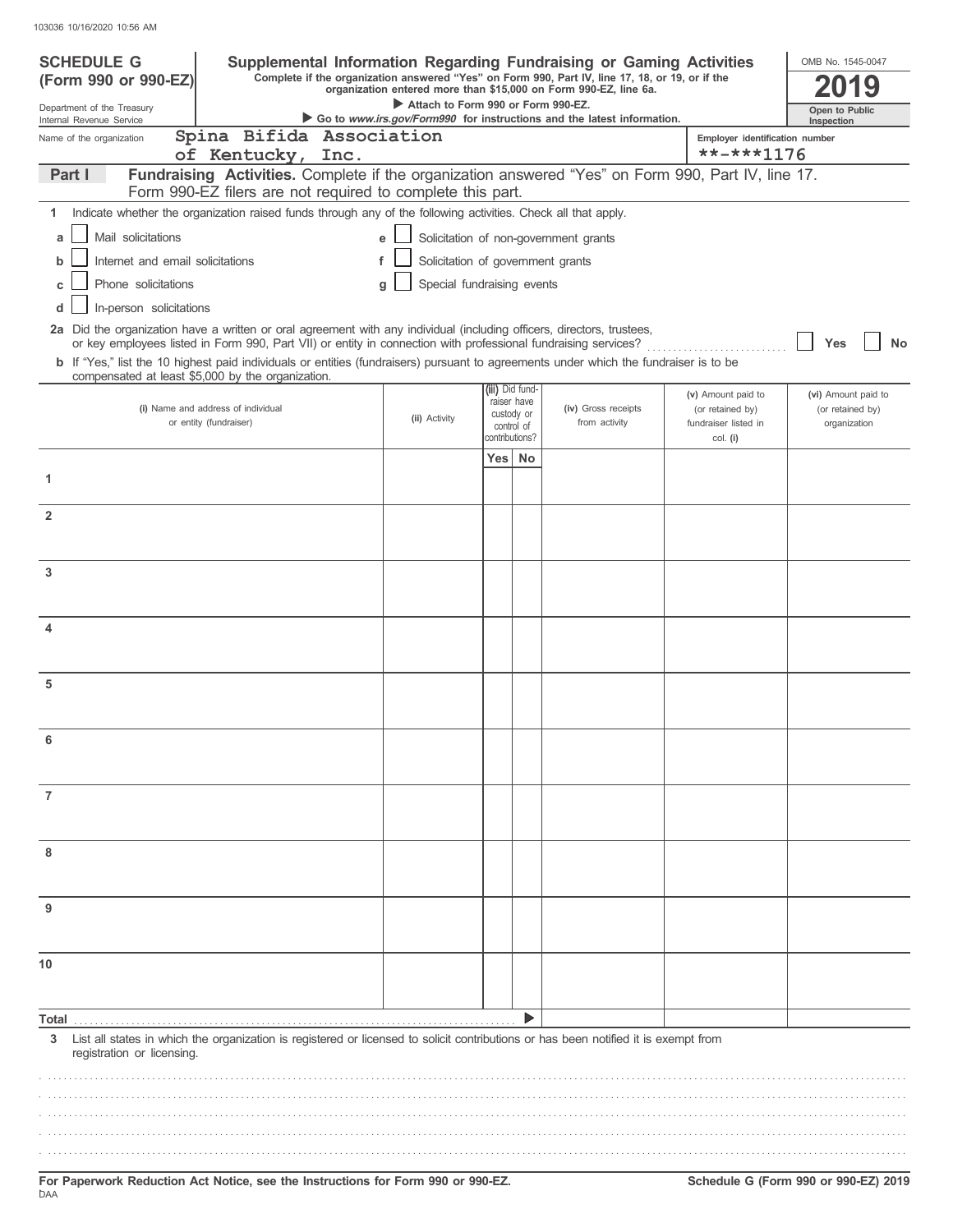|                        |          | 103036 10/16/2020 10:56 AM   | Schedule G (Form 990 or 990-EZ) 2019 Spina Bifida Association                                                                                                                                                                                                                 |                                                  | $***1176$                  | Page 2                                              |
|------------------------|----------|------------------------------|-------------------------------------------------------------------------------------------------------------------------------------------------------------------------------------------------------------------------------------------------------------------------------|--------------------------------------------------|----------------------------|-----------------------------------------------------|
|                        | Part II  |                              | Fundraising Events. Complete if the organization answered "Yes" on Form 990, Part IV, line 18, or reported more<br>than \$15,000 of fundraising event contributions and gross income on Form 990-EZ, lines 1 and 6b. List events with<br>gross receipts greater than \$5,000. |                                                  |                            |                                                     |
|                        |          |                              | (a) Event $#1$                                                                                                                                                                                                                                                                | (b) Event $#2$                                   | (c) Other events           |                                                     |
|                        |          |                              | Walk N Roll                                                                                                                                                                                                                                                                   | Golf Scramble                                    | <b>None</b>                | (d) Total events<br>(add col. (a) through           |
|                        |          |                              | (event type)                                                                                                                                                                                                                                                                  | (event type)                                     | (total number)             | $col.$ $(c)$                                        |
| Revenue                |          | 1 Gross receipts             | 54,065                                                                                                                                                                                                                                                                        | 7,406                                            |                            | 61,471                                              |
|                        |          | 2 Less: Contributions        | 40,264                                                                                                                                                                                                                                                                        |                                                  |                            | 40,264                                              |
|                        |          | 3 Gross income (line 1 minus | 13,801                                                                                                                                                                                                                                                                        | 7,406                                            |                            | 21,207                                              |
|                        |          | 4 Cash prizes                |                                                                                                                                                                                                                                                                               |                                                  |                            |                                                     |
|                        |          | 5 Noncash prizes             |                                                                                                                                                                                                                                                                               |                                                  |                            |                                                     |
|                        |          | 6 Rent/facility costs        |                                                                                                                                                                                                                                                                               |                                                  |                            |                                                     |
| <b>Direct Expenses</b> |          | 7 Food and beverages         |                                                                                                                                                                                                                                                                               |                                                  |                            |                                                     |
|                        |          | 8 Entertainment              |                                                                                                                                                                                                                                                                               |                                                  |                            |                                                     |
|                        |          | 9 Other direct expenses      | 6,095                                                                                                                                                                                                                                                                         | 3,174                                            |                            | 9,269                                               |
|                        |          |                              |                                                                                                                                                                                                                                                                               |                                                  |                            | 9,269<br>11,938                                     |
|                        | Part III |                              | Gaming. Complete if the organization answered "Yes" on Form 990, Part IV, line 19, or reported more than<br>\$15,000 on Form 990-EZ, line 6a.                                                                                                                                 |                                                  |                            |                                                     |
|                        |          |                              | (a) Bingo                                                                                                                                                                                                                                                                     | (b) Pull tabs/instant<br>bingo/progressive bingo | (c) Other gaming           | (d) Total gaming (add<br>col. (a) through col. (c)) |
| Revenue                |          | Gross revenue                |                                                                                                                                                                                                                                                                               |                                                  |                            |                                                     |
|                        |          | 2 Cash prizes                |                                                                                                                                                                                                                                                                               |                                                  |                            |                                                     |
| Direct Expenses        |          | 3 Noncash prizes<br>.        |                                                                                                                                                                                                                                                                               |                                                  |                            |                                                     |
|                        |          | 4 Rent/facility costs        |                                                                                                                                                                                                                                                                               |                                                  |                            |                                                     |
|                        |          | 5 Other direct expenses      |                                                                                                                                                                                                                                                                               |                                                  |                            |                                                     |
|                        |          | 6 Volunteer labor            | <b>Yes</b><br>$\frac{0}{0}$<br><b>No</b>                                                                                                                                                                                                                                      | Yes<br>$\%$<br>No                                | $\frac{0}{0}$<br>Yes<br>No |                                                     |
|                        |          |                              | 7 Direct expense summary. Add lines 2 through 5 in column (d)                                                                                                                                                                                                                 |                                                  | ▶                          |                                                     |
|                        |          |                              |                                                                                                                                                                                                                                                                               |                                                  |                            |                                                     |

| <b>9</b> Enter the state(s) in which the organization conducts gaming activities:                         |
|-----------------------------------------------------------------------------------------------------------|
| a Is the organization licensed to conduct gaming activities in each of these states?                      |
| <b>b</b> If "No," explain:                                                                                |
|                                                                                                           |
| 10a Were any of the organization's gaming licenses revoked, suspended, or terminated during the tax year? |
| <b>b</b> If "Yes," explain:                                                                               |
|                                                                                                           |
|                                                                                                           |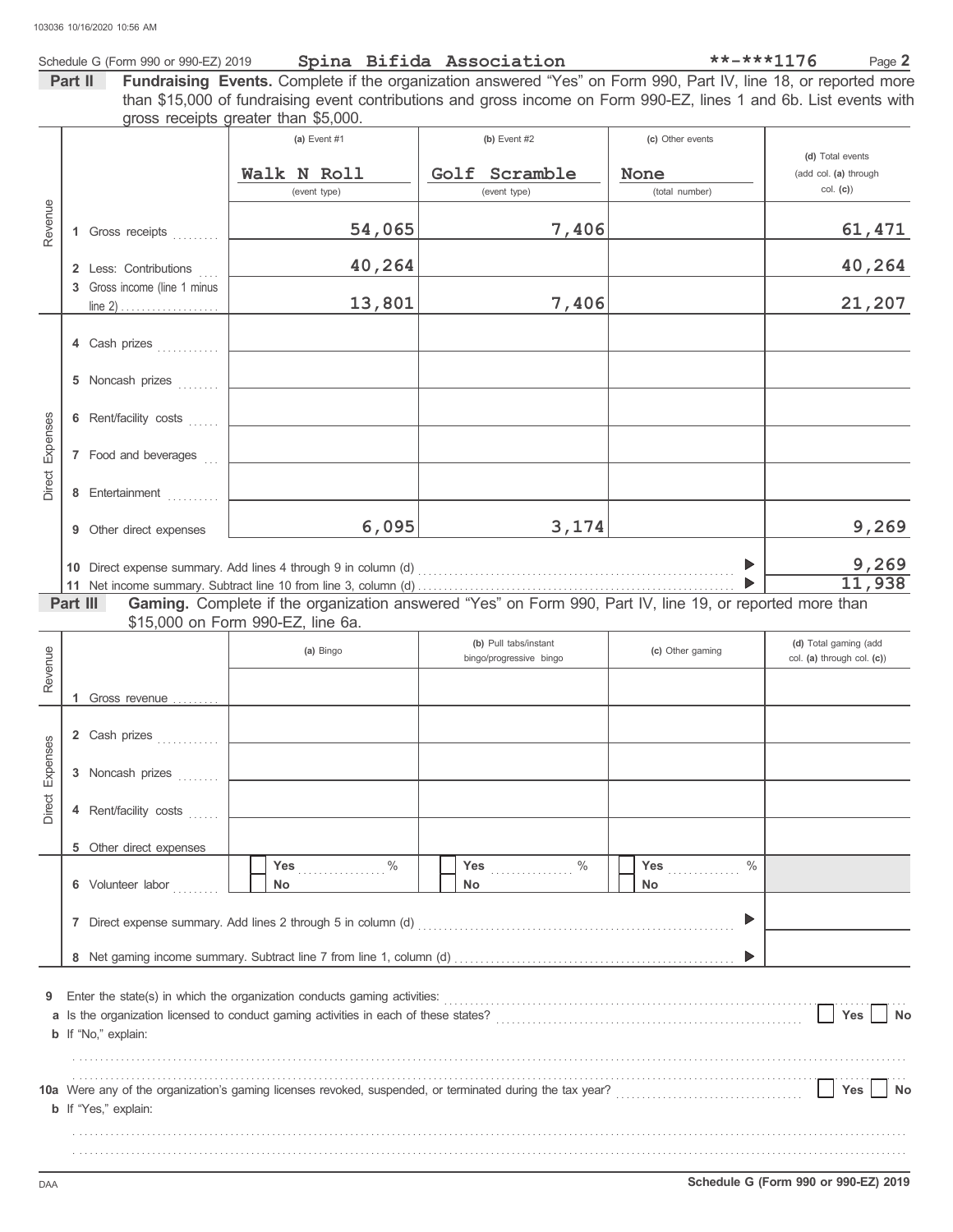|                   | Schedule G (Form 990 or 990-EZ) 2019   Spina Bifida Association                                                                                                                                                                                                                                                                            | $***+*1176$            |            | Page 3       |
|-------------------|--------------------------------------------------------------------------------------------------------------------------------------------------------------------------------------------------------------------------------------------------------------------------------------------------------------------------------------------|------------------------|------------|--------------|
| 11                |                                                                                                                                                                                                                                                                                                                                            |                        | Yes        | No           |
| $12 \overline{ }$ | Is the organization a grantor, beneficiary or trustee of a trust, or a member of a partnership or other entity                                                                                                                                                                                                                             |                        |            |              |
|                   |                                                                                                                                                                                                                                                                                                                                            |                        | <b>Yes</b> | No           |
| 13                | Indicate the percentage of gaming activity conducted in:                                                                                                                                                                                                                                                                                   |                        |            |              |
| a<br>$\mathbf b$  | The organization's facility encouragement and an account of the contract of the contract of the contract of the contract of the contract of the contract of the contract of the contract of the contract of the contract of th                                                                                                             | 13а<br>13 <sub>b</sub> |            | $\%$<br>$\%$ |
| 14                | An outside facility resources and the contract of the contract of the contract of the contract of the contract of the contract of the contract of the contract of the contract of the contract of the contract of the contract<br>Enter the name and address of the person who prepares the organization's gaming/special events books and |                        |            |              |
|                   | records:                                                                                                                                                                                                                                                                                                                                   |                        |            |              |
|                   | Name $\blacktriangleright$                                                                                                                                                                                                                                                                                                                 |                        |            |              |
|                   | Address $\blacktriangleright$                                                                                                                                                                                                                                                                                                              |                        |            |              |
|                   | 15a Does the organization have a contract with a third party from whom the organization receives gaming                                                                                                                                                                                                                                    |                        | Yes        | <b>No</b>    |
| $\mathbf b$       | If "Yes," enter the amount of gaming revenue received by the organization ><br>$\frac{1}{2}$ and the                                                                                                                                                                                                                                       |                        |            |              |
|                   |                                                                                                                                                                                                                                                                                                                                            |                        |            |              |
| c                 | If "Yes," enter name and address of the third party:                                                                                                                                                                                                                                                                                       |                        |            |              |
|                   |                                                                                                                                                                                                                                                                                                                                            |                        |            |              |
|                   | Name $\blacktriangleright$                                                                                                                                                                                                                                                                                                                 |                        |            |              |
|                   | Address $\blacktriangleright$                                                                                                                                                                                                                                                                                                              |                        |            |              |
|                   |                                                                                                                                                                                                                                                                                                                                            |                        |            |              |
| 16                | Gaming manager information:                                                                                                                                                                                                                                                                                                                |                        |            |              |
|                   | Name $\blacktriangleright$                                                                                                                                                                                                                                                                                                                 |                        |            |              |
|                   |                                                                                                                                                                                                                                                                                                                                            |                        |            |              |
|                   | Description of services provided >                                                                                                                                                                                                                                                                                                         |                        |            |              |
|                   |                                                                                                                                                                                                                                                                                                                                            |                        |            |              |
|                   | Director/officer<br>Employee<br>Independent contractor                                                                                                                                                                                                                                                                                     |                        |            |              |
|                   |                                                                                                                                                                                                                                                                                                                                            |                        |            |              |
| 17<br>a           | Mandatory distributions:<br>Is the organization required under state law to make charitable distributions from the gaming proceeds to                                                                                                                                                                                                      |                        |            |              |
|                   | retain the state gaming license?                                                                                                                                                                                                                                                                                                           |                        | Yes        | No           |
| b                 | Enter the amount of distributions required under state law to be distributed to other exempt organizations or                                                                                                                                                                                                                              |                        |            |              |
|                   | spent in the organization's own exempt activities during the tax year                                                                                                                                                                                                                                                                      |                        |            |              |
|                   | Supplemental Information. Provide the explanations required by Part I, line 2b, columns (iii) and (v); and<br>Part IV<br>Part III, lines 9, 9b, 10b, 15b, 15c, 16, and 17b, as applicable. Also provide any additional information.<br>See instructions.                                                                                   |                        |            |              |
|                   |                                                                                                                                                                                                                                                                                                                                            |                        |            |              |
|                   |                                                                                                                                                                                                                                                                                                                                            |                        |            |              |
|                   |                                                                                                                                                                                                                                                                                                                                            |                        |            |              |
|                   |                                                                                                                                                                                                                                                                                                                                            |                        |            |              |
|                   |                                                                                                                                                                                                                                                                                                                                            |                        |            |              |
|                   |                                                                                                                                                                                                                                                                                                                                            |                        |            |              |
|                   |                                                                                                                                                                                                                                                                                                                                            |                        |            |              |
|                   |                                                                                                                                                                                                                                                                                                                                            |                        |            |              |
|                   |                                                                                                                                                                                                                                                                                                                                            |                        |            |              |
|                   |                                                                                                                                                                                                                                                                                                                                            |                        |            |              |
|                   |                                                                                                                                                                                                                                                                                                                                            |                        |            |              |
|                   |                                                                                                                                                                                                                                                                                                                                            |                        |            |              |

Schedule G (Form 990 or 990-EZ) 2019